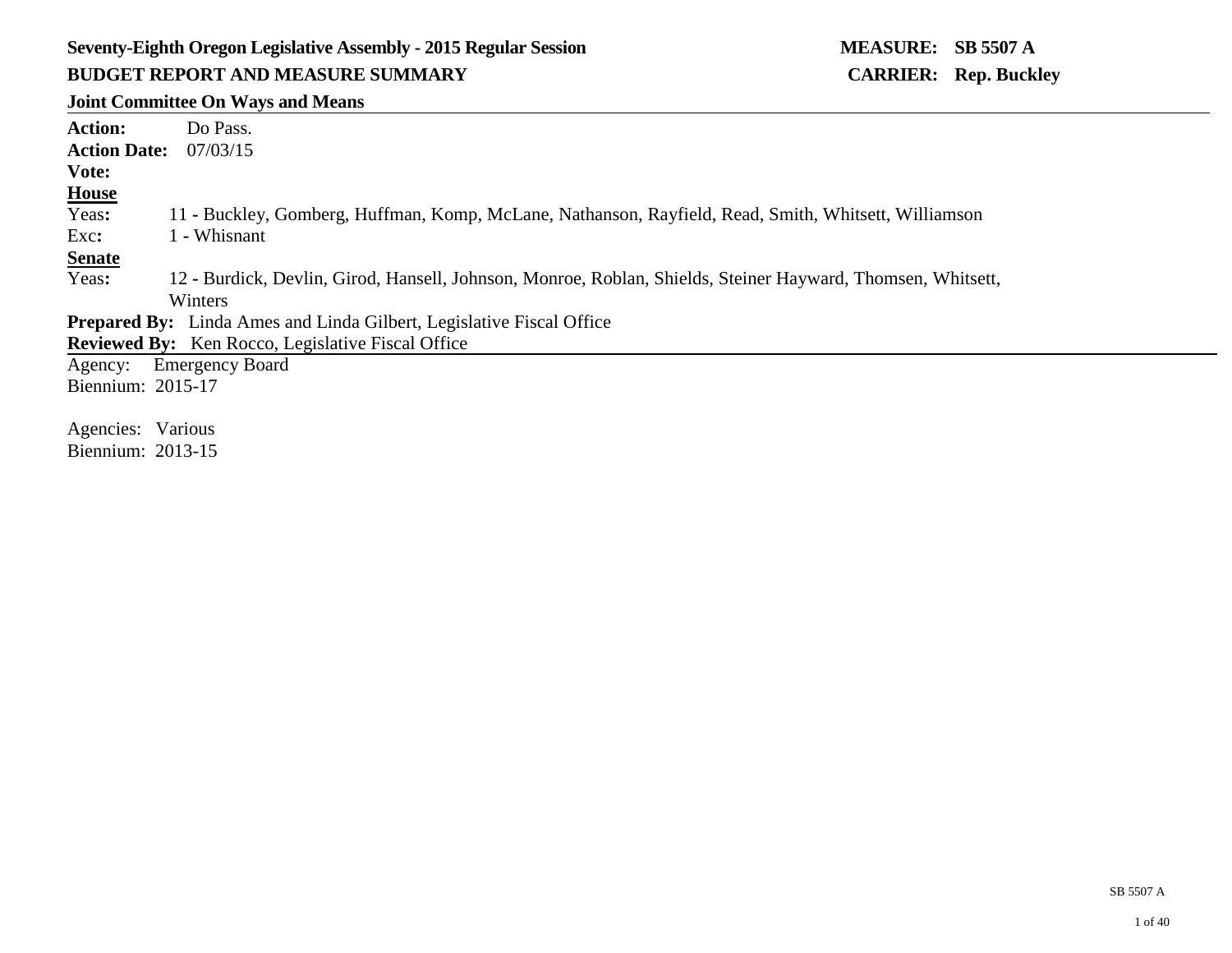| <b>Budget Summary*</b>                                | 2013-15 Legislatively<br><b>Approved Budget</b> | 2015-17 Legislatively<br><b>Adopted Budget</b> | 2015-17 Committee<br>Recommendation |                           |                                 |  | Committee Change |
|-------------------------------------------------------|-------------------------------------------------|------------------------------------------------|-------------------------------------|---------------------------|---------------------------------|--|------------------|
|                                                       |                                                 |                                                |                                     |                           |                                 |  |                  |
| <b>Emergency Board</b>                                |                                                 |                                                |                                     |                           |                                 |  |                  |
| General Fund - General Purpose                        |                                                 |                                                | $\$\,$                              | 30,000,000                | \$<br>30,000,000                |  |                  |
| General Fund - Special Purpose Appropriations         |                                                 |                                                |                                     |                           |                                 |  |                  |
| State employee compensation changes                   |                                                 |                                                | $\$$                                | 120,000,000               | \$<br>120,000,000               |  |                  |
| Compensation changes for non-state employees          |                                                 |                                                | $\$$                                | 10,700,000                | \$<br>10,700,000                |  |                  |
| Oregon Health Authority/Department of Human           |                                                 |                                                |                                     |                           |                                 |  |                  |
| Services caseload or other costs                      |                                                 |                                                | $\$$                                | 40,000,000                | \$<br>40,000,000                |  |                  |
| Education - early learning through post-secondary     |                                                 |                                                | $\mathbb{S}$                        | 3,000,000                 | \$<br>3,000,000                 |  |                  |
| Department of Administrative Services -               |                                                 |                                                |                                     |                           |                                 |  |                  |
| <b>Enterprise Technology</b><br>rate adjustment costs |                                                 |                                                | \$                                  | 6,500,000                 | \$<br>6,500,000                 |  |                  |
| Department of Justice - Defense of Criminal           |                                                 |                                                | \$                                  | 2,000,000                 | \$<br>2,000,000                 |  |                  |
| Convictions                                           |                                                 |                                                |                                     |                           |                                 |  |                  |
| Department of Human Services for provider audits      |                                                 |                                                | \$                                  | 100,000                   | \$<br>100,000                   |  |                  |
| Various Agencies - Omnibus Adjustments                |                                                 |                                                |                                     |                           |                                 |  |                  |
| <b>General Fund</b>                                   |                                                 |                                                | \$                                  | (27,929,624)              | (27,929,624)                    |  |                  |
| <b>General Fund Debt Service</b>                      |                                                 |                                                |                                     |                           | \$                              |  |                  |
| <b>Lottery Funds</b>                                  |                                                 |                                                | \$<br>\$                            | (2,018,162)<br>(725, 589) | \$<br>(2,018,162)<br>(725, 589) |  |                  |
| Other Funds                                           |                                                 |                                                | $\$$                                | (28, 658, 678)            | \$<br>(28, 658, 678)            |  |                  |
| <b>Federal Funds</b>                                  |                                                 |                                                |                                     |                           | \$                              |  |                  |
|                                                       |                                                 |                                                | \$                                  | (11,062,641)              | \$<br>(11,062,641)              |  |                  |
| <b>ADMINISTRATION PROGRAM AREA</b>                    |                                                 |                                                |                                     |                           |                                 |  |                  |
| <b>Department of Administrative Services</b>          |                                                 |                                                |                                     |                           |                                 |  |                  |
| <b>General Fund</b>                                   |                                                 |                                                | \$                                  | 2,540,000                 | \$<br>2,540,000                 |  |                  |
| <b>Other Funds</b>                                    |                                                 |                                                | \$                                  | 16,800,847                | \$<br>16,800,847                |  |                  |
| <b>Other Funds Nonlimited</b>                         |                                                 |                                                | \$                                  | 145,875,000               | \$<br>145,875,000               |  |                  |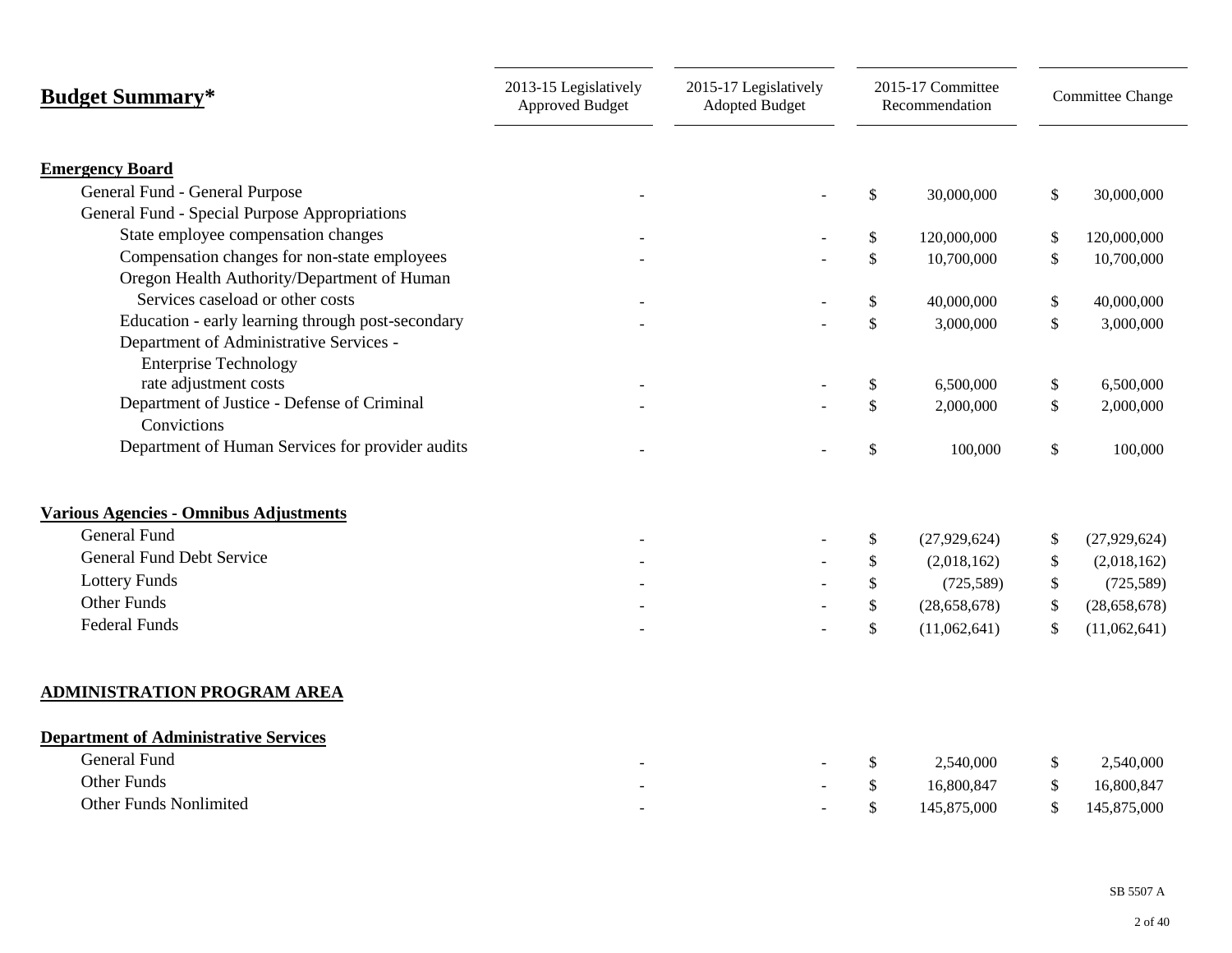| <b>Budget Summary*</b>                           | 2013-15 Legislatively<br><b>Approved Budget</b> | 2015-17 Legislatively<br><b>Adopted Budget</b> |               | 2015-17 Committee<br>Recommendation |               | <b>Committee Change</b> |
|--------------------------------------------------|-------------------------------------------------|------------------------------------------------|---------------|-------------------------------------|---------------|-------------------------|
| <b>Office of the Governor</b>                    |                                                 |                                                |               |                                     |               |                         |
| General Fund                                     |                                                 |                                                | \$            | 500,000                             | \$            | 500,000                 |
| <b>Lottery Funds</b>                             |                                                 |                                                | \$            | 1,332,517                           | \$            | 1,332,517               |
| <b>Public Employees Retirement System</b>        |                                                 |                                                |               |                                     |               |                         |
| <b>Other Funds</b>                               |                                                 |                                                | \$            | 509,960                             | \$            | 509,960                 |
| <b>Department of Revenue</b>                     |                                                 |                                                |               |                                     |               |                         |
| <b>General Fund</b>                              |                                                 |                                                | \$            | 3,935,414                           | \$            | 3,935,414               |
| <b>General Fund Debt Service</b>                 |                                                 |                                                | \$            | 3,756,256                           | \$            | 3,756,256               |
| <b>Other Funds</b>                               |                                                 |                                                | $\mathbb{S}$  | 28,264,440                          | $\mathcal{S}$ | 28,264,440              |
| ECONOMIC AND COMMUNITY DEVELOPMENT PROGRAM AREA  |                                                 |                                                |               |                                     |               |                         |
| <b>Oregon Business Development Department</b>    |                                                 |                                                |               |                                     |               |                         |
| <b>General Fund Debt Service</b>                 |                                                 |                                                | \$            | 4,089,357                           | $\mathsf{\$}$ | 4,089,357               |
| <b>Lottery Funds</b>                             |                                                 |                                                | \$            | 1,500,000                           | $\mathbb{S}$  | 1,500,000               |
| <b>Other Funds</b>                               |                                                 |                                                | \$            | 227,178,216                         | \$            | 227,178,216             |
| <b>Other Funds Nonlimited</b>                    |                                                 |                                                | \$            | 25,000,000                          | $\mathcal{S}$ | 25,000,000              |
| <b>Housing and Community Services Department</b> |                                                 |                                                |               |                                     |               |                         |
| <b>Other Funds</b>                               |                                                 |                                                | \$            | 33,444,789                          | $\mathsf{\$}$ | 33,444,789              |
| <b>Department of Veterans' Affairs</b>           |                                                 |                                                |               |                                     |               |                         |
| <b>General Fund</b>                              |                                                 |                                                | $\mathcal{S}$ | 500,000                             | $\mathsf{\$}$ | 500,000                 |
| <b>EDUCATION PROGRAM AREA</b>                    |                                                 |                                                |               |                                     |               |                         |
| <b>Department of Education</b>                   |                                                 |                                                |               |                                     |               |                         |
| General Fund                                     |                                                 |                                                | \$            | 56,490,543                          | \$            | 56,490,543              |
| <b>Lottery Funds</b>                             |                                                 |                                                | \$            | 66,009,457                          | \$            | 66,009,457              |
| <b>Other Funds</b>                               |                                                 |                                                | $\mathbb{S}$  | 126,210,000                         | \$            | 126,210,000             |
|                                                  |                                                 |                                                |               |                                     |               |                         |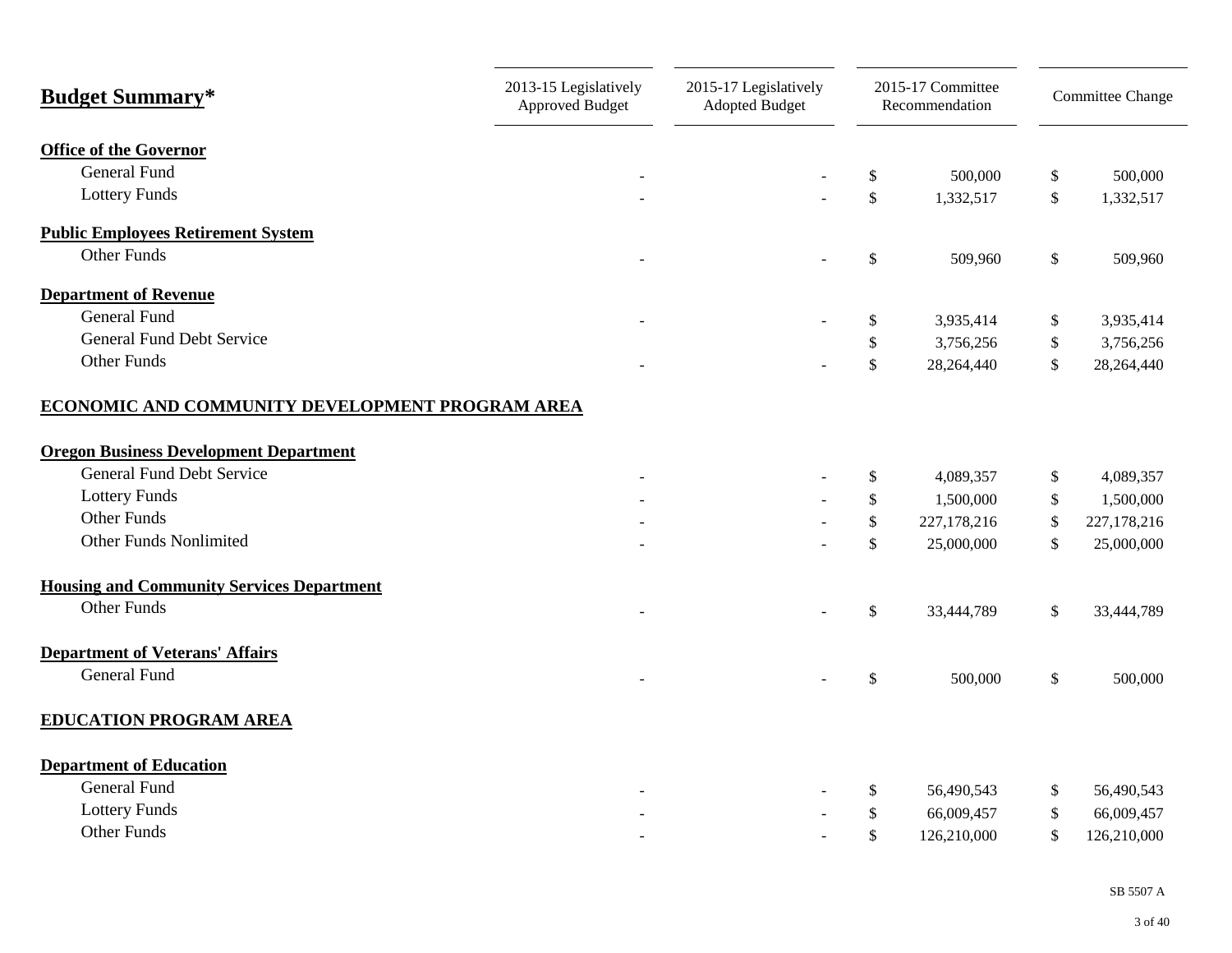| <b>Budget Summary*</b>                          | 2013-15 Legislatively<br><b>Approved Budget</b> | 2015-17 Legislatively<br>2015-17 Committee<br><b>Adopted Budget</b><br>Recommendation |              |             |    | Committee Change |
|-------------------------------------------------|-------------------------------------------------|---------------------------------------------------------------------------------------|--------------|-------------|----|------------------|
| <b>Higher Education Coordinating Commission</b> |                                                 |                                                                                       |              |             |    |                  |
| <b>General Fund</b>                             |                                                 |                                                                                       | \$           | 5,062,300   | \$ | 5,062,300        |
| <b>Other Funds</b>                              |                                                 |                                                                                       | $\$\,$       | 6,019,882   | \$ | 6,019,882        |
| <b>Other Funds Nonlimited</b>                   |                                                 |                                                                                       | \$           | 50,648,642  | \$ | 50,648,642       |
| <b>Oregon Health &amp; Science University</b>   |                                                 |                                                                                       |              |             |    |                  |
| <b>General Fund Debt Service</b>                |                                                 |                                                                                       | \$           | 8,522,485   | \$ | 8,522,485        |
| Other Funds Debt Service                        |                                                 |                                                                                       | \$           | 38,648,268  | \$ | 38,648,268       |
| Other Funds                                     |                                                 |                                                                                       | \$           | 200,076,038 | \$ | 200,076,038      |
| <b>HUMAN SERVICES PROGRAM AREA</b>              |                                                 |                                                                                       |              |             |    |                  |
| <b>Department of Human Services</b>             |                                                 |                                                                                       |              |             |    |                  |
| General Fund                                    |                                                 |                                                                                       | \$           | 5,437,494   | \$ | 5,437,494        |
| <b>General Fund Debt Service</b>                |                                                 |                                                                                       | $\$\,$       | 839,543     | \$ | 839,543          |
| Other Funds                                     |                                                 |                                                                                       | $\$\,$       | 3,355,000   | \$ | 3,355,000        |
| <b>Federal Funds</b>                            |                                                 |                                                                                       | $\mathbb{S}$ | 160,000     | \$ | 160,000          |
| <b>Oregon Health Authority</b>                  |                                                 |                                                                                       |              |             |    |                  |
| <b>General Fund</b>                             |                                                 |                                                                                       | \$           | 11,060,000  | \$ | 11,060,000       |
| <b>Other Funds</b>                              |                                                 |                                                                                       | $\mathbb{S}$ | 137,152     | \$ | 137,152          |
| <b>Long Term Care Ombudsman</b>                 |                                                 |                                                                                       |              |             |    |                  |
| General Fund                                    |                                                 |                                                                                       | $\$\,$       | 100,000     | \$ | 100,000          |
| <b>JUDICIAL BRANCH</b>                          |                                                 |                                                                                       |              |             |    |                  |
| <b>Judicial Department</b>                      |                                                 |                                                                                       |              |             |    |                  |
| <b>General Fund</b>                             |                                                 |                                                                                       | \$           | 700,000     | \$ | 700,000          |
| <b>Other Funds</b>                              |                                                 |                                                                                       | $\$\,$       | 40,255,000  | \$ | 40,255,000       |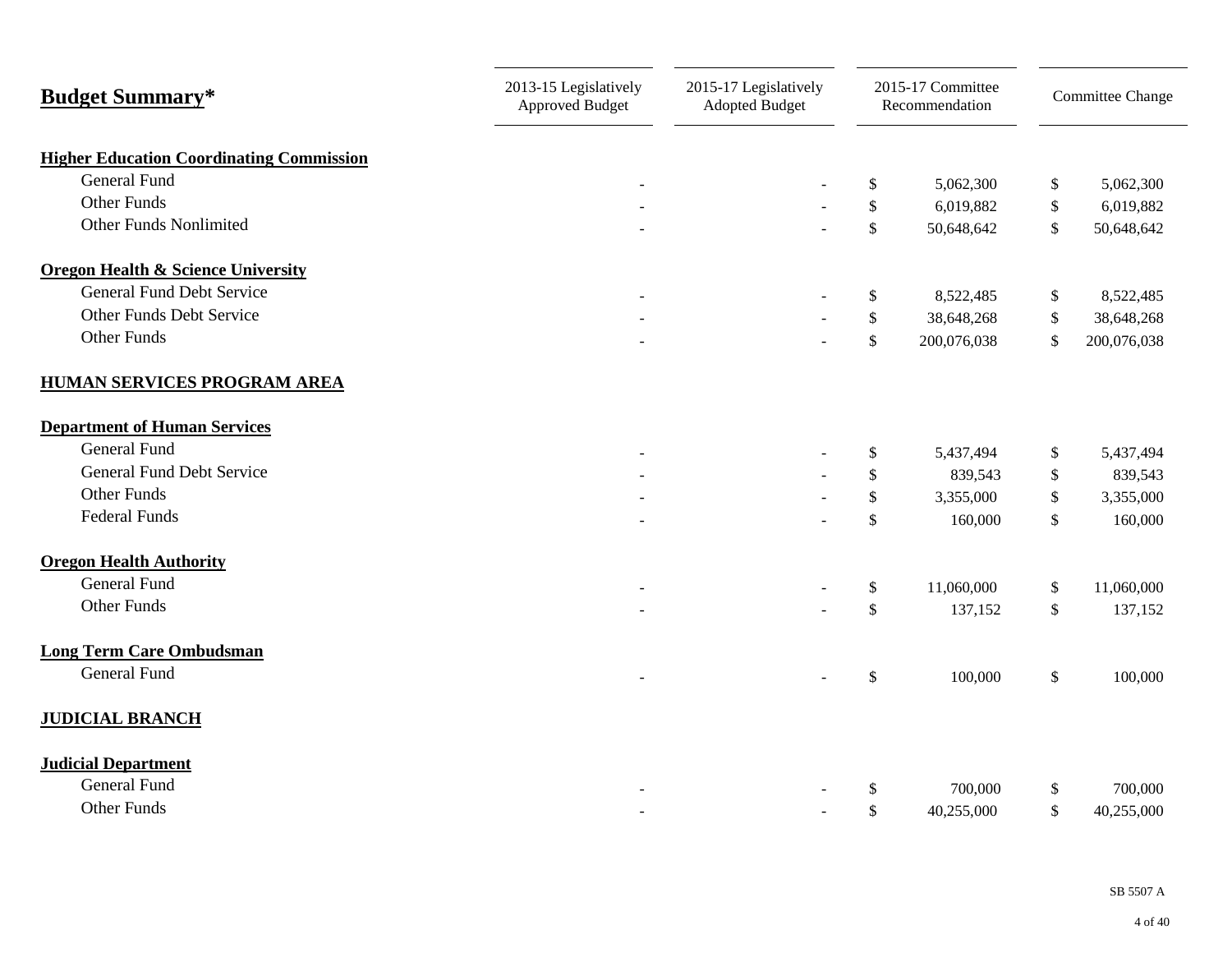| <b>Budget Summary*</b>                                 | 2013-15 Legislatively<br><b>Approved Budget</b> | 2015-17 Legislatively<br><b>Adopted Budget</b> |               | 2015-17 Committee<br>Recommendation | Committee Change |
|--------------------------------------------------------|-------------------------------------------------|------------------------------------------------|---------------|-------------------------------------|------------------|
| <b>NATURAL RESOURCES PROGRAM AREA</b>                  |                                                 |                                                |               |                                     |                  |
| <b>Department of Agriculture</b>                       |                                                 |                                                |               |                                     |                  |
| General Fund                                           |                                                 |                                                | \$            | 55,000                              | \$<br>55,000     |
| Other Funds                                            |                                                 |                                                | $\mathbb{S}$  | 1,992,496                           | \$<br>1,992,496  |
| <b>Department of Environmental Quality</b>             |                                                 |                                                |               |                                     |                  |
| <b>General Fund</b>                                    |                                                 |                                                | \$            | 280,000                             | \$<br>280,000    |
| Other Funds                                            |                                                 |                                                | $\mathcal{S}$ | 110,092                             | \$<br>110,092    |
| <b>Department of Fish and Wildlife</b>                 |                                                 |                                                |               |                                     |                  |
| <b>General Fund</b>                                    |                                                 |                                                | \$            | 525,000                             | \$<br>525,000    |
| <b>Oregon Department of Forestry</b>                   |                                                 |                                                |               |                                     |                  |
| <b>General Fund</b>                                    |                                                 |                                                | \$            | 809,377                             | \$<br>809,377    |
| <b>Department of Land Conservation and Development</b> |                                                 |                                                |               |                                     |                  |
| General Fund                                           |                                                 |                                                | $\mathbb{S}$  | 494,000                             | \$<br>494,000    |
| <b>Department of State Lands</b>                       |                                                 |                                                |               |                                     |                  |
| <b>Federal Funds</b>                                   |                                                 |                                                | $\mathbb{S}$  | 161,488                             | \$<br>161,488    |
| <b>Parks and Recreation Department</b>                 |                                                 |                                                |               |                                     |                  |
| <b>Lottery Funds</b>                                   |                                                 |                                                | \$            | 2,190,640                           | \$<br>2,190,640  |
| Lottery Funds Debt Service                             |                                                 |                                                | \$            | (912, 494)                          | \$<br>(912, 494) |
| <b>Other Funds</b>                                     |                                                 |                                                | \$            | 11,815,544                          | \$<br>11,815,544 |
| <b>Federal Funds</b>                                   |                                                 |                                                | \$            | (899, 575)                          | \$<br>(899, 575) |
| <b>Water Resources Department</b>                      |                                                 |                                                |               |                                     |                  |
| Other Funds                                            |                                                 |                                                | $\mathbb{S}$  | 51,960,889                          | \$<br>51,960,889 |
| Other Funds Debt Service                               |                                                 |                                                | \$            | 1,201,865                           | \$<br>1,201,865  |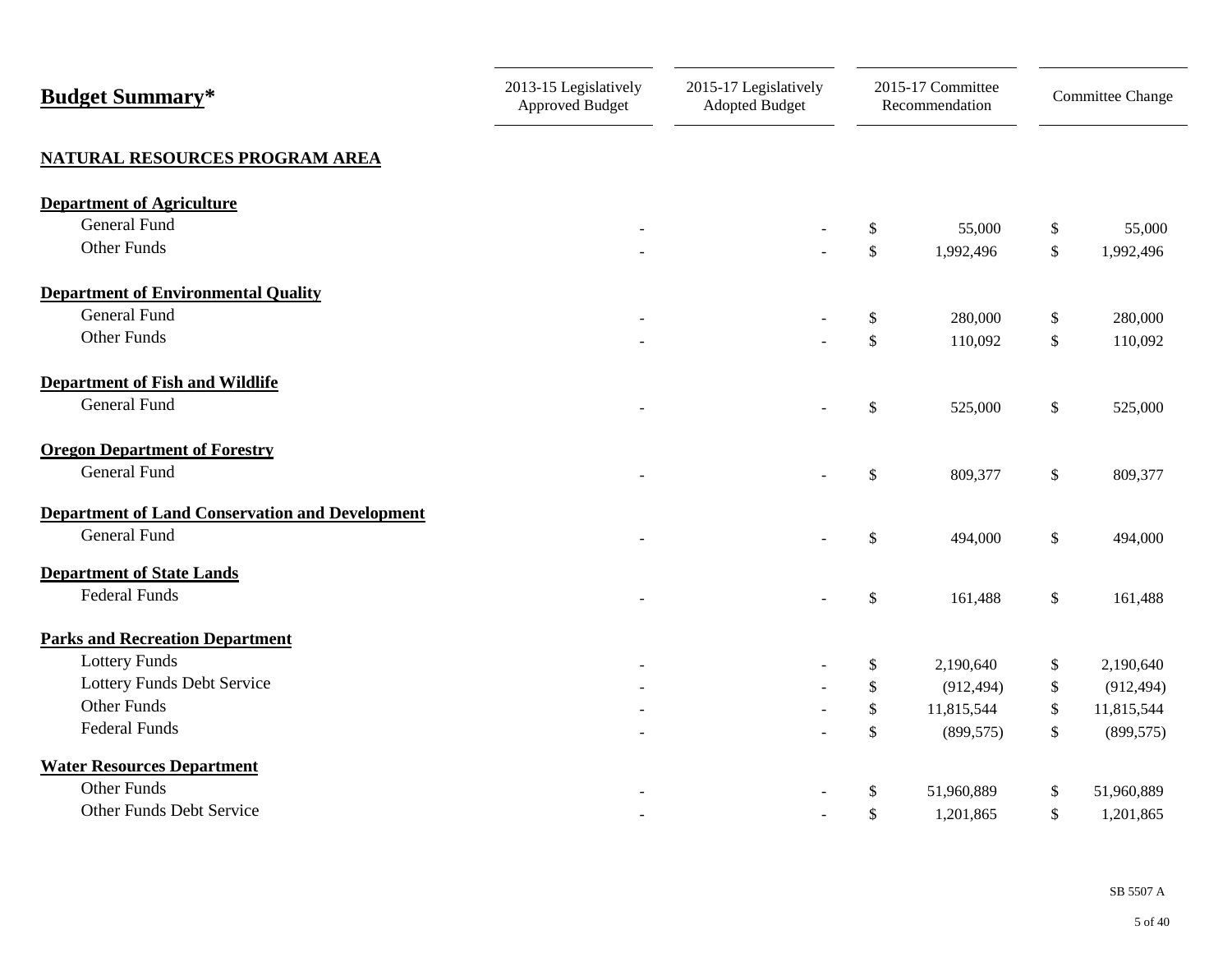| <b>Budget Summary*</b>                                            | 2013-15 Legislatively<br>Approved Budget | 2015-17 Legislatively<br><b>Adopted Budget</b> |               | 2015-17 Committee<br>Recommendation | Committee Change |
|-------------------------------------------------------------------|------------------------------------------|------------------------------------------------|---------------|-------------------------------------|------------------|
| <b>Oregon Watershed Enhancement Board</b><br><b>Federal Funds</b> |                                          |                                                | $\mathcal{S}$ | 200,000                             | \$<br>200,000    |
| <b>PUBLIC SAFETY PROGRAM AREA</b>                                 |                                          |                                                |               |                                     |                  |
| <b>Department of Corrections</b><br><b>Other Funds</b>            |                                          |                                                | $\mathbb{S}$  | 254,568                             | \$<br>254,568    |
| <b>Criminal Justice Commission</b><br>General Fund                |                                          |                                                | \$            | 5,000,000                           | \$<br>5,000,000  |
| <b>Department of Justice</b>                                      |                                          |                                                |               |                                     |                  |
| <b>General Fund</b>                                               |                                          |                                                | \$            | 240,550                             | \$<br>240,550    |
| <b>General Fund Debt Service</b>                                  |                                          |                                                | \$            | 2,407,587                           | \$<br>2,407,587  |
| Other Funds                                                       |                                          |                                                | \$            | 15,415,000                          | \$<br>15,415,000 |
| <b>Federal Funds</b>                                              |                                          |                                                | $\mathbb{S}$  | 29,997,991                          | \$<br>29,997,991 |
| <b>Military Department</b>                                        |                                          |                                                |               |                                     |                  |
| <b>General Fund</b>                                               | $\sim$                                   |                                                | \$            | 339,563                             | \$<br>339,563    |
| <b>General Fund Debt Service</b>                                  |                                          |                                                | \$            | 434,833                             | \$<br>434,833    |
| Other Funds                                                       |                                          |                                                | $\mathcal{S}$ | 153,000                             | \$<br>153,000    |
| <b>Federal Funds</b>                                              |                                          |                                                | $\mathbb{S}$  | 358,253                             | \$<br>358,253    |
| <b>Department of State Police</b>                                 |                                          |                                                |               |                                     |                  |
| <b>Lottery Funds</b>                                              |                                          |                                                | $\mathcal{S}$ | 278,788                             | \$<br>278,788    |
| <b>Other Funds</b>                                                |                                          |                                                | $\mathbb{S}$  | 1,072,470                           | \$<br>1,072,470  |
| <b>Federal Funds</b>                                              |                                          |                                                | \$            | 1,163                               | \$<br>1,163      |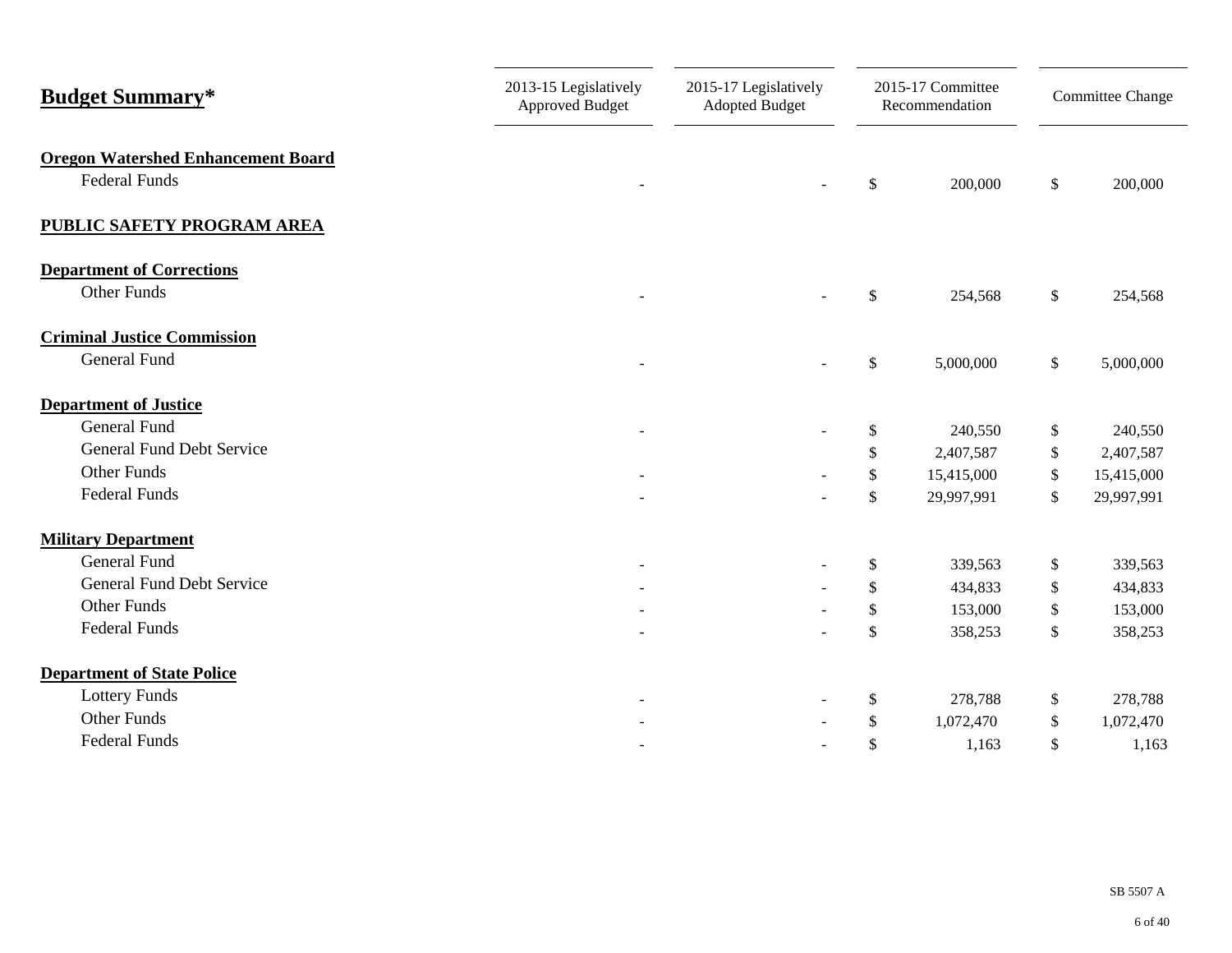| <b>Budget Summary*</b>                                                                                                           | 2013-15 Legislatively<br><b>Approved Budget</b>      | 2015-17 Legislatively<br><b>Adopted Budget</b>       |                | 2015-17 Committee<br>Recommendation |                | <b>Committee Change</b> |
|----------------------------------------------------------------------------------------------------------------------------------|------------------------------------------------------|------------------------------------------------------|----------------|-------------------------------------|----------------|-------------------------|
| <b>Oregon Youth Authority</b><br><b>General Fund Debt Service</b><br>Other Funds<br><b>Federal Funds Debt Service Nonlimited</b> | $\sim$<br>$\overline{\phantom{a}}$                   | $\overline{\phantom{a}}$<br>$\overline{\phantom{a}}$ | \$<br>\$<br>\$ | 3,115,428<br>1,055,565              | \$<br>\$<br>\$ | 3,115,428<br>1,055,565  |
| TRANSPORTATION PROGRAM AREA                                                                                                      |                                                      |                                                      |                |                                     |                |                         |
| <b>Department of Transportation</b><br>General Fund                                                                              |                                                      |                                                      |                |                                     |                |                         |
| Other Funds Debt Service                                                                                                         | $\overline{\phantom{a}}$                             | $\overline{\phantom{a}}$                             | \$             | 130,000                             | \$             | 130,000                 |
| Other Funds                                                                                                                      | $\overline{\phantom{a}}$<br>$\overline{\phantom{a}}$ |                                                      | \$<br>\$       | 1,354,734<br>55,000,000             | \$<br>\$       | 1,354,734<br>55,000,000 |
| 2015-17 Budget Summary                                                                                                           |                                                      |                                                      |                |                                     |                |                         |
| <b>General Fund Total</b>                                                                                                        |                                                      |                                                      | \$             | 299,716,944                         | \$             | 299,716,944             |

| OCHURT FUHU TURI                      | 299,710,944 | 299、/10、944 |
|---------------------------------------|-------------|-------------|
| <b>Lottery Funds Total</b>            | 69,673,319  | 69,673,319  |
| <b>Other Funds Limited Total</b>      | 833,627,137 | 833,627,137 |
| <b>Other Funds Nonlimited Total</b>   | 221,523,642 | 221,523,642 |
| <b>Federal Funds Limited Total</b>    | 18,916,679  | 18,916,679  |
| <b>Federal Funds Nonlimited Total</b> |             |             |
|                                       |             |             |

**\* Excludes Capital Construction**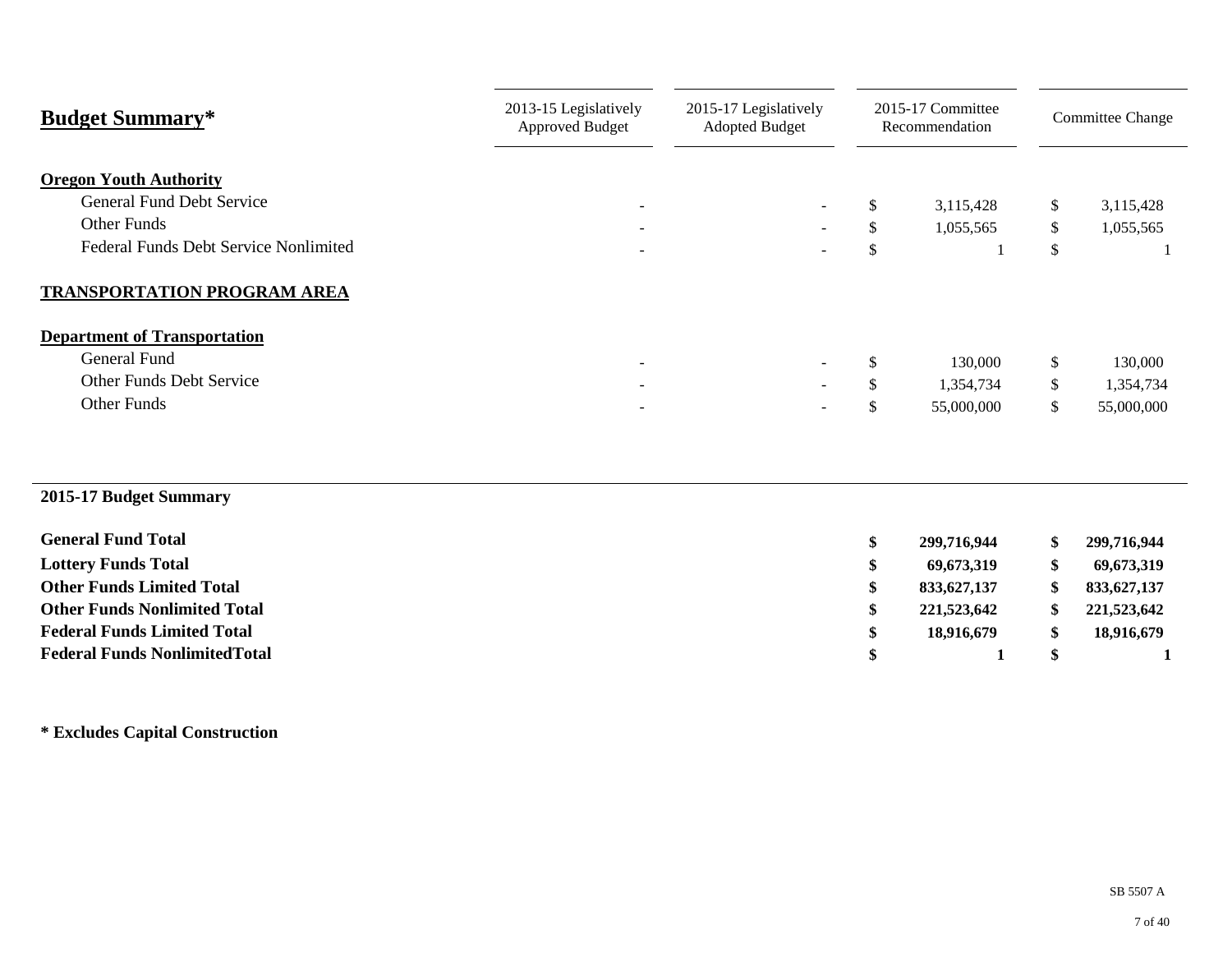| 2013-15 Supplemental Appropriations                                    | 2013-15 Legislatively<br><b>Approved Budget</b> |  | 2013-15 Committee<br>Recommendation |    | Committee Change |  |
|------------------------------------------------------------------------|-------------------------------------------------|--|-------------------------------------|----|------------------|--|
| <b>Oregon Health Authority</b><br>Other Funds                          | $\sim$                                          |  | 45,000,000                          |    | 45,000,000       |  |
| <b>Department of Land Conservation and Development</b><br>General Fund | -                                               |  | (194,000)                           | \$ | (194,000)        |  |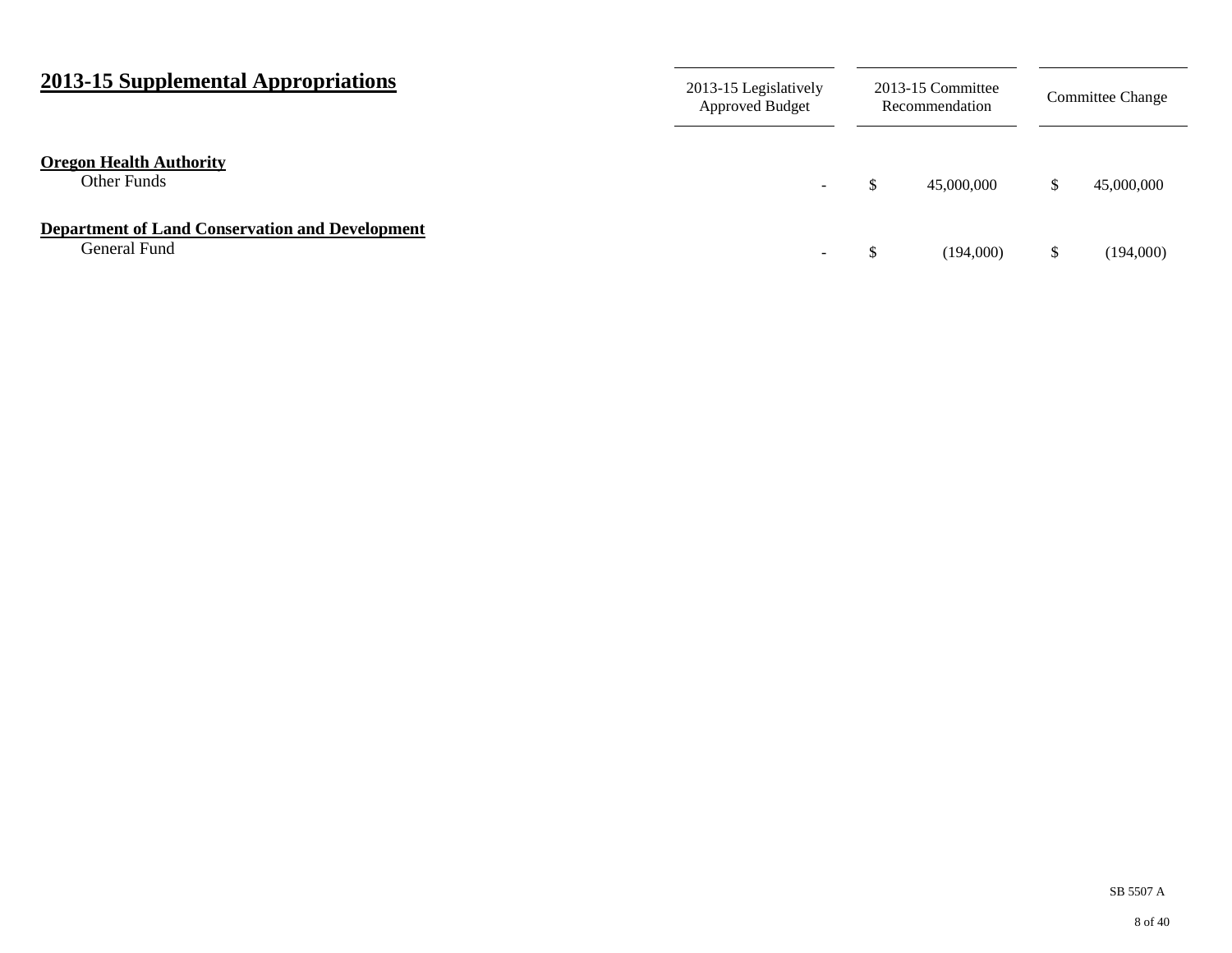| <b>2015-17 Position Summary</b>                | 2013-15 Legislatively<br><b>Approved Budget</b> | 2015-17 Legislatively<br><b>Adopted Budget</b> | 2015-17 Committee<br>Recommendation | <b>Committee Change</b> |
|------------------------------------------------|-------------------------------------------------|------------------------------------------------|-------------------------------------|-------------------------|
| <b>Department of Administrative</b>            |                                                 |                                                |                                     |                         |
| <b>Services</b><br><b>Authorized Positions</b> |                                                 |                                                |                                     |                         |
| Full-Time Equivalent (FTE) positions           |                                                 |                                                | 8<br>3.47                           | 8<br>3.47               |
| <b>Office of the Governor</b>                  |                                                 |                                                |                                     |                         |
| <b>Authorized Positions</b>                    |                                                 |                                                | 6                                   | 6                       |
| Full-Time Equivalent (FTE) positions           |                                                 |                                                | 5.92                                | 5.92                    |
| <b>Department of Revenue</b>                   |                                                 |                                                |                                     |                         |
| <b>Authorized Positions</b>                    |                                                 |                                                | 34                                  | 34                      |
| Full-Time Equivalent (FTE) positions           |                                                 |                                                | 33.92                               | 33.92                   |
| <b>Oregon Health Authority</b>                 |                                                 |                                                |                                     |                         |
| <b>Authorized Positions</b>                    |                                                 |                                                | 3                                   | 3                       |
| Full-Time Equivalent (FTE) positions           |                                                 |                                                | 2.50                                | 2.50                    |
| <b>Department of Agriculture</b>               |                                                 |                                                |                                     |                         |
| <b>Authorized Positions</b>                    |                                                 |                                                | 6                                   | 6                       |
| Full-Time Equivalent (FTE) positions           |                                                 |                                                | 5.76                                | 5.76                    |
| <b>Department of Environmental Quality</b>     |                                                 |                                                |                                     |                         |
| <b>Authorized Positions</b>                    |                                                 |                                                | $\overline{2}$                      | $\overline{2}$          |
| Full-Time Equivalent (FTE) positions           |                                                 |                                                | 1.25                                | 1.25                    |
| <b>Oregon Department of Forestry</b>           |                                                 |                                                |                                     |                         |
| <b>Authorized Positions</b>                    |                                                 |                                                |                                     |                         |
| Full-Time Equivalent (FTE) positions           |                                                 |                                                | 0.50                                | 0.50                    |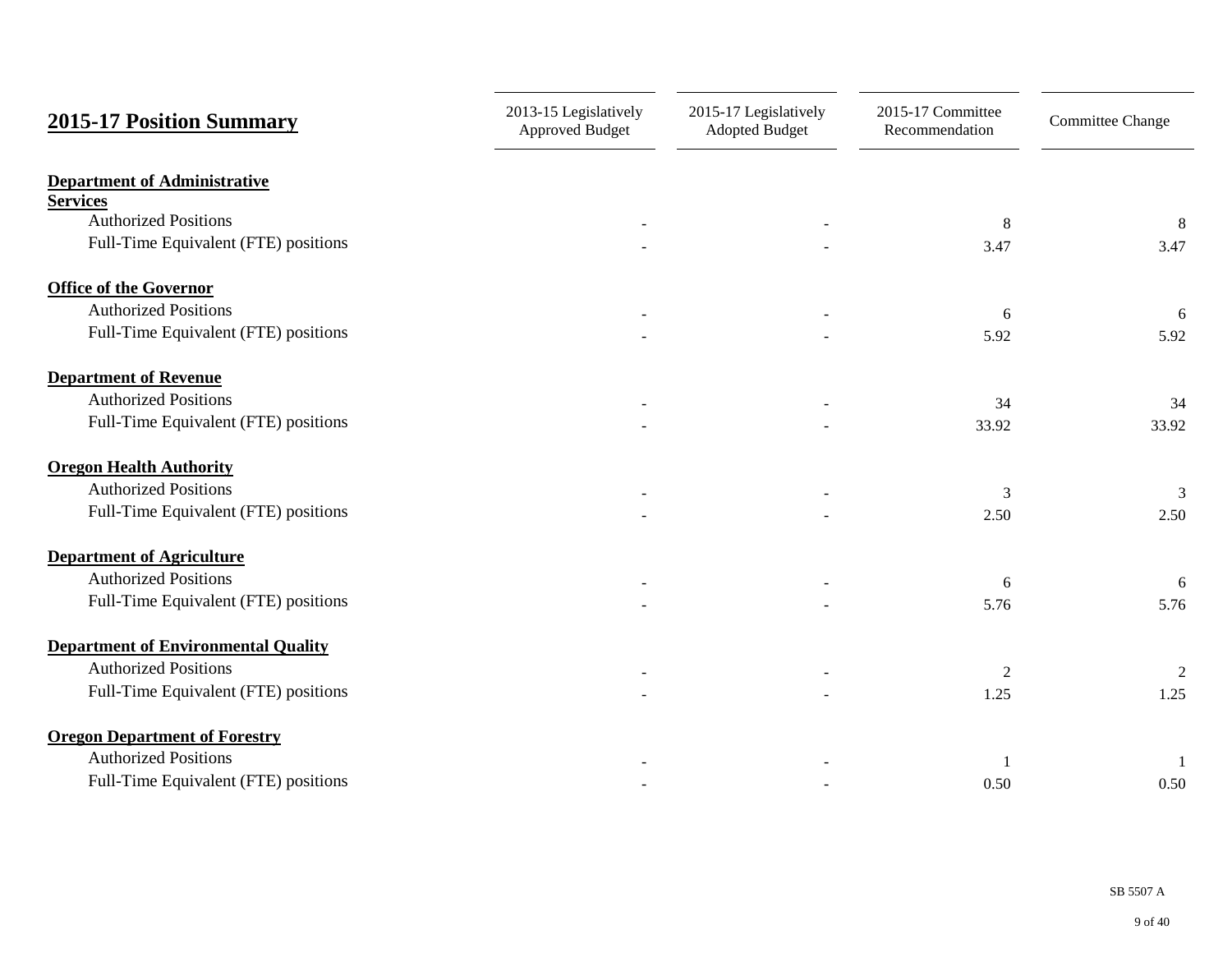| <b>2015-17 Position Summary</b>                        | 2013-15 Legislatively<br><b>Approved Budget</b> | 2015-17 Legislatively<br><b>Adopted Budget</b> | 2015-17 Committee<br>Recommendation |        |
|--------------------------------------------------------|-------------------------------------------------|------------------------------------------------|-------------------------------------|--------|
| <b>Department of Land Conservation and Development</b> |                                                 |                                                |                                     |        |
| <b>Authorized Positions</b>                            |                                                 |                                                |                                     |        |
| Full-Time Equivalent (FTE) positions                   |                                                 |                                                | 1.00                                | 1.00   |
| <b>Department of Justice</b>                           |                                                 |                                                |                                     |        |
| <b>Authorized Positions</b>                            |                                                 |                                                | 22                                  | 22     |
| Full-Time Equivalent (FTE) positions                   |                                                 |                                                | 21.13                               | 21.13  |
| <b>Oregon Military Department</b>                      |                                                 |                                                |                                     |        |
| <b>Authorized Positions</b>                            |                                                 |                                                | 3                                   | 3      |
| Full-Time Equivalent (FTE) positions                   |                                                 |                                                | 3.00                                | 3.00   |
| <b>Oregon State Police</b>                             |                                                 |                                                |                                     |        |
| <b>Authorized Positions</b>                            |                                                 |                                                |                                     |        |
| Full-Time Equivalent (FTE) positions                   |                                                 |                                                | (0.50)                              | (0.50) |

## **Summary of Revenue Changes**

The General Fund appropriations made in the bill are within resources available as projected in the May 2015 economic and revenue forecast by the Department of Administrative Services, Office of Economic Analysis, supplemented by transfers from various agency accounts to the General Fund for general governmental purposes as authorized in Senate Bill 501, plus other actions to reduce state agency expenditures.

## **Summary of Capital Construction Subcommittee Action**

Senate Bill 5507 appropriates General Fund to the Emergency Board for general purpose and targeted special purpose appropriations, and makes other adjustments to individual agency budgets and position authority as described below.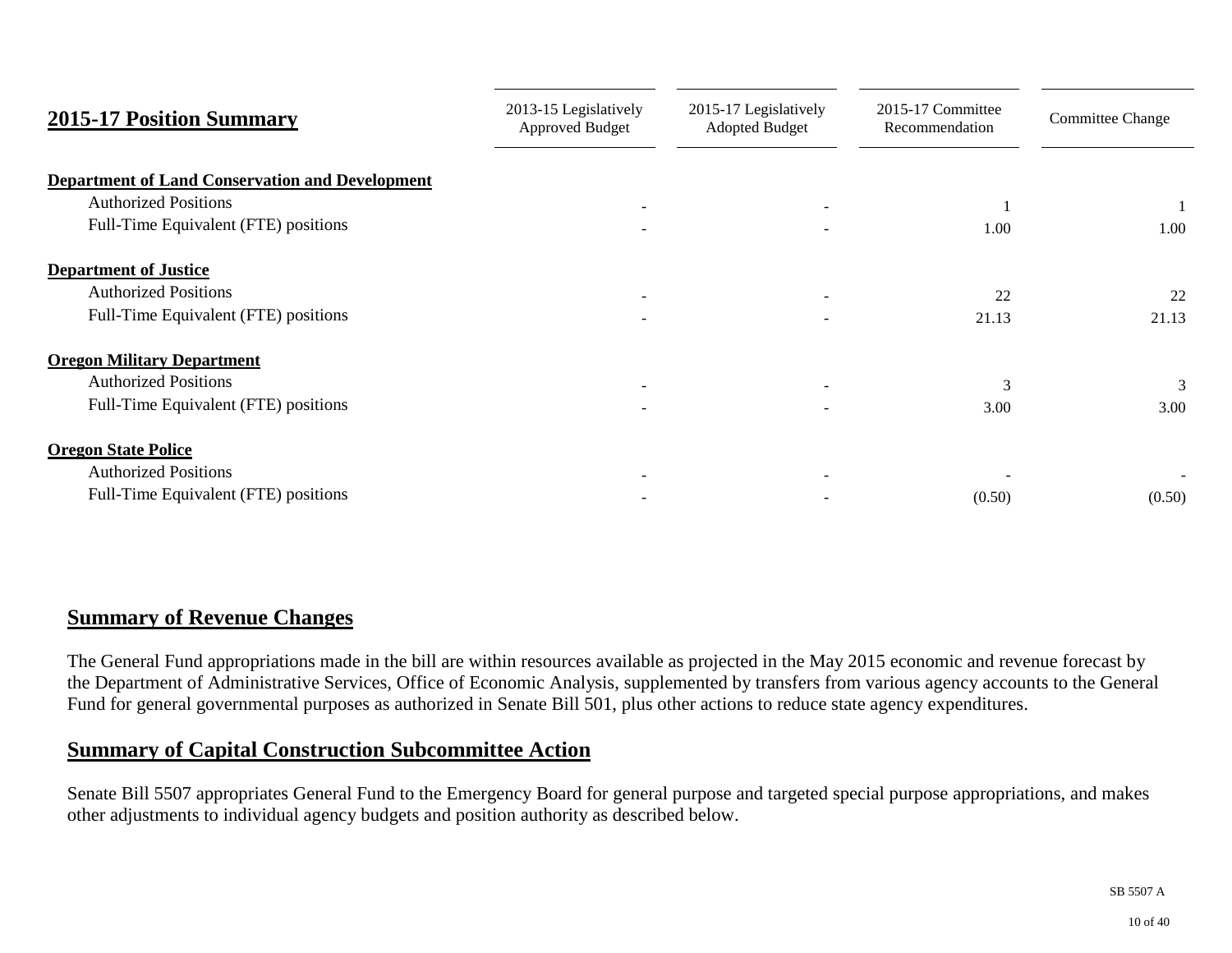# **Emergency Board**

The Emergency Board allocates General Fund and provides Lottery Funds, Other Funds, and Federal Funds expenditure limitation to state agencies for unanticipated needs in approved agency budgets when the Legislature is not in session. The Subcommittee appropriated \$30 million General Fund to the Emergency Board for general purposes.

Senate Bill 5507 makes seven special purpose appropriations to the Emergency Board, totaling \$182.3 million General Fund:

- \$120 million General Fund for state employee compensation changes.
- \$40 million General Fund for the Oregon Health Authority or the Department of Human Services for caseload costs or other budget challenges that the agencies are unable to mitigate. Known potential challenges include costs associated with federal fair labor standards act rule changes affecting home care and personal support workers; these are estimated to be around \$17 million but will depend in part on pending litigation and programmatic changes. Another unknown element is the full impact of second fiscal year costs for nursing facility rates that may fluctuate based on bed reduction targets; \$4.9 million of rate inflation was originally set aside as part of the Governor's budget to stimulate a discussion on aligning nursing facility cost increases with Oregon Health Plan inflation rates.
- \$10.7 million General Fund for allocation to state agencies for compensation changes driven by collective bargaining for workers who are not state employees. Allocations related to child care, adult foster care, homecare, and personal support workers are anticipated.
- \$6.5 million General Fund for Department of Administrative Services to be allocated, if necessary, to fund changes in Department of Administrative Services Enterprise Technology Services (ETS) rates and assessments. A budget note in SB 5502, the budget bill for the Department of Administrative Services, required the State Chief Information Officer to recommend during the 2016 Regular Session a new funding formula for ETS that refocuses charges to state agencies on fees for service and deemphasizes the use of assessments, which fund all positions regardless of reductions in services delivered, demonstrate how reductions in services purchased by state agencies would be reflected in reductions in operating expenses, and include price list adjustments needed for implementation of a new revenue formula at the start of second year of the biennium.
- \$3 million General Fund for Education, early learning through post-secondary.
- \$2 million General Fund for Department of Justice, Defense of Criminal Convictions caseload costs.
- \$100,000 General Fund for Department of Human Services (DHS), to be used if warranted for completing provider audits, compliance work, or reporting activities. These potential actions are specifically tied to a budget note providing direction regarding wage increases for direct care workers serving people with intellectual and developmental disabilities. The budget note is included in the DHS section of this budget report.

If these special purpose appropriations are not allocated by the Emergency Board before December 1, 2016, any remaining funds become available to the Emergency Board for general purposes.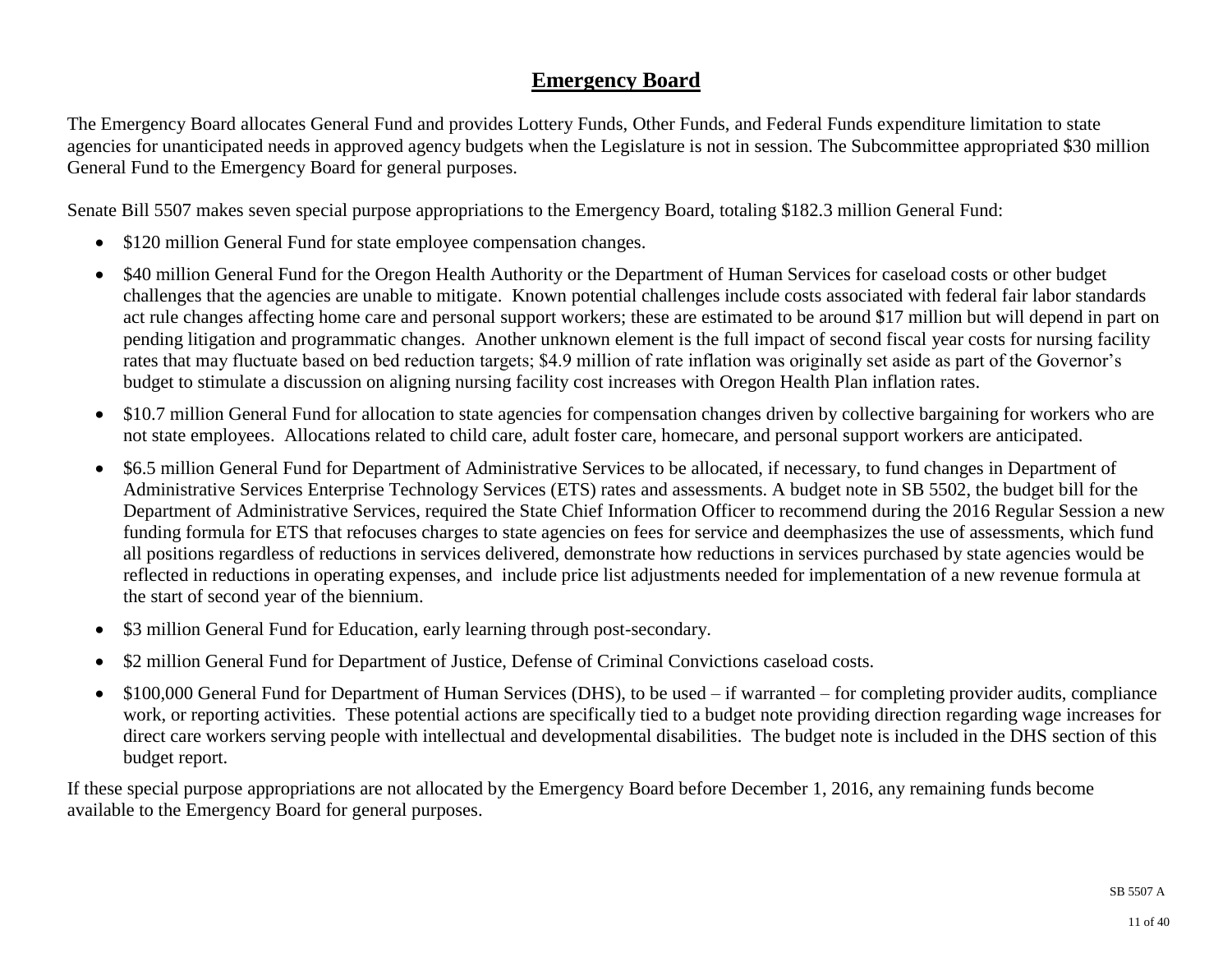## **Adjustments to Approved 2015-17 Budgets**

#### **OMNIBUS ADJUSTMENTS**

Omnibus adjustments reflect budget changes in multiple agencies based on reductions in Department of Administrative Services' assessments and charges for services, Audits Division assessments, Attorney General rates, and debt service. Total savings are \$30.1 million General Fund, \$0.7 million Lottery Funds, \$28.5 million Other Funds, and \$11.1 million Federal Funds.

#### **ADMINISTRATION**

#### Department of Administrative Services

The Subcommittee approved a one-time \$951,393 Other Funds expenditure limitation increase and establishment of six limited-duration positions (1.71 FTE) for the Chief Human Resources Office to review the Human Resource Information System project (HRIS). The positions will review and update the preparations in the current project for business processes realignment that will be necessary with the adoption and deployment of any new HR IT system, review and update existing IT modernization plans, and study and improve conversion planning for implementation of HRIS. The Department will report initial findings of this review to the appropriate subcommittees of the Joint Committee on Ways and Means during the 2016 legislative session.

The Subcommittee also approved a \$293,314 Other Funds expenditure limitation increase and the addition of two positions for Shared Financial Services to accommodate service provision for the Department of Geology and Mineral Industries, which will now have financial functions carried out by DAS.

The Subcommittee also approved continuing to give nonlimited authority to DAS to make Other Funds expenditures necessary to disburse general obligation bonds sold during the 2013-15 biennium for the benefit of public universities. Disbursement of future bond sales will be done by the Higher Education Coordinating Commission (HECC), but during the 2013-15 biennium, the Department of Administrative Services (DAS) was given initial authority to disburse these proceeds. As the bond project duties related to issuance of Article XI-F and XI-G general obligation bonds transition from DAS to HECC per House Bill 3199, both agencies were given nonlimited authority to disburse proceeds of bonds issued during 2013-15. The total amount of undisbursed proceeds as of June 30, 2015 from 2013-15 bond sales is \$196,523,642. The initial estimate of the amount of 2013-15 proceeds DAS will disburse in 2015-17 per agreements with public universities is \$145,875,000, with HECC assumed to disburse \$50,648,642. These amounts will likely change once the timing of final transition from DAS to HECC is known.

Senate Bill 5507 includes one-time General Fund appropriations to the Department of Administrative Services for the following purposes:

 \$1,100,000 for disbursement to the National Urban Housing and Economic Community Development Corporation (NUHECDC) for implementation of an affordable homes, skills training, and jobs for unemployed prior-offenders, at-risk youth, and veterans. NUHECDC is directed to provide written status reports to the Department of Administrative Services and the Legislative Fiscal Officer each quarter during the 2015-17 biennium to document progress in meeting the program's objectives of providing affordable housing for low to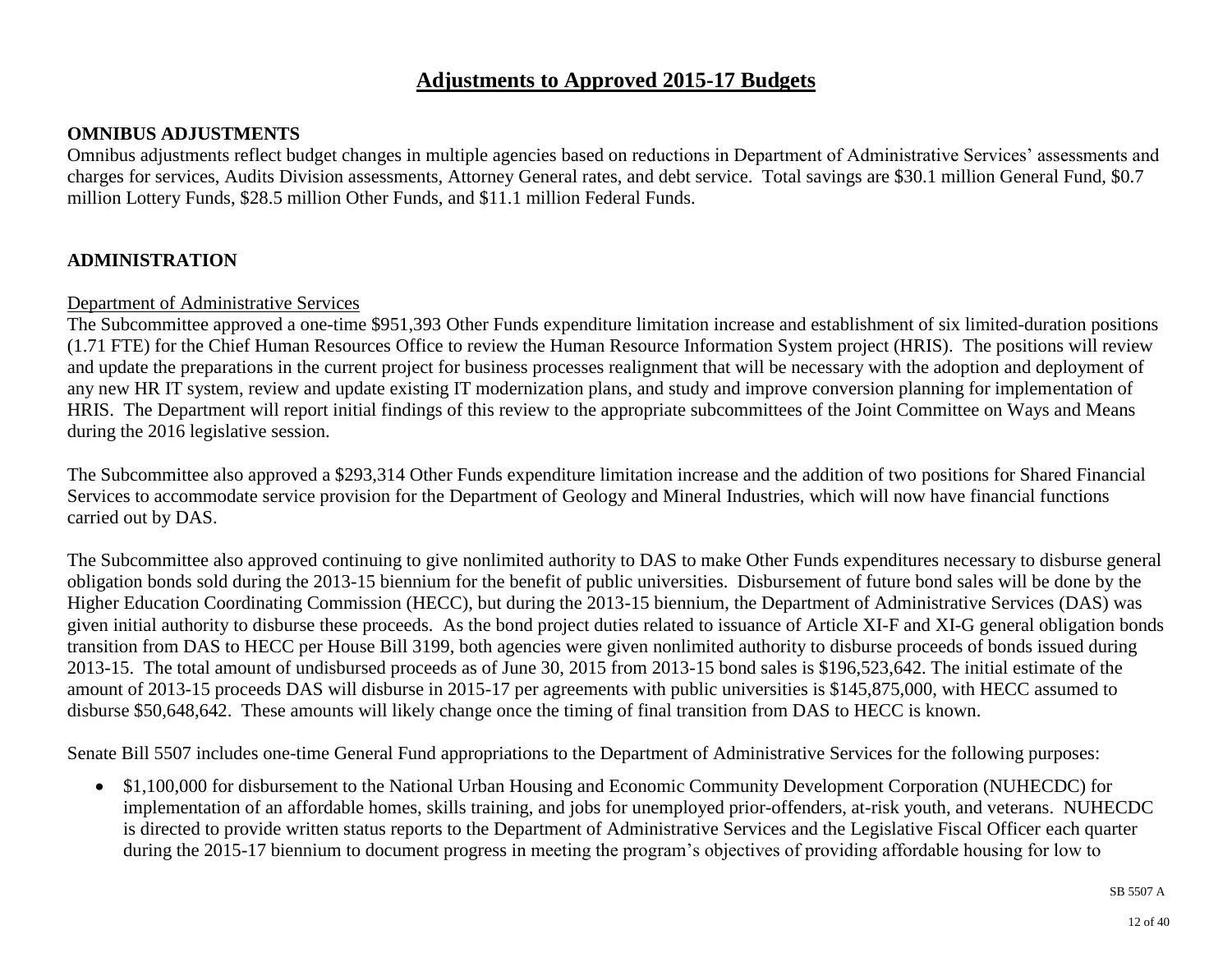moderate income Oregonians; skill training for prior-offenders, at-risk youth, and veterans; and job placement for those with barriers to quality employment.

- \$850,000 for disbursement to the Pine Valley Fire District for a new location and facility to house the Fire Department in the City of Halfway, Oregon.
- \$100,000 for disbursement to the City of Medford to pay for the completion of a feasibility study on development of a conference center in the Medford area. This project could grow beyond a simple conference center and, if feasible, could include sports and recreation components.
- \$90,000 for disbursement to the City of Gold Hill for engineering work needed to construct the Gold Hill Whitewater Park at Ti'lomikh Falls on the Rogue River. The Whitewater Park is being built into the new Gold Hills Parks Master Plan. The goal of the project is to turn Gold Hill into a whitewater destination. The engineering of the whitewater project will be completed in 2015. Permitting and fundraising for construction is expected to take two years. Construction of the whitewater features is expected to take two months. The goal is to finish the park before the 2016 Olympics and to have a local paddler trained at the site competing in the 2020 Olympics.

The Subcommittee added \$15,556,140 Other Funds expenditure limitation for one-time cost of issuance and special payments associated with the disbursement of proceeds from Lottery Bond sales; projects are detailed below and approved in House Bill 5030. Cost of issuance for these projects totals \$456,140. There is no debt service allocated in the 2015-17 biennium, as the bonds will not be sold until the Spring of 2017. Total debt service on all the projects described below is estimated at a total of \$2,919,215 Lottery Funds for the 2017-19 biennium.

- \$750,000 Other Funds for disbursement to Concordia University for the construction of the Faubion prekindergarten through grade eight school.
- \$1,250,000 Other Funds for disbursement to the Elgin Health District for a rural health care clinic.
- \$1,000,000 Other Funds for disbursement to Open Meadow for the construction of a new facility for the Open School in Portland.
- \$1,000,000 Other Funds for disbursement to the Boys and Girls Clubs of Portland Metropolitan Area for a new Boys and Girls Club in Rockwood.
- \$500,000 Other Funds for disbursement to the City of Grants Pass for the Riverside Park renovation project.
- \$1,000,000 Other Funds for disbursement to the Mountain West Career Technical Institute for the Career Technical Education Center in Salem.
- \$2,000,000 Other Funds for disbursement to Wheeler County for the construction of an underground fiber optic telecommunication line from Condon to Fossil.
- \$1,500,000 Other Funds for disbursement to the Port of Umatilla for facilities development at the Eastern Oregon Trade and Event Center in Hermiston.
- \$3,000,000 Other Funds for disbursement to Trillium Family Services for improving and expanding the Children's Farm Home near Corvallis which houses the Secure Adolescent Inpatient Program.
- \$1,600,000 Other Funds for disbursement to the Port of Morrow for development of an Early Childhood Development Center at the workforce training center at the Port of Morrow.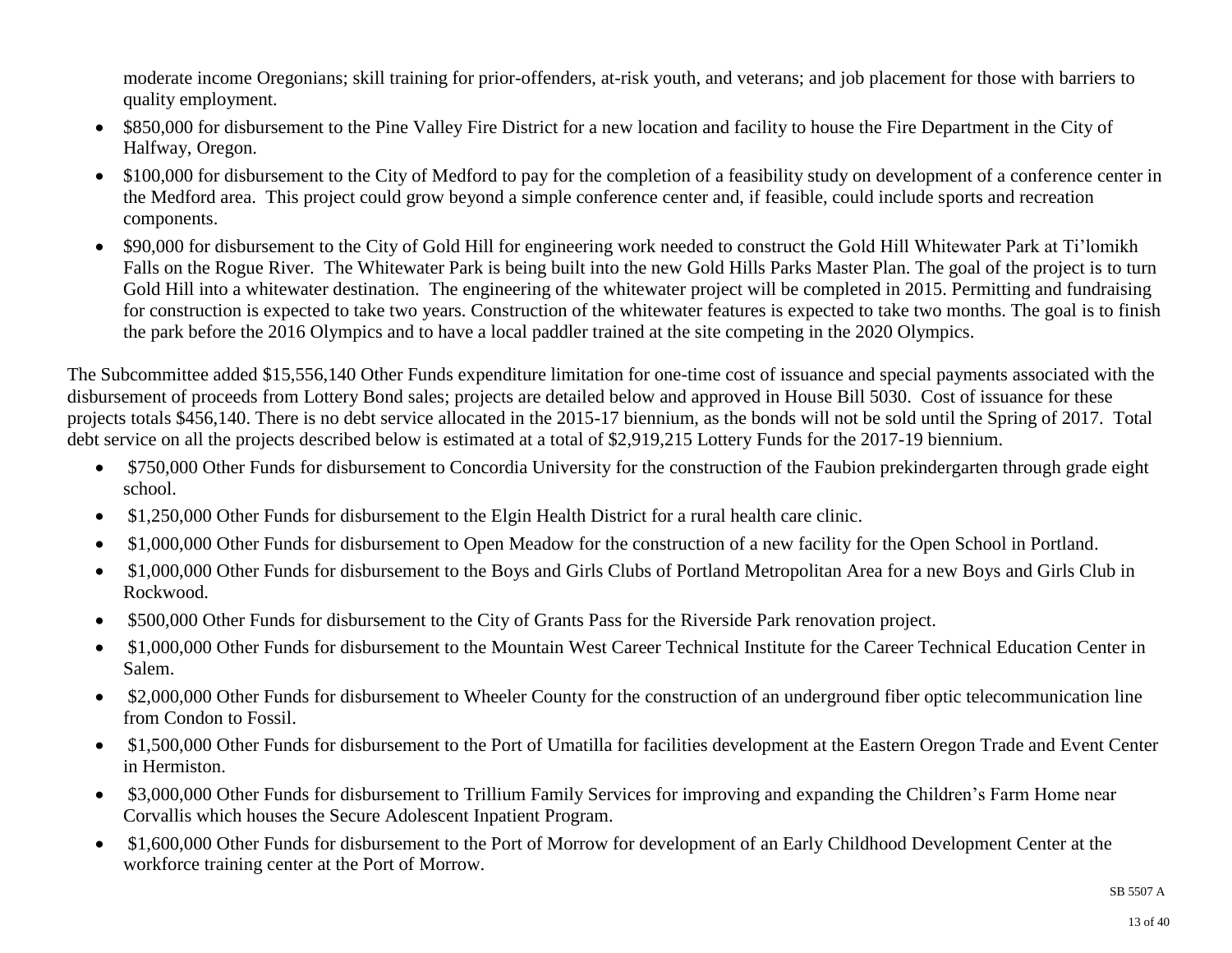• \$1,500,000 Other Funds for disbursement to the City of Tigard for the Hunziker Development Project.

Senate Bill 5507 includes a one-time \$400,000 General Fund appropriation to the Department of Administrative Services for a community-based organization, the YWCA of Greater Portland, to administer the Family Preservation Program (FPP) at Coffee Creek Correctional Facility. The FPP works with the Department of Corrections (DOC) to serve the best interests of the children of incarcerated parents by increasing therapeutic visitation between children and parents. The YWCA of Greater Portland is expected to provide facilitated case management including:

- Participation of a qualified mental health professional with training and experience with persons who have experienced trauma,
- Parenting skills training, including information on child development and attachment,
- Intensive communication between parents and the guardian or caregiver of the child,
- Facilitation of transportation of program participants to and from the prison,
- Facilitation of lodging to program participants when determined to be appropriate,
- Referrals to home visiting services and attorney services,
- Assistance in navigating state agency processes and nonprofit resources, and
- Reporting to the Legislature on measurable outcomes related to the welfare of the participating children and recidivism of participating incarcerated parents.

While the YWCA of Greater Portland will implement the program, DOC also has a role in the program's success. A budget note is included in the DOC section of this report to clarify the DOC role in administering the Family Preservation Program.

## Office of the Governor

The Office of the Governor is increased by \$1,332,517 Lottery Funds for the establishment of five regional solutions coordinator (PEM/F) positions (4.92 FTE). Three of these positions were in the Office of the Governor on a limited-duration basis during the 2013-15 biennium. The other two positions were in the Oregon Business Development Department on a limited-duration basis during the 2013-15 biennium.

The Office of the Governor is increased by \$500,000 General Fund for federal programs coordination. The increase includes one PEM/G position (1.00 FTE) for the program, as well as any needed services and supplies. This function had previously been housed in the Oregon Business Development Department.

#### Public Employees Retirement System

The Subcommittee increased the Other Funds expenditure limitation by \$509,960 for the estimated fiscal impacts of House Bill 3495 (\$284,960) and Senate Bill 370 (\$225,000).

The Department of Administrative Services is expected to unschedule \$509,960 of expenditure limitation that may only be scheduled based upon the joint approval of the Office of the State Chief Information Officer and the Legislative Fiscal Office and after a more detailed evaluation of the information technology implementation plans for these two measures.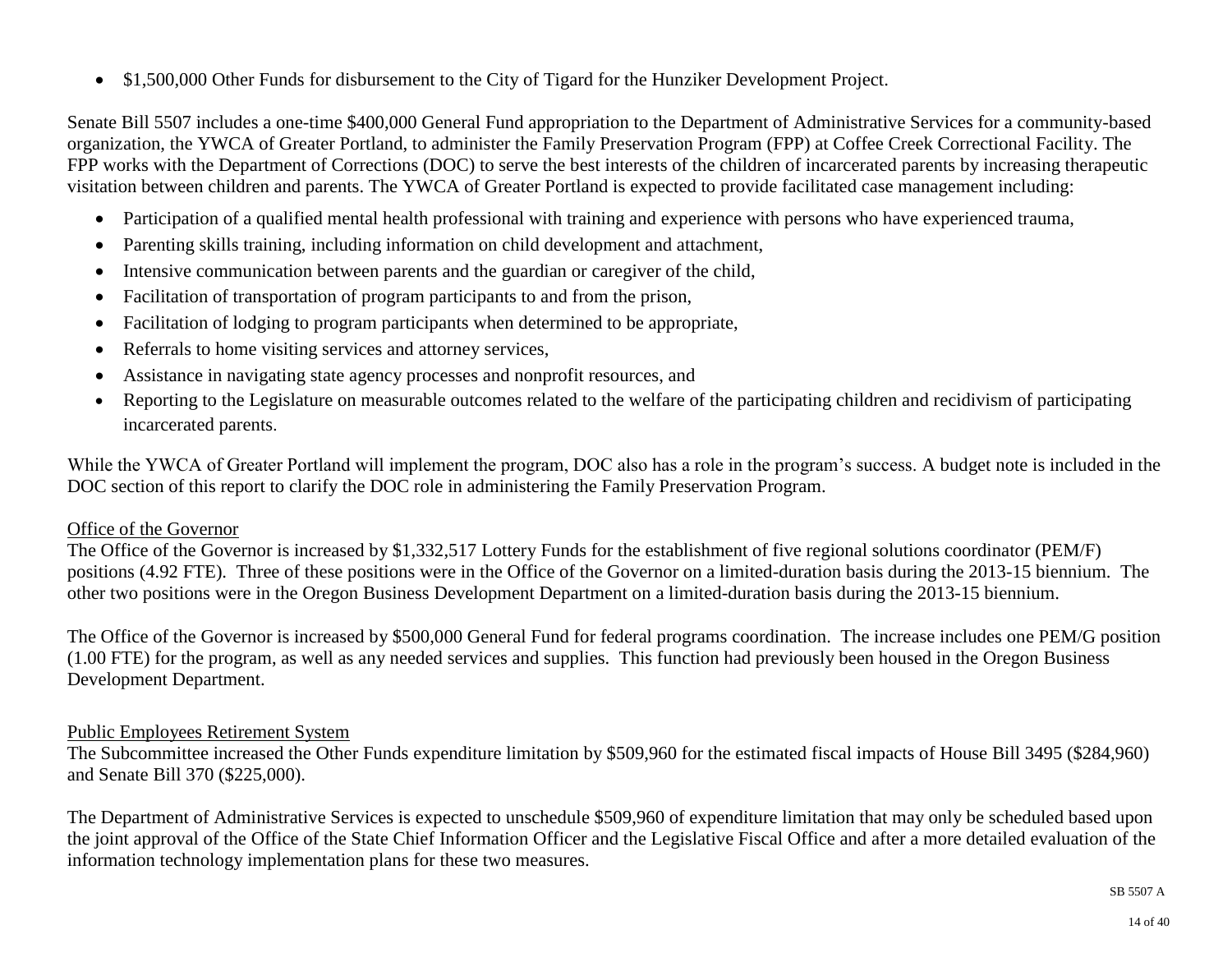#### Department of Revenue

The Subcommittee approved funding for the second of a four phase project to replace most of the agency's core information technology systems (Core Systems Replacement project). The second phase includes: personal income, transit, self-employment, Senior Property Deferral, and estate and trust tax programs. The scheduled implementation date for this phase is December 1, 2015.

The Subcommittee approved \$25,929,440 of Other Funds expenditure limitation and the establishment of 33 permanent full-time positions (33.00 FTE), which is to be mostly financed with Article XI-Q bonds approved in House Bill 5005 (\$19 million). Project revenues also include an estimated \$6.9 million in bond proceeds that were authorized and issued during the 2013-15 biennium, but remained unexpended.

The Other Funds budget includes: personal services of \$7 million; \$532,500 for facility costs; \$12.6 million for vendor contract payments; \$1.3 million for an independent quality assurance; \$592,900 for project management costs; \$532,500 for change leadership; \$279,000 for hardware and software; and \$3 million for a contingency reserve.

Unless otherwise approved by the Legislature or the Emergency Board, the positions budgeted for the Core Systems Replacement (CSR) project are established as permanent full-time positions under the following conditions: (a) the positions will be abolished on or before the completion of the project; (b) the positions are to remain in the Core System Replacement program (i.e., CSR summary cross reference) and may not be transferred to any other program or used for any other purpose other than the development to the Core System Replacement project; and (c) the positions may not be included in any permanent finance plan action.

The Subcommittee approved \$3,935,414 General Fund for the agency's payments to the Department of Administrative Services for State Data Center charges related to phase-I of the project (\$1.3 million), vendor contract maintenance costs to support the ongoing maintenance of the vendor product after installation (\$2.4 million), and non-bondable expenditures related to phase-II of the project (\$240,000).

The Subcommittee approved \$3,684,413 in additional General Fund Debt Service to support repayment of Article XI-Q General Obligation bond proceeds approved in House Bill 5005.

Other Funds expenditure limitation of \$375,000 is included for the cost of issuance of the bonds.

The Subcommittee adopted the Joint Committee on Ways and Means – Information Technology Subcommittee recommendations for the Core Systems Replacement project:

- Continue to work closely with and regularly report project status to the Office of the State Chief Information Officer and the Legislative Fiscal Office throughout the project's lifecycle.
- Continue to follow the Joint State CIO/LFO Stage Gate Review Process.
- Report back to the Joint Interim Committee on Ways and Means on project status in the Fall of 2015 (on readiness to proceed with the CSR Project's Rollout 2 in December 2015), and to the Joint Committee on Ways and Means during the 2016 legislative session.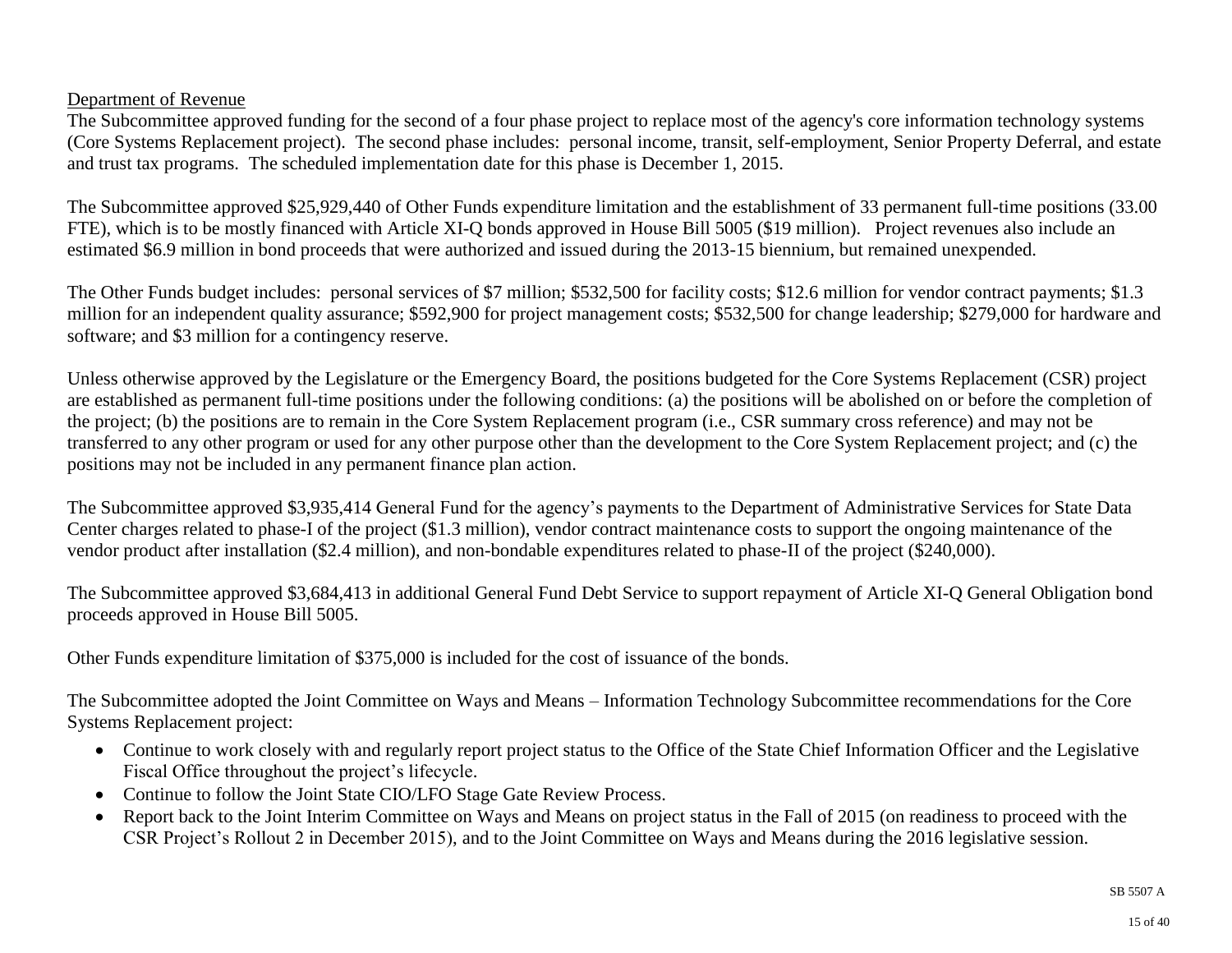Utilize the Office of the State CIO's Enterprise Project and Portfolio Management system as it is deployed for all project review, approval, project status, and QA reporting activities throughout the life of the Core Systems Replacement Project, to include information on the new Fraud Analytics and Detection project planning and execution activities funded by package 151.

The Subcommittee also approved funding for the implementation of the Property Valuation System project, which is a commercial-off-the-shelf solution for an integrated appraisal application.

The Subcommittee approved \$1,880,000 of Other Funds expenditure limitation for project costs and the establishment of one permanent full-time position (0.92 FTE), which is to be financed with Article XI-Q bonds approved in House Bill 5005. This includes personal services of \$175,260; \$56,704 for capital outlay; \$1.5 million for vendor contract payments; and \$150,000 for an independent quality assurance.

Other Funds expenditure limitation of \$80,000 is included for the cost of issuance of the bonds.

The Subcommittee approved \$71,843 in General Fund Debt Service to support repayment of Article XI-Q General Obligation bond proceeds approved in House Bill 5005.

The Department of Administrative Services is expected to unschedule \$1.5 million of Other Funds expenditure limitation that may only be scheduled based upon the joint approval of the Office of the State Chief Information Officer, Department of Administrative Services – Chief Financial Office, and the Legislative Fiscal Office.

The Subcommittee adopted the Joint Committee on Ways and Means – Information Technology Subcommittee recommendations for the Property Valuation project:

- Continue to work closely with and regularly report project status to the OSCIO and LFO throughout the lifecycle of the proposed DOR Property Valuation System (PVS) project.
- Follow the Joint State CIO/LFO Stage Gate Review Process.
- Hire/retain or contract for qualified project management services with experience in planning and managing projects of this type, scope, and magnitude.
- Update the Business Case and foundational project management documents as required.
- Work with OSCIO to acquire Independent Quality Management Services as required to conduct an initial risk assessment, perform quality control reviews on the Business Case and foundational project management documents as appropriate, and perform ongoing, independent quality management services as directed by the OSCIO.
- Submit the updated Business Case, project management documents, initial risk assessment, and QC reviews to the OSCIO and LFO for Stage Gate Review.
- Report back to the Legislature on project status during the 2016 legislative session and/or to interim legislative committees as required.
- Utilize the Office of the State CIO's Enterprise Project and Portfolio Management system as it is deployed for all project review, approval, project status, and closeout reporting activities throughout the life of the DOR PVS project.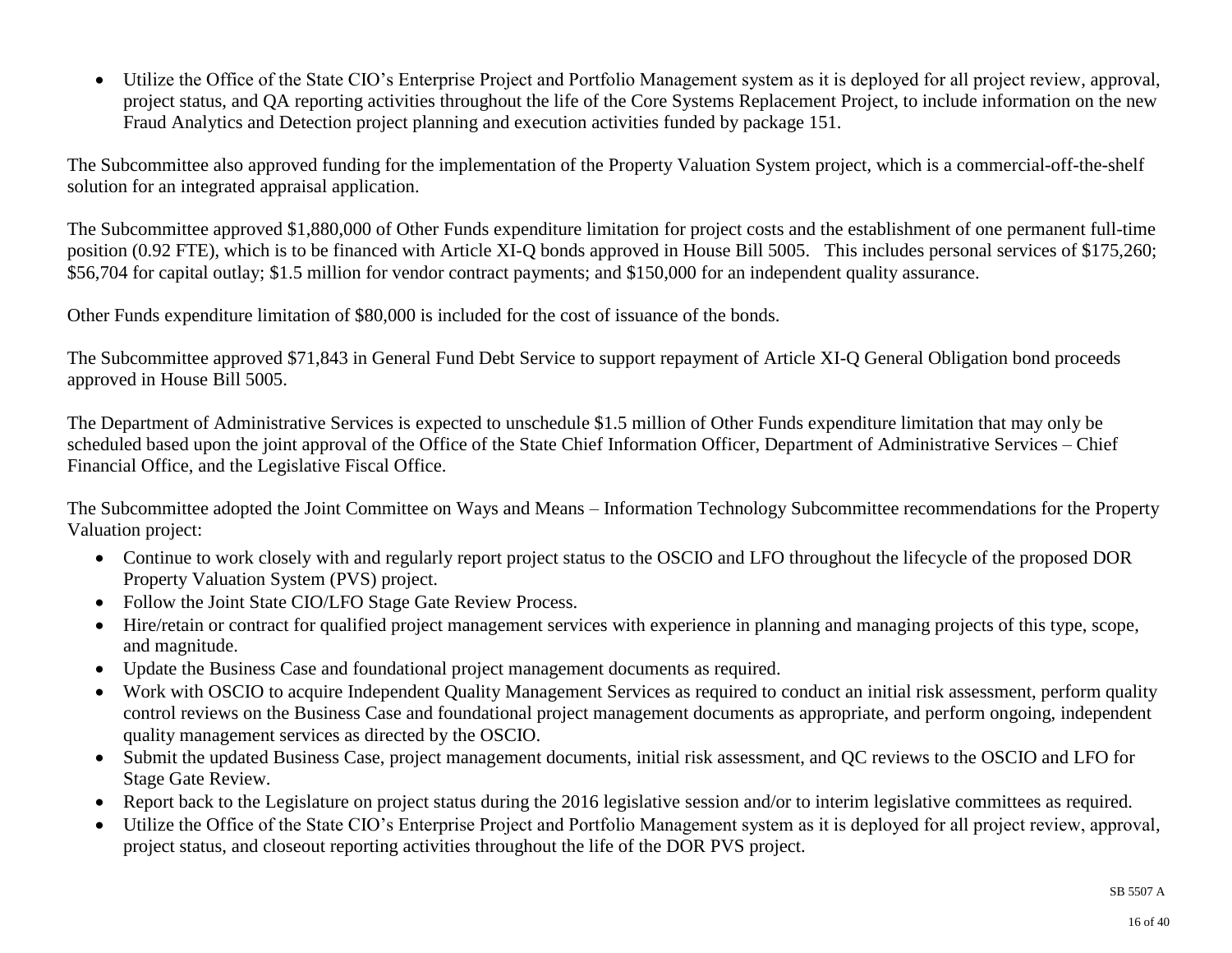#### Secretary of State

The Subcommittee approved omnibus budget adjustments that include a \$1,149,279 total reduction in state agency assessments and billings for the Audits Division. Secretary of State revenues after this reduction remain sufficient to fully support the legislatively adopted budget for the Division and the Secretary of State.

#### Treasurer of State

The Subcommittee adopted the following budget note related to the intermediate term pool investment program, with the expectation that the State Treasurer also report on what education and training can be provided local governments on the benefits and risks associated with investing in the intermediate term pool. The Subcommittee also expressed an interest in being provided a comprehensive list of state agencies that should be considered candidates for making investments in the existing state intermediate term investment pool:

#### **Budget Note:**

The State Treasurer is requested to report to the interim Joint Committee on Ways and Means during Legislative Days in November 2015 on local and tribal government investment opportunities in the intermediate term pool or other intermediate term pooled investment options offered by the State Treasurer.

The report is to define how, and when, the program will be implemented; how investments will be made, overseen, and administered; the status of development of administrative rules; and how the program compares to the existing state intermediate term investment pool.

The cost of administering the program is to be detailed, including both State Treasury and third party costs, and the basis on which local and tribal governments will be charged.

The agency is to identify the potential level of participation, both immediate and over the long-term, as well as the level of potential investment. The agency is to report on the number of pending and signed investment agreements. The agency is to identify how it will accommodate future demand for program growth as well as any short-term program capacity or resource constraints issues.

#### **CONSUMER AND BUSINESS SERVICES**

#### Public Utility Commission

House Bill 2599 (2015) relates to termination of electric or natural gas service. It requires utilities that provide electricity or natural gas service to prepare reports on processes the utilities use to not terminate for non-payment utility service to homes during very hot or very cold weather. To ensure legislative review of these reports, the Subcommittee approved the following budget note:

#### **Budget Note:**

The Public Utility Commission is directed to collect reports from the governing boards of all independent utilities in the state on each utility's program to ensure health and safety of vulnerable Oregonians during possible utility shutoffs that might take place during extreme weather situations. The Public Utility Commission will present a summary of the reports to the appropriate committees during the 2016 legislative session.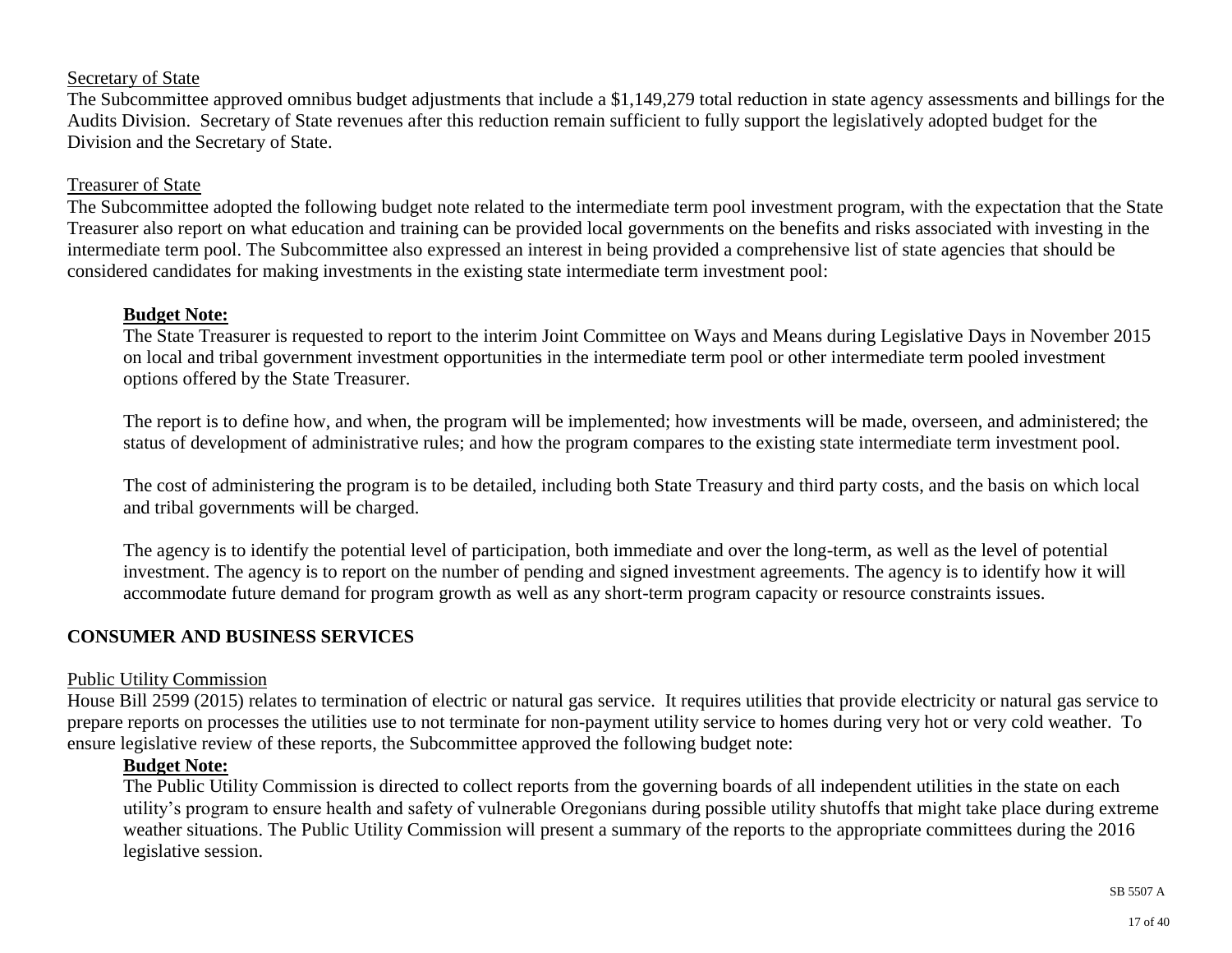## **ECONOMIC AND COMMUNITY DEVELOPMENT**

#### Oregon Business Development Department

The Subcommittee increased Oregon Business Development Department expenditures by \$257,767,573, including \$4,089,357 General Fund, \$1,500,000 Lottery Funds, \$227,178,216 Other Funds, and \$25,000,000 Nonlimited Other Funds.

Lottery Funds increases include \$1 million to supplement funding for the Regional Accelerator Innovation Network, and \$500,000 for transfer to the Oregon Growth Fund managed by the Oregon Growth Board. The additional funds for the Regional Accelerator Innovation Network bring total Lottery Funds support for the Network to \$2 million. Lottery Funds expenditures approved in this bill for the two programs are approved on a one-biennium basis and will be phased out in the development of the agency's 2017-19 biennium current service level budget.

Other Funds budget adjustments were approved for bond-funded programs approved in Senate Bill 5005 and House Bill 5030. The Other Funds expenditure limitation increases approved include:

- \$175 million of net Article XI-M general obligation bond Other Funds proceeds for seismic rehabilitation grants for schools. The proceeds are projected to finance approximately 115 school seismic rehabilitation projects during the 2015-17 biennium, and represent a more than eleven-fold increase over the \$15 million level of school seismic rehabilitation grant funding provided in the 2013-15 biennium. The Subcommittee also added \$4,089,357 General Fund to pay debt service on the bonds. The debt service funds are projected to allow the State Treasurer to issue \$50 million of net bond proceeds in the Spring of 2016, and the remaining \$125 million of bond proceeds in Spring of 2017. Debt service costs for the school seismic bonds are expected to total \$28.7 million General Fund, per biennium, when the costs fully phase in beginning in the 2017-19 biennium. The Subcommittee added \$1,870,000 Other Funds for the costs of issuing the Article XI-M bonds. These costs are paid from the gross proceeds of the bond sale. The agency may need to add staff to manage grant award activity associated with the Spring 2017 bond sale.
- \$30 million of net Article XI-N general obligation bond Other Funds proceeds for seismic rehabilitation grants for emergency services facilities. The proceeds are projected to finance approximately 50 emergency services facility seismic rehabilitation projects during the 2015-17 biennium, and represent a doubling of the \$15 million level of emergency services facility seismic rehabilitation grant funding provided in the 2013-15 biennium. The bonds will be issued in the Spring of 2017. Debt service costs for the emergency services facility seismic bonds are expected to total \$4.9 million General Fund, per biennium, when the costs fully phase in beginning in the 2017-19 biennium. The Subcommittee added \$440,000 Other Funds for the costs of issuing the Article XI-N bonds. These costs are paid from the gross proceeds of the bond sale.
- \$18 million of net Lottery bond Other Funds proceeds for deposit to the Special Public Works Fund, a revolving loan fund. The \$18 million total includes \$5 million specifically dedicated to finance levee inspection and repair projects as authorized by Senate Bill 306. The remaining \$13 million of bond proceeds may be applied to any eligible Special Public Works Fund projects. The funding designated for levees is projected to support approximately 17 levee projects, and the undesignated funding is projected to support an additional 11 projects. Because the bonds will be issued in the Spring of 2017, most project activity will occur after the end of the current biennium. Debt service costs for the Lottery bonds are expected to total \$3.8 million Lottery Funds, per biennium, when the costs fully phase in beginning in the 2017-19 biennium. The Subcommittee added \$323,147 Other Funds for the costs of issuing the Lottery bonds. These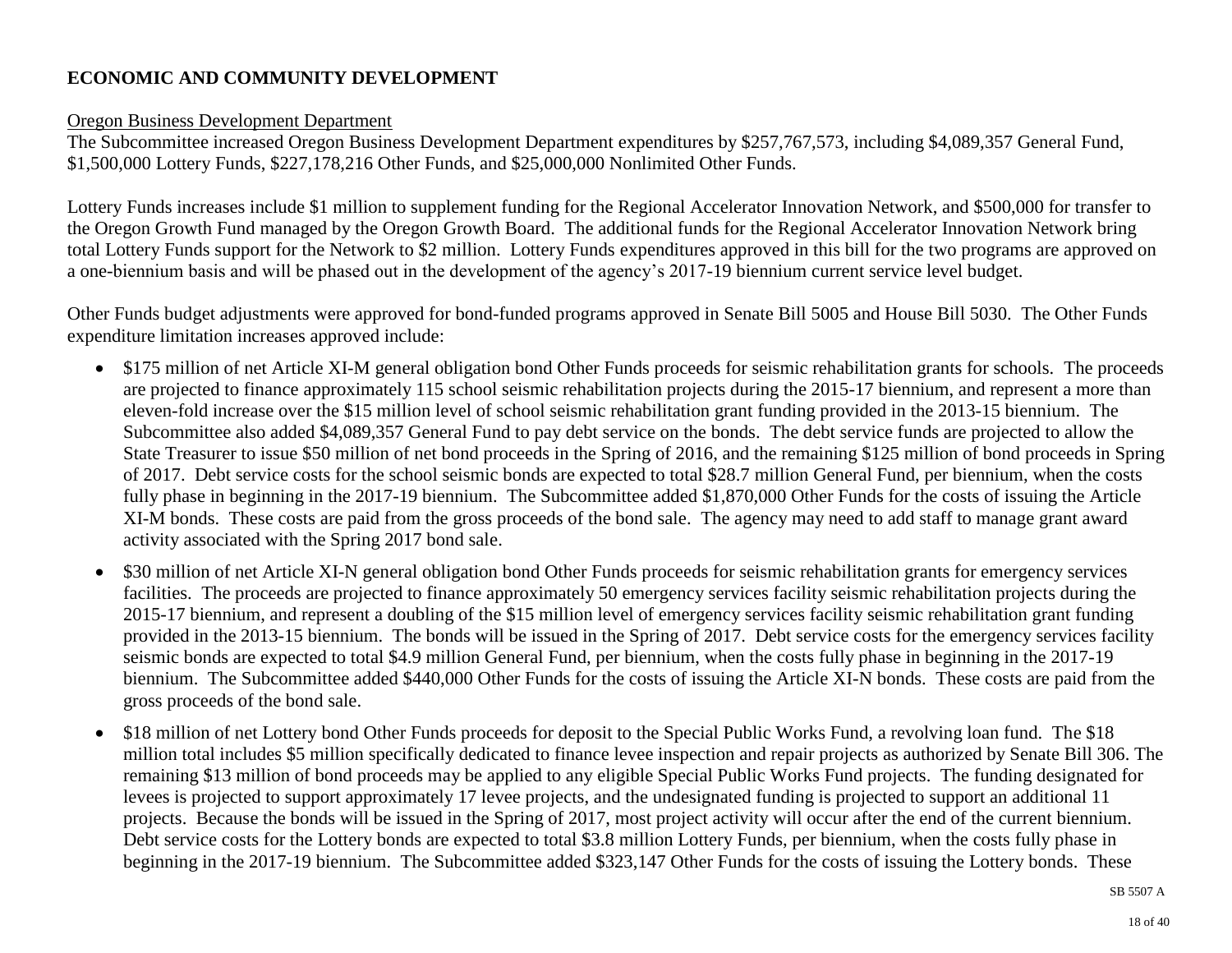costs are paid from the gross proceeds of the bond sale. The \$18 million of bond proceed expenditures were added to the agency budget as Nonlimited Other Funds, and as such, are not included in the expenditure limitation increases included in the bill.

- \$7 million of net Lottery bond Other Funds proceeds for deposit to the Brownfields Redevelopment Fund, a revolving loan fund. The funding is projected to support approximately 27 brownfields redevelopment projects. Because the bonds will be issued in the Spring of 2017, most project activity will occur after the end of the current biennium. Debt service costs for the Lottery bonds are expected to total \$1.5 million Lottery Funds, per biennium, when the costs fully phase in beginning in the 2017-19 biennium. The Subcommittee added \$129,239 Other Funds for the costs of issuing the Lottery bonds. These costs are paid from the gross proceeds of the bond sale. The \$7 million of bond proceed expenditures were added to the agency budget as Nonlimited Other Funds, and as such, are not included in the expenditure limitation increases included in the bill.
- \$13 million of net Lottery bond Other Funds proceeds for Regional Solutions capital construction priority projects identified by Regional Solutions Advisory Committees. The funding is projected to support approximately 28 capital construction projects in ten of the state's eleven Regional Solutions regions. The projects are funded with a combination of \$995,000 of Lottery bond proceeds remaining from the Spring 2015 bond sale and \$12,005,000 of new bond proceeds from Lottery bonds that will be issued in the Spring of 2017. Because most of the funding will become available late in the biennium, most project activity will occur after the end of the current biennium. Debt service costs for the Lottery bonds are expected to total \$2.6 million Lottery Funds, per biennium, when the costs fully phase in beginning in the 2017-19 biennium. The Subcommittee added \$243,677 Other Funds for the costs of issuing the Lottery bonds. These costs are paid from the gross proceeds of the bond sale. The Subcommittee approved \$13 million of support to fund projects on the identified Regional Solutions project list that total more than \$14 million in costs. The project list is posted on the Oregon Legislative Information System website with the Capital Construction Subcommittee July 3, 2015 meeting materials. The agency is directed to best apply the available funding toward the project list identified costs, taking into consideration other possible funding sources available for individual projects. If the agency determines that funds would be better utilized to support other projects not on the identified project list, it must obtain legislative approval to do so before the lottery bonds are issued. The agency is also expected to work with the Governor's Office to allow the agency to review proposed Regional Solutions projects to ensure they meet certain criteria, including: supporting job growth and retention, obtaining leverage from other sources, possessing a clear business plan for sustainability without additional state funding, meeting regional priorities recommended by a Regional Solutions Advisory Committee, and, if bond proceeds are requested as the funding source, qualifying as a capital construction project.
- \$4.5 million of net Lottery bond Other Funds proceeds for cultural capital construction projects. The funding is specifically dedicated as follows: \$2 million for the Oregon Shakespeare Festival, \$1.5 million for the Portland Japanese Garden, \$600,000 for Oregon Public Broadcasting, and \$400,000 for the Aurora Colony Museum. The bonds will be issued the Spring of 2017. Debt service costs for the Lottery bonds are expected to total approximately \$956,000 Lottery Funds, per biennium, when the costs fully phase in beginning in the 2017-19 biennium. The Subcommittee added \$68,184 Other Funds for the costs of issuing the Lottery bonds. These costs are paid from the gross proceeds of the bond sale. The \$4,568,184 of bond proceeds and costs of issuance expenditures were added to the agency's Arts and Cultural Trust Other Funds expenditure limitation.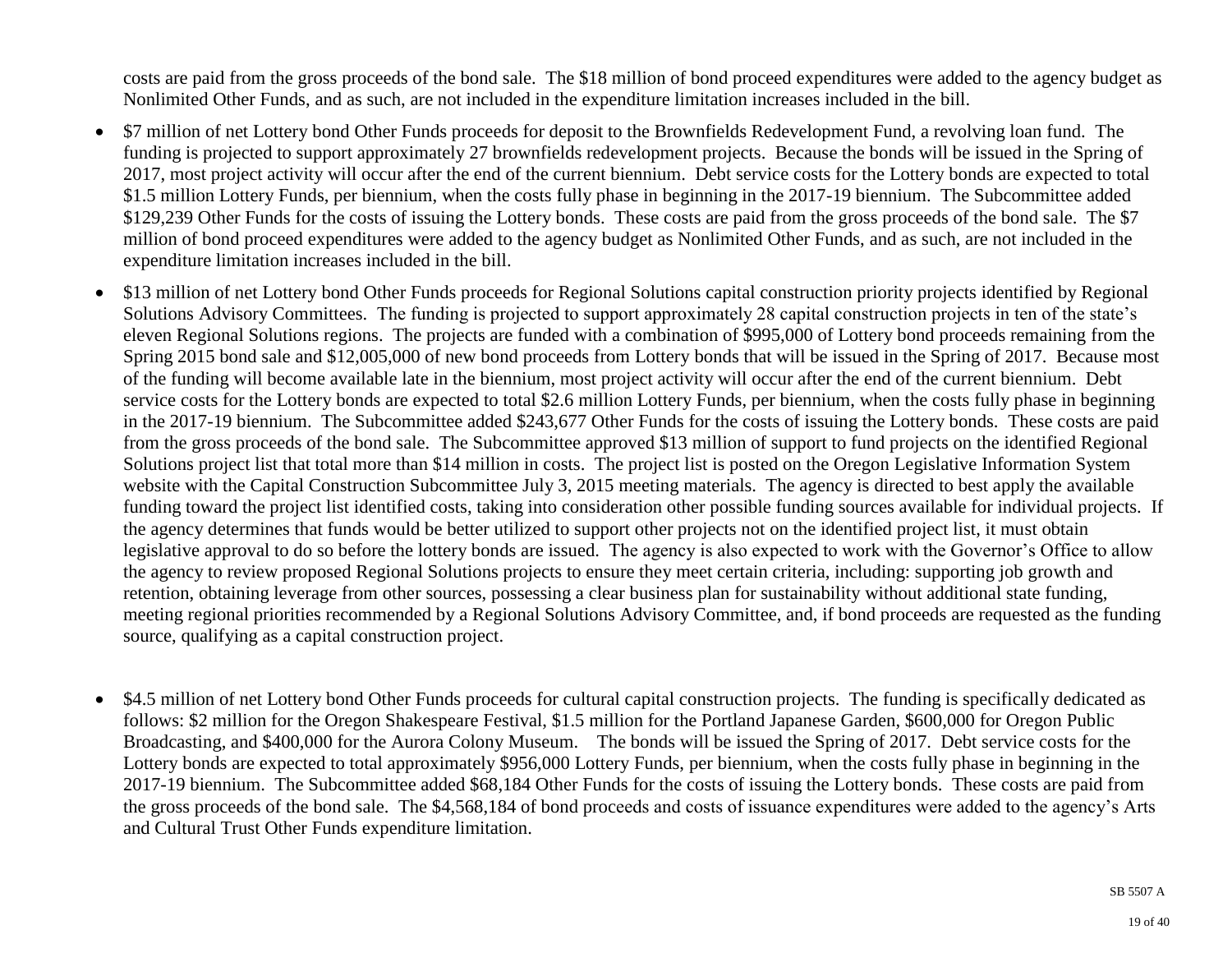\$1,562,157 of net Lottery bond Other Funds proceeds for repairs and upgrades to the Port of Brookings Harbor dock. The bonds will be issued in the Spring of 2017. Debt service costs for the Lottery bonds are expected to total approximately \$300,000 Lottery Funds, per biennium, when the costs fully phase in beginning in the 2017-19 biennium. The Subcommittee added \$41,812 Other Funds for the costs of issuing the Lottery bonds. These costs are paid from the gross proceeds of the bond sale. The \$1,603,969 of bond proceeds and costs of issuance expenditures were added to the agency's Infrastructure Finance Authority Other Funds expenditure limitation.

#### Housing and Community Services Department

Other Funds expenditure limitation is increased by \$10 million for additional payments anticipated due to the passage of House Bill 3257, which extended until 2018 the period under which an additional \$5 million annually could be collected from residential electricity consumers for low income bill payment assistance. The funds are collected from utilities, transferred to the Housing and Community Services Department, and distributed to eligible Oregonians by local Community Action agencies under contract.

Other Funds expenditure limitation for the Housing and Community Services Department is increased by \$585,000, attributable to cost of issuance for \$40 million in Article XI-Q bonds issued for affordable housing development. The housing to be developed with the bonds will be targeted to low income individuals and families, pursuant to the provisions of House Bill 2198. That bill directs the Department to distribute the resources available based on criteria including geography, market data, need, and other factors, and directs the Department to develop the housing with the advice of the State Housing Council and to work with stakeholders to achieve objectives that include reducing project costs and reaching underserved communities. It is assumed that the investment will result in an estimated 1,600 units of new affordable housing developed. Expenditure limitation for a period of six years for the project amount (\$40 million) is located in House Bill 5006.

Other Funds expenditure limitation in the amount of \$2,551,972 is included to enable the Housing and Community Services Department to expend proceeds from Lottery bonds for preservation of affordable housing with expiring federal subsidies. Of this amount, \$2.5 million is attributable to project costs, and \$51,972 is related to cost of issuance.

Eligible projects for which these funds can be expended are defined as the following:

- Privately owned multi-family rental properties where at least 25% of the units are subsidized by a project-based rental assistance contract through the USDA Rural Development or the US Department of Housing and Urban Development;
- Existing manufactured housing communities to be acquired by a mission-based non-profit organization, resident cooperative, tenants' association, housing authority, or local government; or
- Public housing projects undergoing a preservation transaction which involves a comprehensive recapitalization, and which will secure ongoing rental subsidies.

Other Funds expenditure limitation in the amount of \$20,307,817 is included to enable the Housing and Community Services Department to expend proceeds from Lottery bonds for the purpose of financing construction of housing for individuals with mental illness or addiction disorders. Of this amount, \$20 million is attributable to project costs, and \$307,817 is related to cost of issuance. This limitation applies to the 2015-17 biennium only, as the project is not anticipated to be recurring. To the extent that proceeds are not fully expended for mental health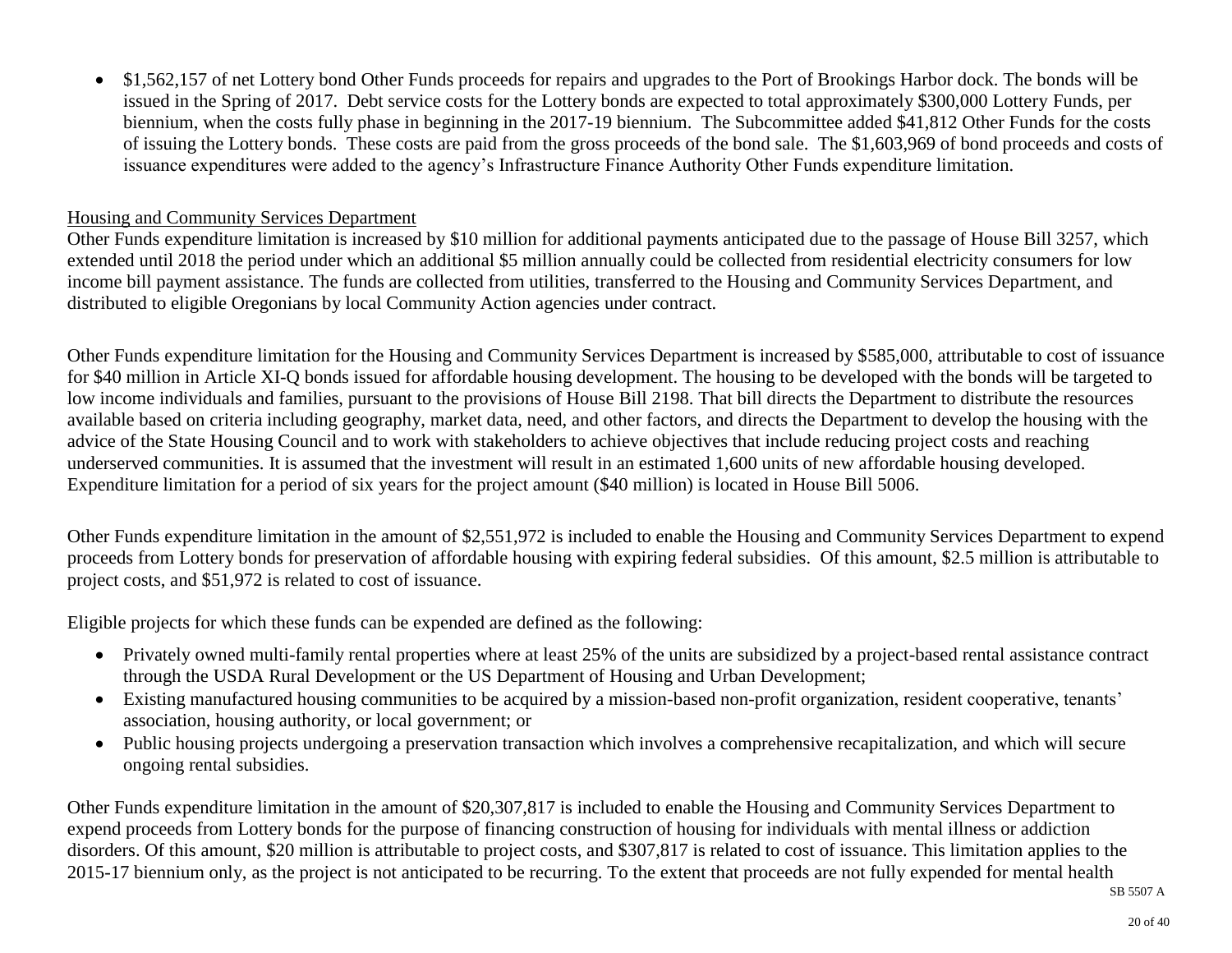housing in 2015-17, the 2017-19 agency request budget should include a request that limitation for remaining proceeds be carried forward into the 2017-19 biennium. The Housing and Community Services Department will develop a process similar to but separate from its existing "Notice of Funds Availability" that is currently used to identify partners and financing for affordable housing projects. The Oregon Health Authority will work with the Housing and Community Services Department (HCSD) throughout the process of utilizing the \$20 million of bonding proceeds for the development of housing for individuals with mental illness or addictions disorders. The Oregon Health Authority will continue to work with their partners, including the National Alliance on Mental Illness (NAMI) and the Oregon Residential Provider Association (ORPA), as well as other stakeholders, to set up a workgroup that will be responsible for providing recommendations on project priorities to HCSD.

#### Department of Veterans' Affairs

Additional one-time General Fund in the amount of \$500,000 is appropriated to the Oregon Department of Veterans' Affairs for support for County Veterans' Service Officers. This is in addition to the \$246,046 General Fund investment above the 2015-17 current service level that was included in the Department's budget bill, Senate Bill 5539. With this increase, the amount of General Fund directed to County Veterans' Service Officers for the 2015-17 biennium will total \$4.7 million, \$4.2 million of which is intended to be ongoing in future biennia.

## **EDUCATION**

## Department of Education

The Subcommittee approved a net increase of \$51,990,543 General Fund and \$66,009,457 million Lottery Funds for the State School Fund. The increase reflects three separate actions:

- An increase of \$105,782,400 General Fund represents the increase due to the "trigger" included in the State School Fund bill (House Bill) 5017) which directed to the State School Fund 40 percent of any General Fund increase in the 2015-17 revenue estimates between the March 2015 and the May 2015 forecasts;
- An additional \$12,217,600 General Fund is made available for the State School Fund beyond the amount resulting from the "trigger"; and
- A decrease of \$66,009,457 General Fund and a corresponding \$66,009,457 Lottery Funds increase is recommended to balance the use of available Lottery Funds across the entire state budget.

The Legislature assumes the State Land Board will increase the distribution from the Common School Fund from the current four percent to a five percent distribution which results in an estimated increase of \$27,544,741 of revenue available to districts through the school funding formula. If the State Land Board takes this action, there will be an equivalent of just over \$7.4 billion in combined General Fund, Lottery Funds, and these additional Common School Funds resources for the 2015-17 biennium.

House Bill 5017, the State School Fund bill, split the amount available to be distributed from the State School Fund between the two school years on an even basis or \$3,629,130,346 in each school year. The Subcommittee approved placing all of the additional State School Fund resources made available in this bill to be distributed in 2016-17, the second school year of the biennium. This results in a split between the two school years of 49.2 percent for 2015-16 and 50.8 percent for 2016-17.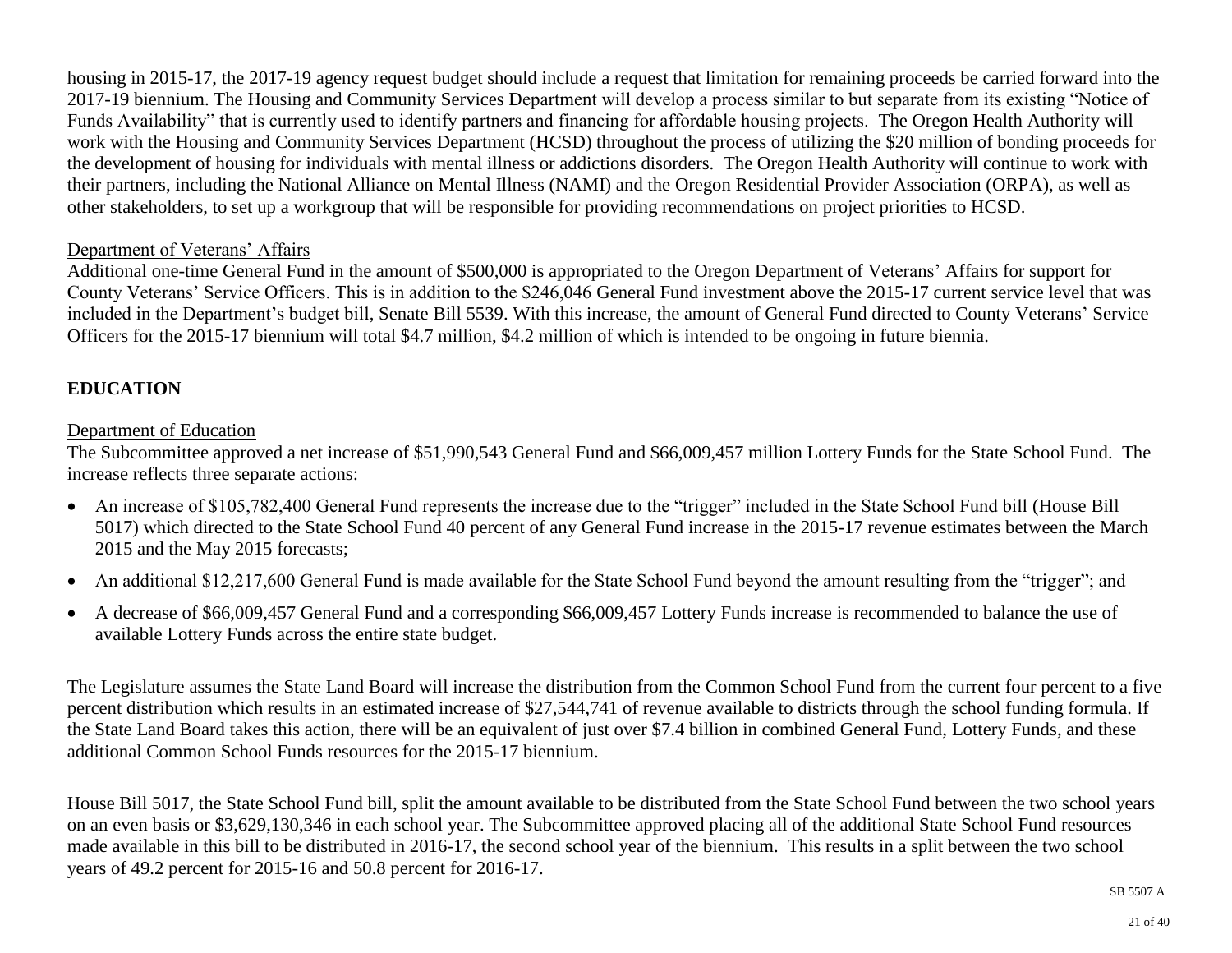The Subcommittee approved a one-time \$3,300,000 General Fund increase in the appropriation for the Department of Education's nutrition programs relating to the Farm to School program under ORS 336.431. This increase is over and above the current \$1,219,189 General Fund appropriation included in the Department of Education's budget bill (House Bill 5016) for this program. It is anticipated that grants under this program will be changed by language in Senate Bill 501 that is intended to increase participation in the program by school districts. The Department of Education may use up to two percent of the total funding for the Farm to School program under ORS 336.431 for the administration of the program. Of the remaining amount, the Department is instructed to allocate approximately 80% of the remaining funding for the noncompetitive grants and approximately 20% of the remaining funding for competitive grants.

The Subcommittee increased the funding for Relief Nurseries in the Early Learning Division by a one-time \$700,000 General Fund appropriation. This brings the total amount of state funding for Relief Nurseries to \$8,300,000 General Fund.

The Subcommittee approved a one-time increase of \$500,000 General Fund for the new leadership program designed to recruit and train "district turnaround leaders" to assist schools and districts to increase their overall achievement measures. This increase and the amount included in the budget bill for the Oregon Department of Education (House Bill 5016) brings the total amount of funding for this program to \$2,000,000 General Fund.

The Subcommittee approved the establishment of an Other Funds expenditure limitation of \$126,210,000 for the proceeds of Title XI-P general obligation bonds, which are for grants to assist school districts with their capital costs of facilities. The grant, funded with bond proceeds, provided to each district must be matched by the district to finance capital costs for projects that have received voter approval for locally issued bonds. State bond proceeds may not be used for operating costs of the district. The bonding bill (House Bill 5005) includes the authorization for issuing \$125,000,000 of Title XI-P bonds. Costs of issuance are estimated at \$1,210,000 Other Funds.

#### **Budget Note:**

The Department of Education is instructed to use \$500,000 General Fund from the Early Intervention/Early Childhood Special Education (EI/ECSE) budget to support two to four communities in developing pathways from screening to services to make it easier for families to receive services that screening identifies. Use of this funding is aligned with best practices for how EI/ECSE programs should address the needs of children and their families who do not meet the legal requirements for eligibility and connect them to other services and supports. The Early Learning Council shall report on the progress and outcomes of this work to the appropriate legislative committee and include any recommendations for the 2017 legislative session.

## **Budget Note:**

Given the expanded Healthy Families Oregon home visiting funding added to the Early Learning Division's budget, the Early Learning Division and the Oregon Health Authority are instructed to: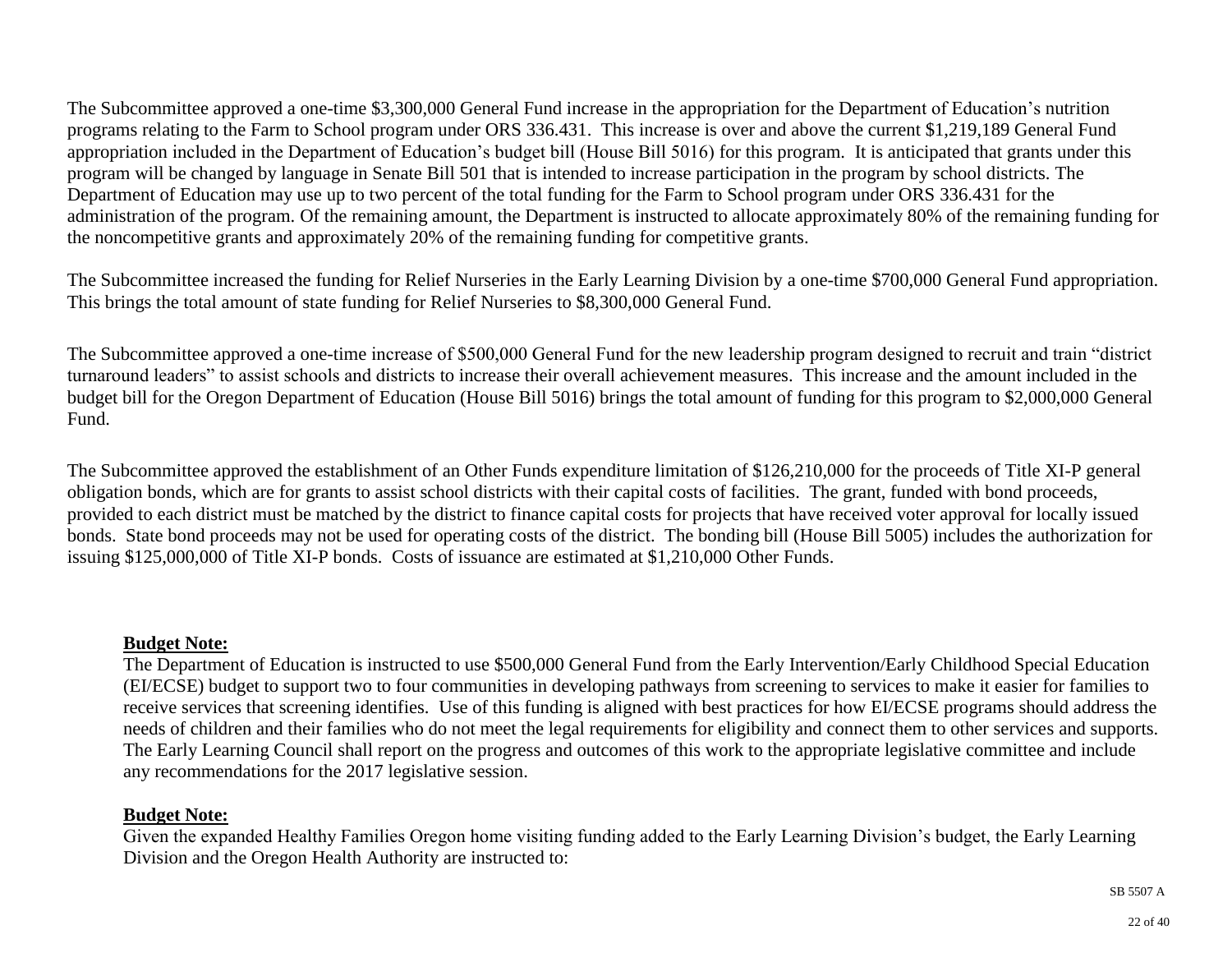- Develop a set of outcome metrics connected to evidence of impact for consideration by the Early Learning Council and the Oregon Health Policy Board that any home based service that receives state dollars must meet in order to continue to receive state funds, effective July 1, 2016;
- Develop a plan and timeline for integrating the state's professional development system for early learning providers with the emerging professional development system for home visitors; and
- Develop a common program agnostic screening tool to identify potential parent/child risk factors and intake form for families who are eligible for home visiting services and require implementation by state funded home visiting programs by July 1, 2016.

The Early Learning Division and the Oregon Health Authority shall report on progress to the appropriate legislative committee.

#### **Budget Note:**

The Department of Education is instructed to survey school districts on the financial effects of the: (1) adaptation of new instructional hour minimums, (2) mandated full scheduling of 92 percent of students, and (3) projections for programs and personnel possibly eliminated in order to comply with these mandates at current budget levels. The Department is to report back to the Joint Committee on Ways and Means by February 1, 2016.

#### Higher Education Coordinating Commission

The Subcommittee approved a one-time \$1,500,000 General Fund appropriation to fund academic counselors at community colleges during the second academic year of the biennium. Community Colleges currently have limited academic counseling services in place. With the potential of more students as a result of the tuition waiver grant program established in Senate Bill 81, there is concern that those limited resources will be stretched even further. Prior to the distribution of these funds, the Higher Education Coordinating Commission is to report to the Joint Committee on Ways and Means during the 2016 legislative session or to the Emergency Board what factors or variables will determine the distribution of these funds.

The Subcommittee approved the establishment of a \$1,542,827 Other Fund expenditure limitation for a grant to the Linn Benton Community College for the construction and capital expenditures for the Advanced Transportation Technology Center. This Center is established to advance statewide transportation energy policy as well as to provide education and training of students at the Community College. The project is to include an automotive technician training center with an alternative fuel area, a heavy transportation/diesel training center, an innovation center, and an anaerobic digester for renewable gas production. The Other Funds expenditure limitation increase represents the \$1,500,000 state share of the project cost and \$42,827 for the cost of issuing the bonds. Both of these items are funded through the sale of Lottery bonds.

The Subcommittee approved \$2,500,000 General Fund for the College of Forestry at Oregon State University to operate a center for the manufacturing and design of advanced wood products in cooperation with the University of Oregon. The \$2.5 million represents a partial biennium of expenses, and as such, state support for the center rolls up to \$3,400,000 in the 2017-19 biennium. The Subcommittee also approved \$300,000 General Fund on a one-time basis for use by Eastern Oregon University for costs associated with starting a collegiate wrestling program.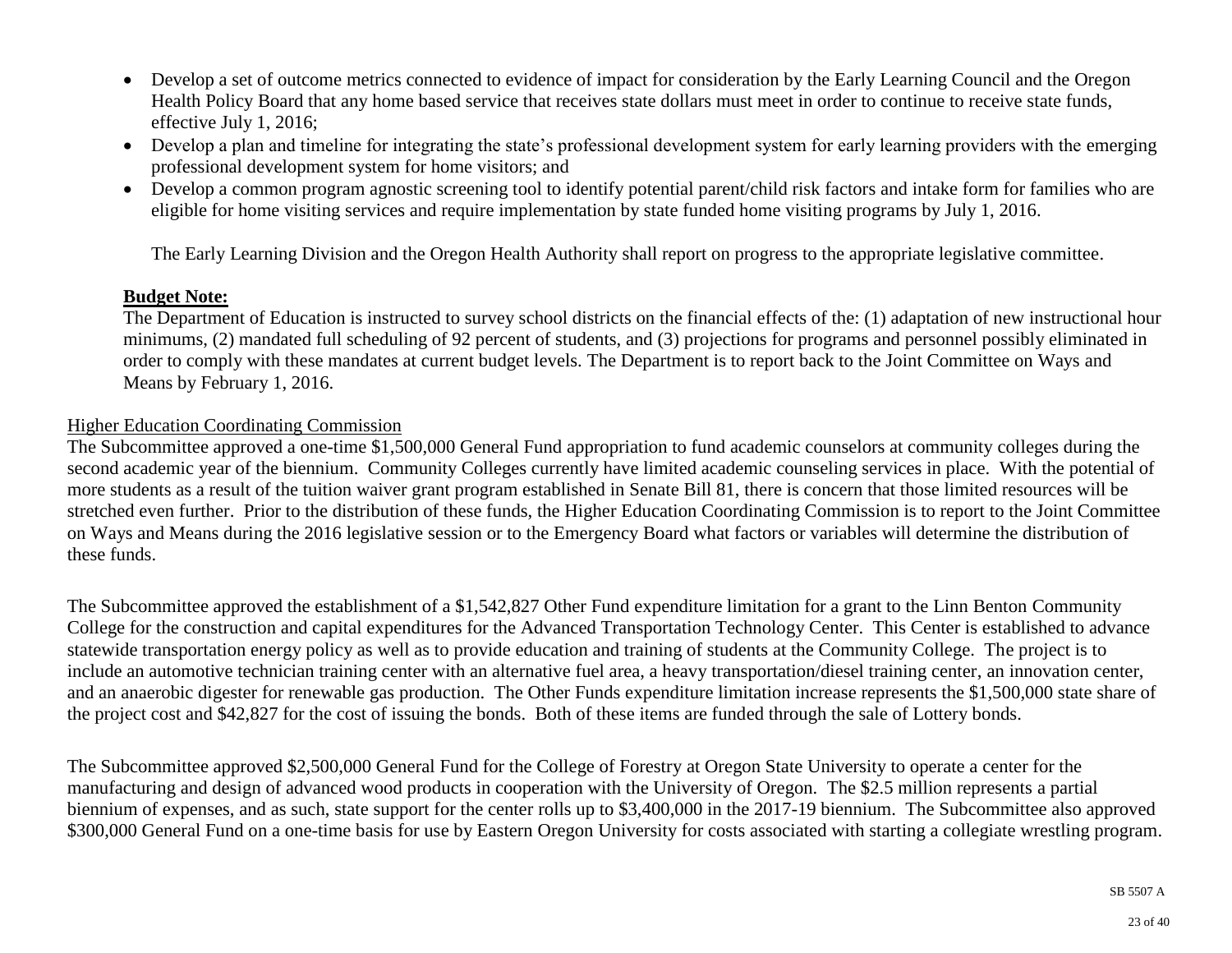The Subcommittee approved a one-time \$350,000 General Fund appropriation to the Higher Education Coordinating Commission (HECC) for a grant to the College Inside program. This is a program designed to allow incarcerated students obtain a two-year college degree that is transferable to a four-year university.

The Subcommittee approved a one-time \$350,000 General Fund appropriation to Higher Education Coordinating Commission (HECC) for a grant to the College Possible organization. This program provides mentoring, coaching, and other assistance to low income students to encourage them to go to college and help them apply for college and financial aid.

The Subcommittee approved a \$62,300 General Fund appropriation for use by Oregon Solutions at Portland State University to pay the expenses of the Task Force on the Willamette Falls Navigation Canal and Locks as they conduct the work directed in SB 131.

The Subcommittee clarified that of the \$151,390,838 General Fund increase approved for the Public University Support Fund program area in House Bill 5024, \$41,095,238 was for continuation of the tuition buy down funding provided to public universities in House Bill 5101 (2013 Special Session).

The Subcommittee approved a \$4,477,055 increase in the Other Funds expenditure limitation for payment of the costs of issuing Article XI-F general obligation bonds, Article XI-G general obligation bonds, and Article XI-Q general obligation bonds on the behalf of community colleges and public universities.

The Subcommittee also approved giving the Higher Education Coordinating Commission (HECC) nonlimited authority to make Other Funds expenditures necessary to disburse general obligation bonds sold during the 2013-15 biennium for the benefit of public universities. Disbursement of future bond sales will be done by HECC, but during the 2013-15 biennium the Department of Administrative Services (DAS) was given initial authority to disburse these proceeds. As the bond project duties related to issuance of Article XI-F and XI-G general obligation bonds transition from DAS to HECC per House Bill 3199, both agencies were given nonlimited authority to disburse proceeds of bonds issued during 2013-15. The total amount of undisbursed proceeds as of June 30, 2015 from 2013-15 bond sales is \$196,523,642. The initial estimate of the amount of 2013-15 proceeds HECC will disburse per agreements with public universities in 2015-17 is \$50,648,642, with DAS disbursing \$145,875,000. These amounts will likely change once the timing of final transition from DAS to HECC is known.

#### Oregon Health & Science University

The Subcommittee approved the establishment of a \$200,035,000 Other Funds expenditure limitation for DAS to disburse Article XI-G bond proceeds to the Oregon Health and Science University (OHSU) to fund Knight Cancer Institute capital construction costs. In addition, the Subcommittee approved an \$8,522,485 General Fund appropriation to pay debt service on XI-G bonds issued during the 2015-17 biennium for the Knight Cancer Institute project.

House Bill 3199 (2015) provided that the Department of Administrative Services (DAS) would continue to make debt service payments on behalf of OHSU on legacy debt issuance, including \$30,909,888 debt service paid with Tobacco Master Settlement Agreement (TMSA) funds. To accommodate this requirement, the Subcommittee approved providing DAS with \$38,689,306 Other Funds expenditure limitation to make debt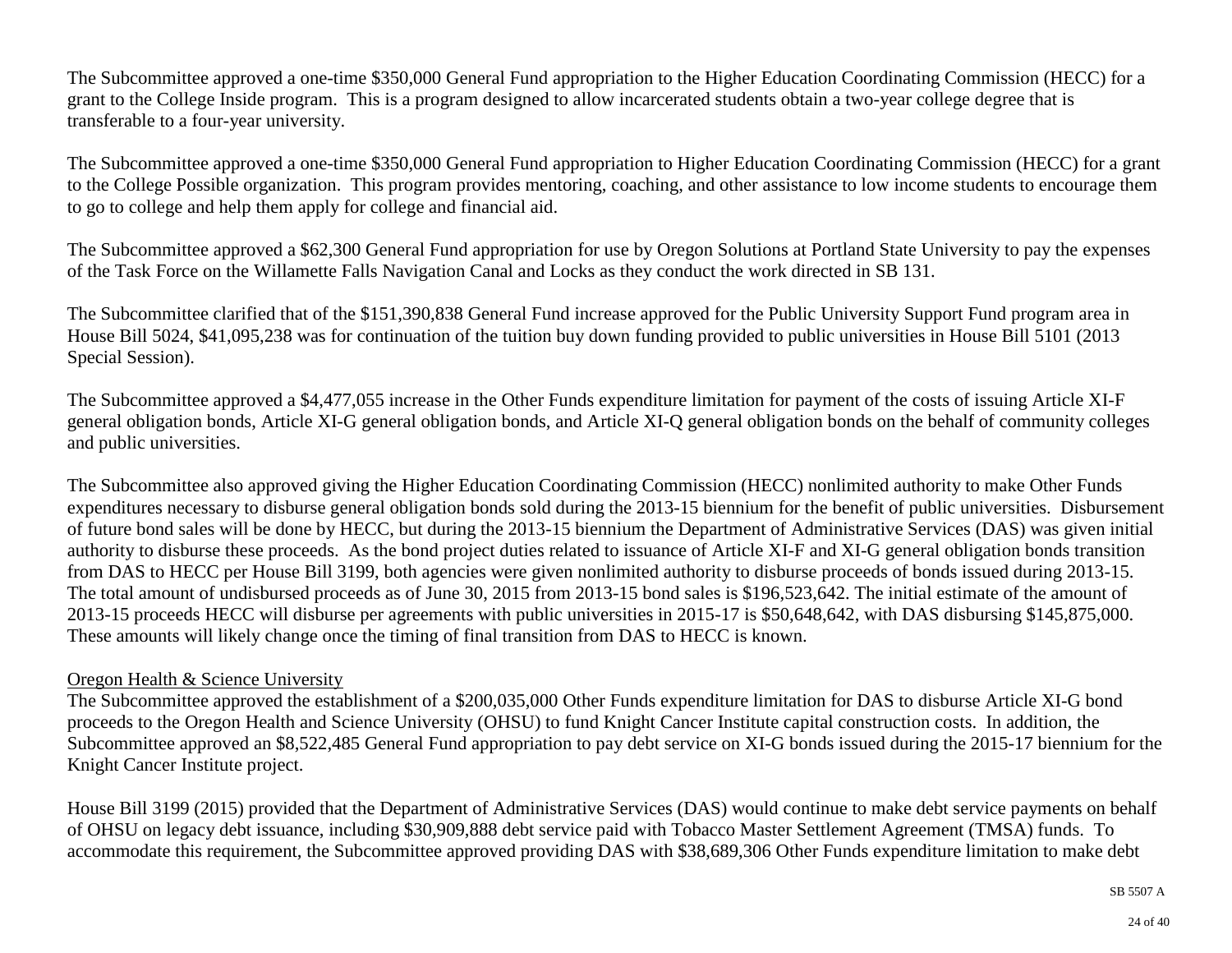service payments. Revenue for making \$7,779,418 debt service payments on non-TMSA supported Article XI-F bond debt will be provided by OHSU.

## **HUMAN SERVICES**

#### Department of Human Services

To support two pilot projects in the Child Welfare program, the Subcommittee approved \$800,000 General Fund and increased Federal Funds expenditure limitation by \$160,000; funding is approved on a one-time basis with future program support or integration dependent on resources and pilot outcomes. The following budget note, which lays out the goals and expectations for the pilot projects, was also approved:

## **Budget Note:**

The Department of Human Services is directed to work with community-based organizations to develop and implement two pilot programs, one serving a rural part of the state and the other one serving an urban area, to improve the quality and effectiveness of foster care for children and wards who have been placed in the Department's legal custody for care, placement, and supervision. The programs shall target youth who have experienced multiple foster care placements and who are at significant risk of suffering lifelong emotional, behavior, developmental, and physical consequences due to disrupted and unsuccessful placements in the foster care system. The following services for foster parents shall be included in the programs: trauma-informed, culturally appropriate care training; behavioral supports; ongoing child development and parent training; 24-hour, daily on-call caregiver support; respite care; tutoring; and assistance with locating immediate and extended healthy, biological family members.

Each pilot program will have an advisory group that includes at least one individual who has experienced multiple placements in the foster care system and at least one foster parent. The legislative expectation is that at least \$800,000 of the total funding for the pilots will be provided directly to community-based organizations to deliver program services. On or before May 1, 2017, the Department shall report to the legislative committees having authority over the subject areas of child welfare and juvenile dependency regarding the status of the pilot programs and, to the extent possible, placement outcomes for children and wards who participated in the pilot program and children and wards not receiving pilot program supports. The Department will also provide an update on the pilot projects as part of its budget presentation during the 2017 legislative session.

To provide and test targeted community college career pathway training opportunities for Temporary Assistance for Needy Families and Employment Related Day Care clients, the Subcommittee approved \$500,000 General Fund for a one-time pilot project in Jackson and Josephine counties. Eligible clients will be in enrolled training programs that match up with in-demand, high wage job openings, such as in the healthcare or information technology areas. Clients will receive a scholarship/stipend to help augment Pell grants, with average awards expected to be about \$2,000 per client; about 150 clients are estimated to participate in the program over the biennium. The pilot project is a joint effort between the Rogue Workforce Partnership, the Oregon Employment Department, and the Department of Human Services.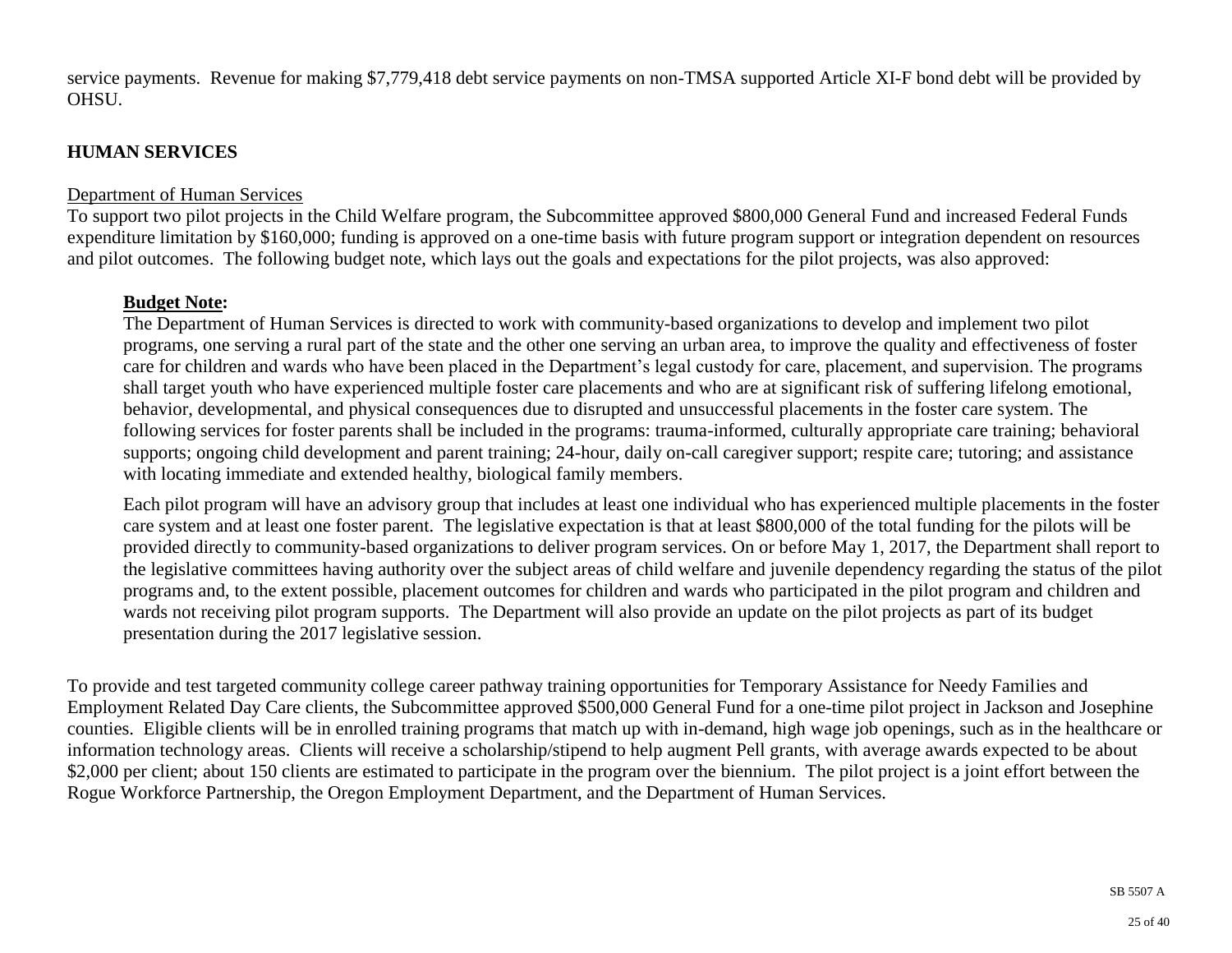The Subcommittee approved \$350,000 General Fund to provide transitional (one-time) funding for the Home Care Commission's private pay registry. This program, which enables private payers to buy home care services through the home care registry, was authorized by House Bill 1542 (2014) and is expected to be fee supported once fully up and running in January 2016.

The Subcommittee approved \$1,800,000 General Fund to restore a reduction made in the primary budget bill for the Department (House Bill 5026). The funding will provide ongoing support for options counseling provided through the Aging and Disability Resource Connection (ADRC). The program helps people identify their long term care needs and preferences, understand the service options available to them, and make decisions about their care.

The Subcommittee approved \$400,000 General Fund, on a one-time basis, to increase support funding for the Oregon Hunger Response Fund (Oregon Food Bank); between funding in both the DHS and the Housing and Community Services Department budgets, a total of \$3.2 million General Fund is now appropriated in the 2015-17 biennium to help the fund fight hunger.

The Subcommittee approved \$150,000 General Fund to provide ongoing support for the Hunger Task Force, which is charged with advocating for hungry persons, and contributing to the implementation and operation of activities and programs designed to alleviate or eradicate hunger in Oregon. House Bill 2442 (2015) designates the Department of Human Services as the entity in administering the state policy on hunger and also requires the agency to support and staff the task force, based upon the availability of legislatively approved funding for such purposes.

To cover Phase II development and implementation of a streamlined and integrated Statewide Adult Abuse and Report Writing System, the Subcommittee approved \$2,277,037 General Fund and \$3,355,000 Other Funds expenditure limitation (\$5.6 million total funds). Phase I planning funding was approved by the Emergency Board in May 2014, based upon demonstrated need for a stable, integrated adult abuse data and report writing system to deal with Oregon's growth in an aging population, an annual increase of 5‐8% in abuse referrals, and an increased need for services across all demographics. The Other Funds portion of the project will be financed with Article XI-Q bonds; the General Fund amount includes \$839,543 to cover debt service payments in the second year of the biennium.

The Department will continue its work on the project according to direction from the Joint Ways and Means Subcommittee on Information Technology, which recommended incremental and conditional project approval. Required actions under that guidance include, but are not limited to, working closely with and regularly reporting project status to the Office of the State Chief Information Officer (OSCIO) and Legislative Fiscal Office (LFO), while following the joint OSCIO/LFO Stage Gate Review Process. A detailed list of next steps and requirements was transmitted to the agency. The Department of Administrative Services is expected to unschedule the General Fund and Other Funds expenditure limitation for the project pending finalization of a controlled funding release plan that is tied to planning needs and the completion of certain stage gate requirements. Funding may be rescheduled with the joint approval of the OSCIO, the Chief Financial Office, and LFO.

House Bill 5026 included a rate increase for providers serving people with Intellectual and Developmental Disabilities (IDD). To ensure clarity of legislative direction regarding implementation of the rate increase, the Subcommittee adopted the following budget note: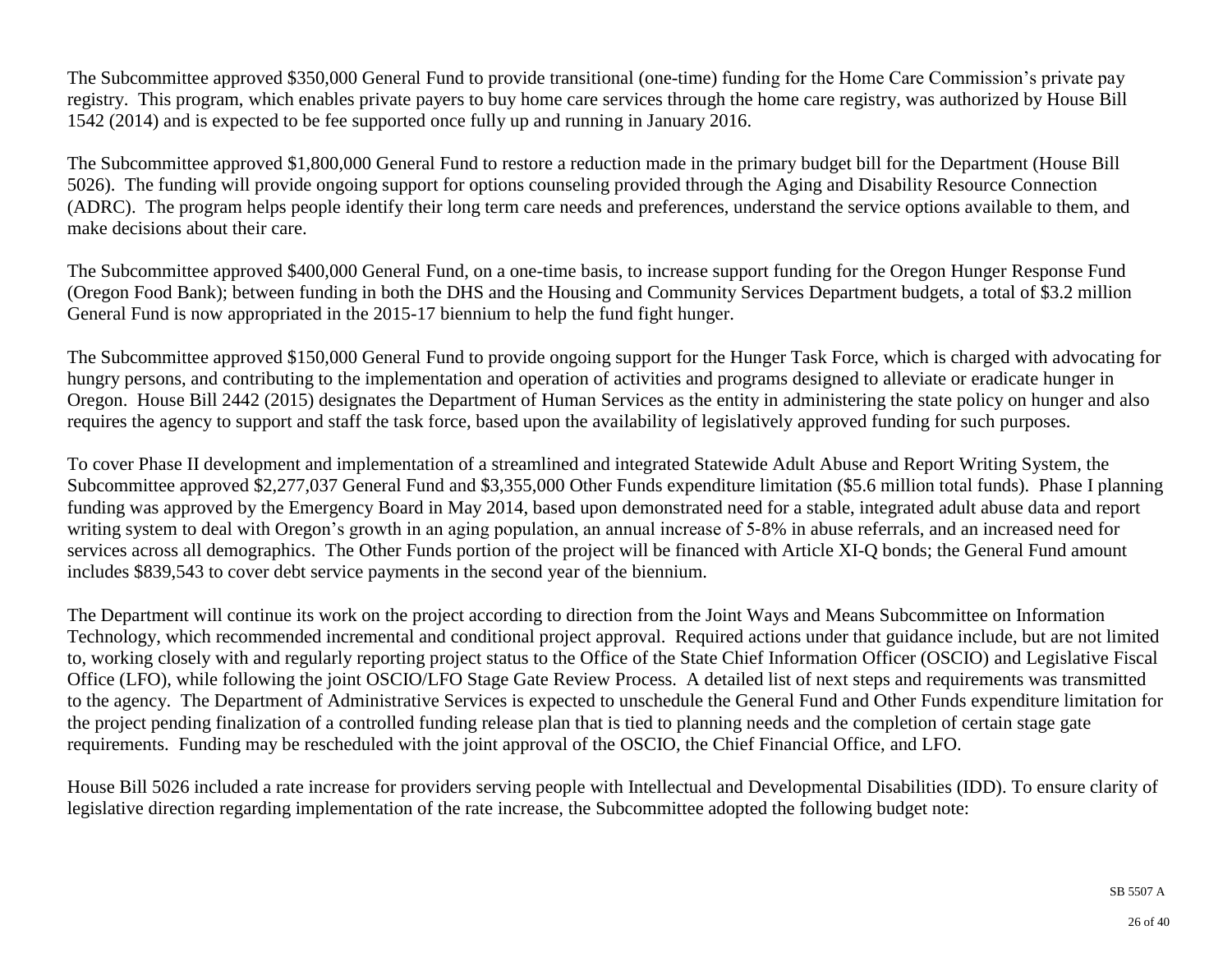#### **Budget Note:**

It is the intent of the Legislature that \$26.7 million total funds in provider rate increases approved in House Bill 5026 (budget bill for the Department of Human Services) result in wage increases for direct care staff serving people with intellectual and developmental disabilities (IDD). The legislative expectation is that compensation (wages and/or benefits) for direct care staff in programs serving people with IDD should be increased by at least 4% during the 2015-17 biennium.

During the 2016 legislative session, an informational hearing will be scheduled for IDD community providers to present the actions they have taken or plan to take to meet budget note requirements. On a parallel track and prior to seeking an allocation from the special purpose appropriation, the Department of Human Services will compile information on any complaints received regarding wage increases and consult with legal counsel and contract staff to determine the best, yet most cost-effective, approach to address potential provider noncompliance. The Department will also report to the Joint Committee on Ways and Means during the 2017 legislative session on activity related to and progress made under this budget note.

For the same program, the Subcommittee approved the budget note set out below on exploring a provider assessment component to help fund IDD programs. Along with the required reporting, and depending on assessment's content or results, the Department may also work with the appropriate interim policy committee on potential statutory changes.

#### **Budget Note:**

The Department of Human Services shall work with the intellectual and developmental disabilities (IDD) provider community and appropriate state and federal agencies to assess the feasibility, potential benefits, and potential drawbacks of a provider assessment, or transient lodging tax, on the provider organizations serving adults with IDD, with the goal of maximizing federal matching funds for IDD services and addressing the direct care workforce shortage. The Department shall report the results of its assessment to the Legislature by December 1, 2015.

#### Oregon Health Authority

Senate Bill 5507 approves \$10,000,000 one-time General Fund resources to provide grants to safety net providers, through the Safety Net Capacity Grant Program. This program will provide grants to community health centers, including Federally Qualified Health Centers and Rural Health Centers, as well as School-Based Health Centers, with the goal of providing services for children not eligible for any current state program. The agency will need to develop an application process for these competitive grants; develop a process to award the grants, including amounts to fund education and outreach to the target population; develop a process for clinics to report services rendered; provide reporting to the Legislature and stakeholders; and include a stakeholder engagement process to advise the program development and implementation. The agency expects to fund two full-time positions out of this total funding, in order to implement the program as described.

Because of the continuing transition of the Oregon Health Plan caseload, the Subcommittee recognized the increased risk of caseload forecast changes. A special purpose appropriation of \$40 million is made to the Emergency Board for caseload costs or other budget challenges in either the Oregon Health Authority (OHA) or Department of Human Services. The Subcommittee included two budget notes related to the Oregon Health Plan: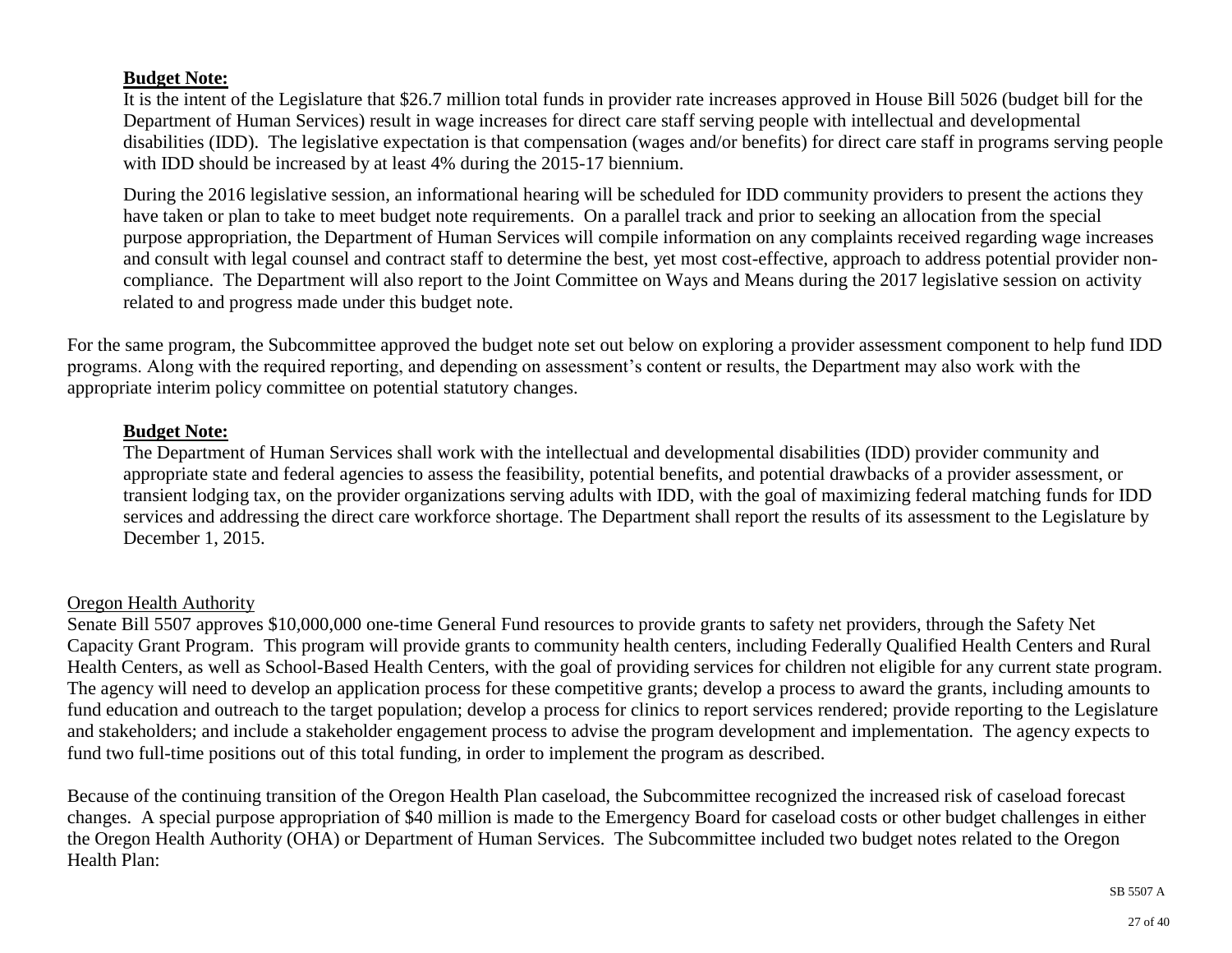#### **Budget Note:**

The Oregon Health Authority shall engage in a rural hospital stakeholder process to gather input on potential transformation strategies to ensure that Oregon's small and rural hospitals continue to be sustainable in the future. Potential transformation strategies could include grant or bridge funding, transformation pilot programs, or incentive programs to assure funding stability for hospitals and access to health care services for rural Oregonians. Based on the work with stakeholders, OHA will develop a set of recommendations.

OHA shall report to the Joint Committee on Ways and Means Committee during the 2016 legislative session on any hospital assessment revenues received for the 2013-15 biennium and available for use in 2015-17. The revenue may include assumed hospital assessment revenue in the OHA 2015-17 budget or any additional hospital assessment revenue not included in the OHA budget, that could potentially be used to fund one or more of the strategies recommended, but not to exceed \$10 million. The agency should include in that report any information on federal matching resources that may be available for those strategies.

#### **Budget Note:**

The Oregon Health Authority is directed to prepare a report in collaboration with the Employment Department stating the number of Oregonians enrolled in the Oregon Health Plan while employed at least 260 hours in any calendar quarter by a company with 25 or more employees. This report should be presented to the interim Joint Committee on Ways and Means, Subcommittee on Human Services no later than January 2016.

The Subcommittee approved a one-time appropriation of \$160,000 General Fund for OHA to contract with the Dental Lifeline Network, or other qualified organization, for development and operation of a Donated Dental Services program to benefit needy, disabled, aged, and medically compromised individuals. The program will establish a network of volunteer dentists, including dental specialists, to donate dental services to eligible individuals, establish a system to refer eligible individuals to appropriate volunteers, and develop and implement a public awareness campaign to educate individuals about the availability of the program. The program will report to OHA at least annually the number of people served, procedures during the year, procedures completed, and the financial value of the services completed. The funding is part of a commitment to spending on senior programs that originated in the 2013 special session.

The Subcommittee approved \$200,000 General Fund for providing fresh Oregon-grown fruits, vegetables, and cut herbs from farmers' markets and roadside stands to eligible low-income seniors under the Senior Farm Direct Nutrition Program. Another \$100,000 General Fund was added for the same purpose for eligible individuals through the Women, Infants and Children Program. Both these program enhancements are one-time.

General Fund was increased by \$600,000 for school-based health centers. This funding will provide state grants of \$300,000 to three new schoolbased health centers that recently completed their planning processes. It will also allow the agency to provide \$300,000 of funding to existing school-based health centers to bring all centers closer to parity in state funding.

Other Funds expenditure limitation is increased by \$137,152 to increase the staffing level for the Pesticide Analytical Response Center by one half-time position (0.50 FTE). Funding for the position will come as a special payment from the Department of Agriculture supported by an increase in pesticide product registration fees.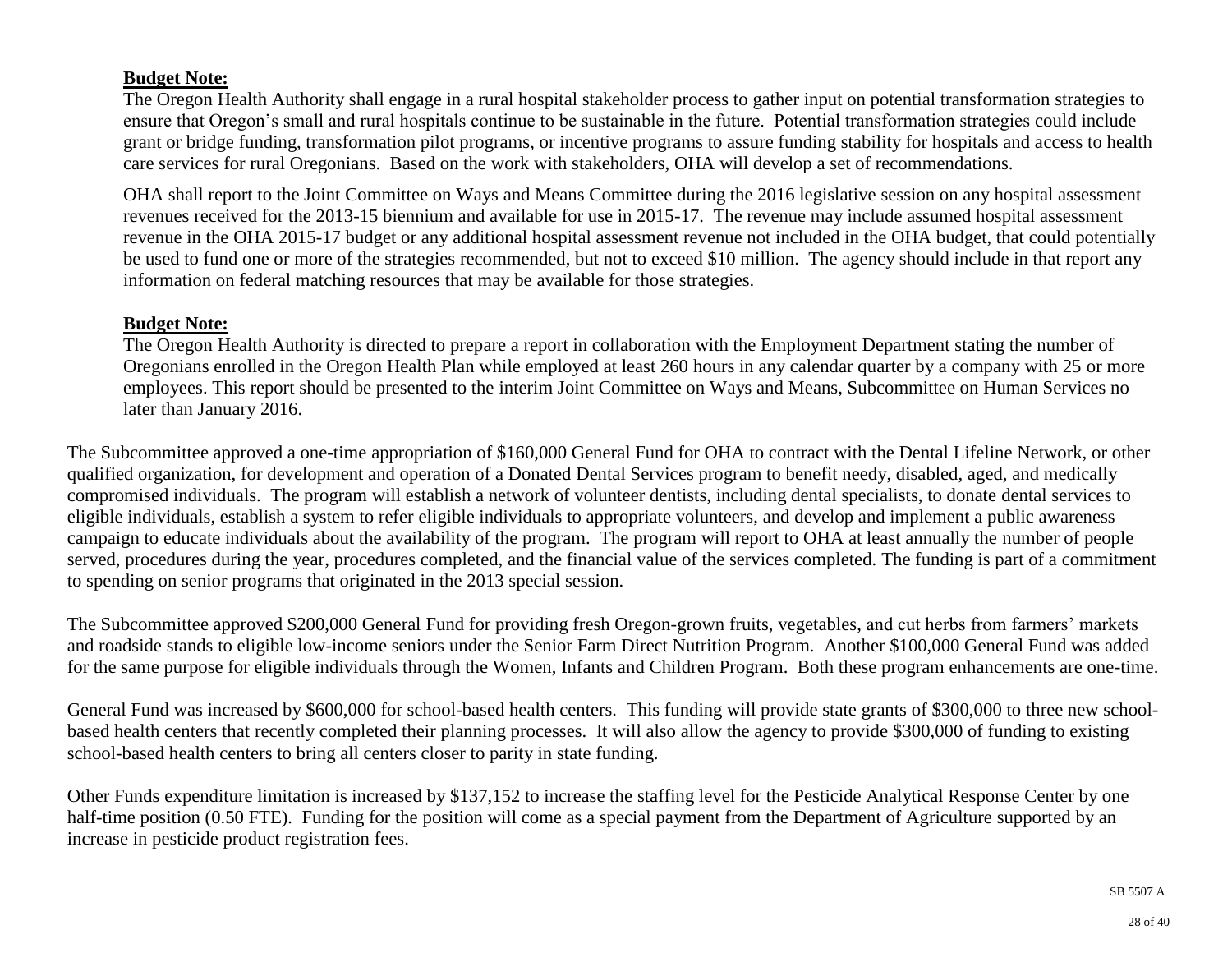The Subcommittee directed the Oregon Health Authority to collaborate with the Department of Consumer and Business Services and the University of Oregon, in the following budget note:

#### **Budget Note:**

The Oregon Health Authority, in collaboration with the Department of Consumer and Business Services, shall work with the University of Oregon on the vaccination program for meningitis. The Department of Consumer and Business Services shall ensure timely insurance coverage is covering appropriate costs for those with insurance. The Oregon Health Authority shall, within existing emergency preparedness funds, work with the University of Oregon on funding appropriate costs. The Oregon Health Authority and the University of Oregon shall report to the appropriate legislative committee the final cost of the program including any additional funding needs by December 2015 and any recommendations to ensure effective and efficient response to any future events.

Lottery bond proceeds of \$20 million were approved for the development of housing for individuals with mental illness or addiction disorders, through the Housing and Community Services Department (HCSD). OHA will work with HSCD throughout the process used to identify partners and financing for projects. OHA will continue to work with their partners, including the National Alliance on Mental Illness and the Oregon Residential Provider Association, as well as other stakeholders, to set up a workgroup that will be responsible for providing recommendations on project priorities to HCSD.

Lottery bond proceeds of \$3 million were approved to fund a portion of the costs to build a new sixteen-bed facility for the Secure Adolescent Inpatient Program, run by Trillium Family Services. These funds will be distributed through the Department of Administrative Services. This project will replace old, obsolete facilities at the Children's Farm Home campus near Corvallis. This program serves adolescents at the highest level of mental health acuity in the state, including children on the Oregon Health Plan, and those referred through the Oregon Youth Authority and the Juvenile Psychiatric Security Review Board.

The following budget note was included related to the Addictions and Mental Health programs:

#### **Budget Note:**

The Oregon Health Authority shall conduct a minimum of five community meetings in a variety of geographic locations across the state. The goal of the community meetings is to capture, understand, and report to the Legislature on the experience of children, adolescents, and adults experiencing mental illness and their ability to access timely and appropriate medical, mental health and human services to support their success in the community. The meetings shall not be restricted to publicly financed services or individuals eligible for public benefits. The focus will be on the entirety of the Oregon mental health system, both public and private. Issues to be considered should include but not be limited to:

- Access to child and adolescent services
- Boarding in hospital emergency rooms
- Access to housing, addiction, and recovery services
- Family support services
- Waiting periods for services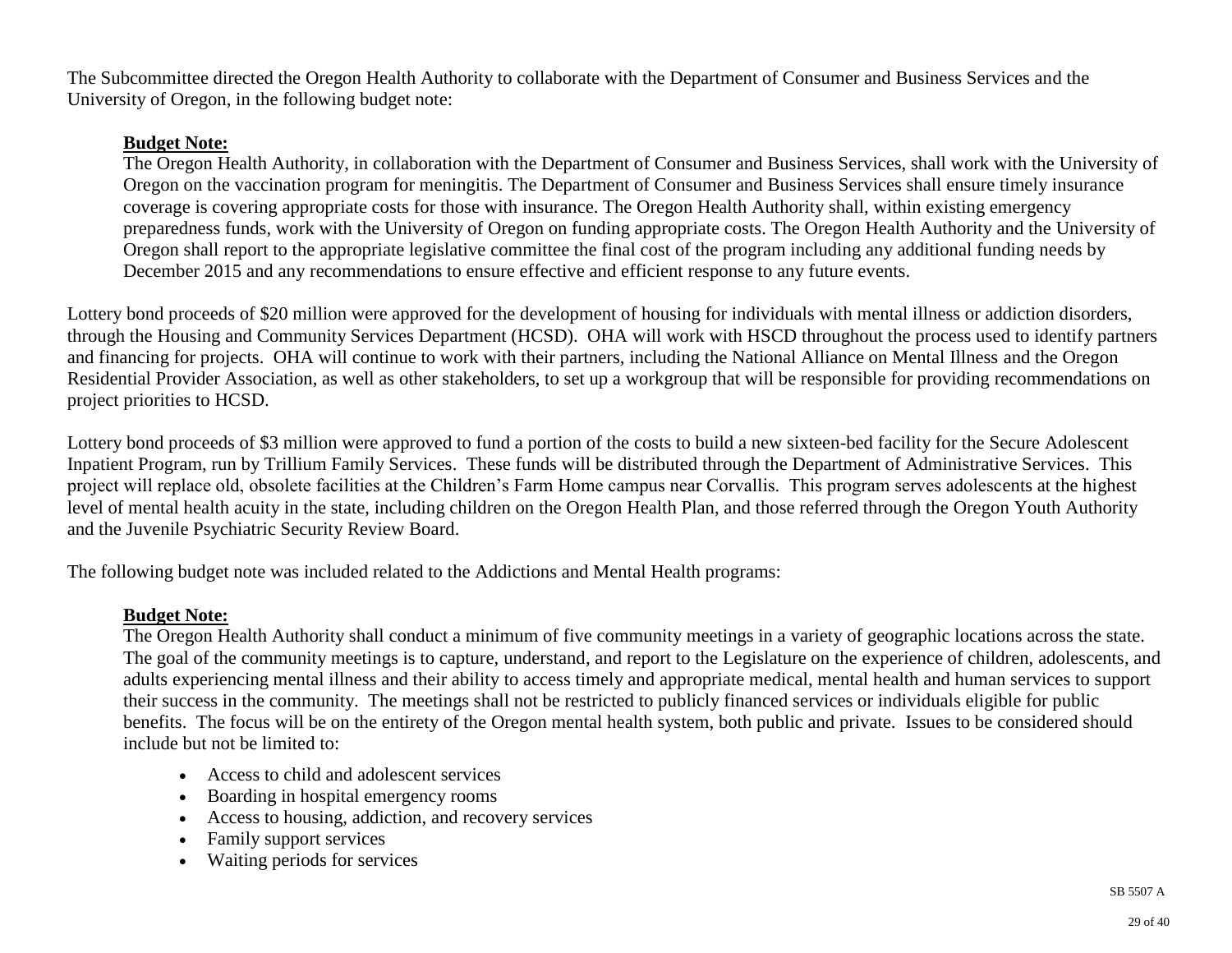- Workforce capacity
- Affordability for non-covered individuals to access mental health services
- Coordination between behavioral health and physical health services

The Oregon Health Authority shall consult and coordinate with stakeholders to plan and conduct the community meetings. The Oregon Health Authority is expected to report progress and findings to the appropriate legislative committees and the 2016 Legislature.

The Subcommittee included the following direction in regards to fee-for-service (both Medicaid and non-Medicaid) rate increases to addiction treatment providers:

#### **Budget Note:**

The Oregon Health Authority will use \$3.5 million of the \$6 million included in the new investments for A&D services included in the OHA 2015-17 budget to increase rates to addiction treatment providers. OHA will report the final rate increases to the interim Joint Committee on Ways and Means by November 2015.

## Long Term Care Ombudsman

The Subcommittee added \$100,000 General Fund on a one-time basis to provide interim support for the agency as it continues to ramp up new programs, including advocacy for residents of independent living sections of Continuing Care Retirement Communities as required under Senate Bill 307 (2015). The agency has also been undergoing a leadership transition and is facing challenges in volunteer recruitment; the additional funding will allow the Long Term Care Ombudsman to contract or to make a short-term hire for program development expertise to focus on these needs over the first year of the biennium.

## **JUDICIAL BRANCH**

#### Oregon Judicial Department

The Subcommittee increased Judicial Department expenditures by \$40,955,000, including \$700,000 General Fund, and \$40,255,000 Other Funds.

The Subcommittee appropriated \$100,000 General Fund to increase funding for the Oregon Law Commission. This action raises total General Fund support for the Oregon Law Commission in the 2015-17 biennium budget to \$331,319, a 45.3 percent increase over the 2013-15 biennium funding level. The Subcommittee also added a one-time General Fund appropriation of \$600,000, for support of the Oregon State Bar Legal Services Program (a.k.a., Legal Aid). The General Fund appropriation will supplement the \$11,900,000 of Other Funds support for Legal Aid provided in Senate Bill 5514, and is approximately a 5 percent increase over the base funding level.

The Subcommittee approved Other Funds expenditure limitation increases for county courthouse capital construction projects funded through the Oregon Courthouse Capital Construction and Improvement Fund (OCCCIF). The legislatively adopted budget includes \$27,775,000 of Article XI-Q bond proceeds authorized in House Bill 5005 for the courthouse capital construction projections funded through the OCCCIF. The approved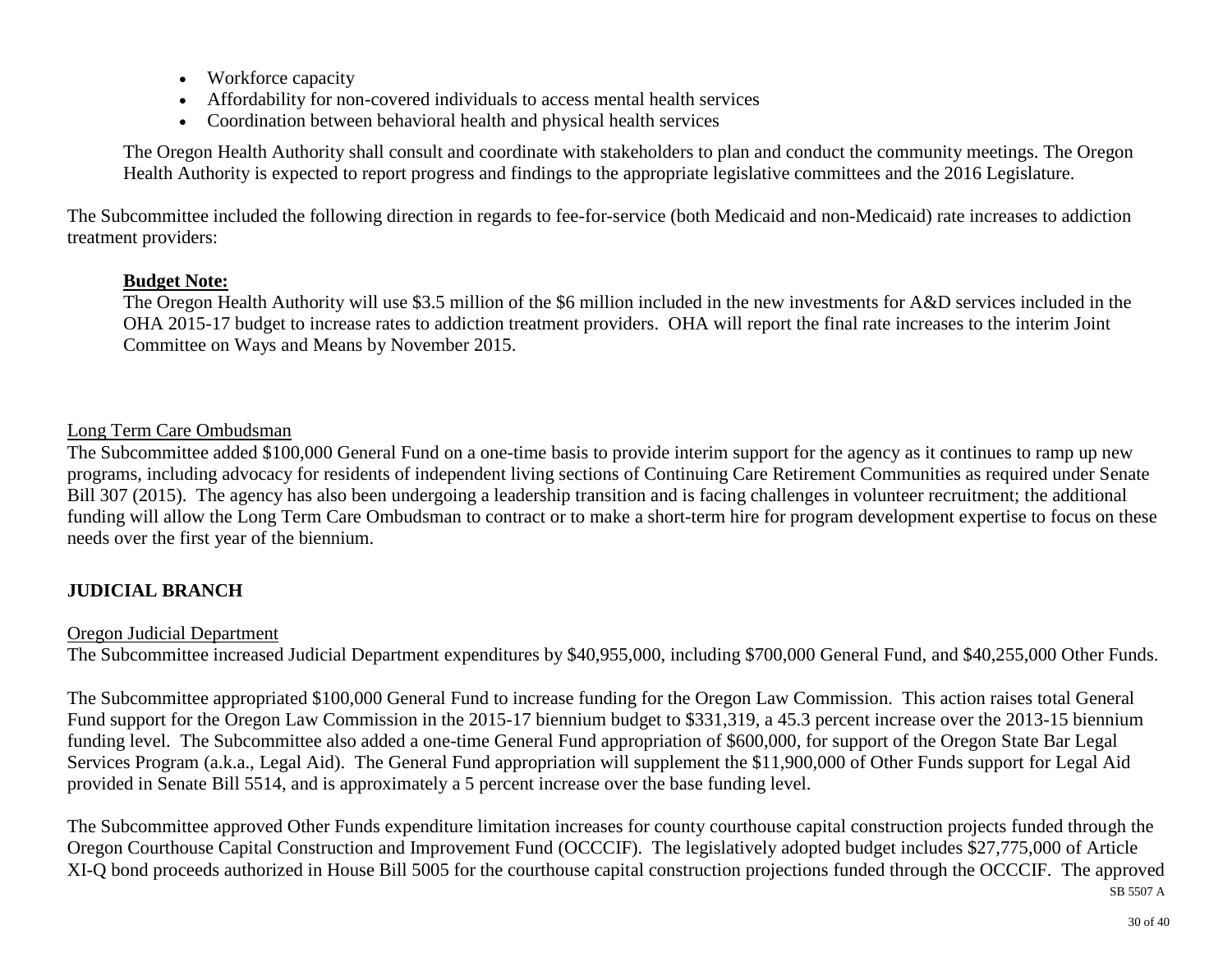bond proceeds include \$17.4 million for the Multnomah County Central Courthouse project, \$2.5 million for the Jefferson County Courthouse project, and \$7,875,000 for the Tillamook County Courthouse project.

The Legislature previously authorized Article XI-Q bonds for the Multnomah County and Jefferson County projects in the 2013-15 biennium budget. The Subcommittee increased the OCCCIF Other Funds expenditure limitation by \$39.8 million to allow expenditures of up to \$19.9 million of bond proceeds and of up to \$19.9 million of required county matching funds for these two projects. The Subcommittee did not approve Other Funds expenditure limitation for the Tillamook County Courthouse project. The Judicial Department will report to the Joint Committee on Ways and Means or to the Emergency Board on the Tillamook County Courthouse project, and request Other Funds expenditure limitation for the project, prior to distributing any money from the OCCCIF for the Tillamook County Courthouse project.

The Subcommittee also increased the Judicial Department operations Other Funds expenditure limitation for operations by \$455,000, for the cost of issuance of Article XI-Q bonds for OCCCIF projects.

## **NATURAL RESOURCES**

#### Department of Agriculture

The Subcommittee approved a \$25,000 General Fund increase to the Predator Control program, bringing the program total to \$447,718 General Fund, as well as, a \$30,000 General Fund increase to the Wolf Compensation and Grant Assistance program, bringing the program total to \$233,000 General Fund.

The Subcommittee also approved a \$1,747,018 Other Funds expenditure limitation increase to support enhancements to the Pesticides program. The enhancements include the addition of 6 positions (5.26 FTE) to the program. The positions will be made up of four pesticide investigators (NRS 3), one customer service representative (NRS 3), and one case reviewer (NRS 4). The additional investigative staff is needed to manage existing caseload requirements. Other enhancements include laboratory testing and sampling of pesticides, as well as, modification of the existing investigation and case management database. An additional \$108,326 Other Funds was approved to increase the ODA staffing level for the Pesticide Analytical Response Center (PARC) by 0.50 FTE. ODA also increased the existing transfer made to the Oregon Health Authority (OHA) by \$137,152 Other Funds to increase the ODA paid OHA staffing level for the Pesticide Analytical Response Center by 0.50 FTE. Revenue to support these various Other Funds increases will come from increases in pesticide product registration fees approved in House Bill 3459.

#### Department of Environmental Quality

The Subcommittee approved \$280,000 General Fund for a Portland Harbor Statewide Coordination policy position. According to the Governor's requested budget, this is a senior-level policy position that will be housed in DEQ, but will report to the Governor's natural resources policy advisor. This Operations and Policy Analyst 4 position will be phased in on January 1, 2016 (0.75 FTE). In addition, \$110,092 Other Funds expenditure limitation and one half-time NRS 3 position (0.50 FTE) was approved for implementation of the residential asbestos inspection program established by Senate Bill 705, which passed earlier this session.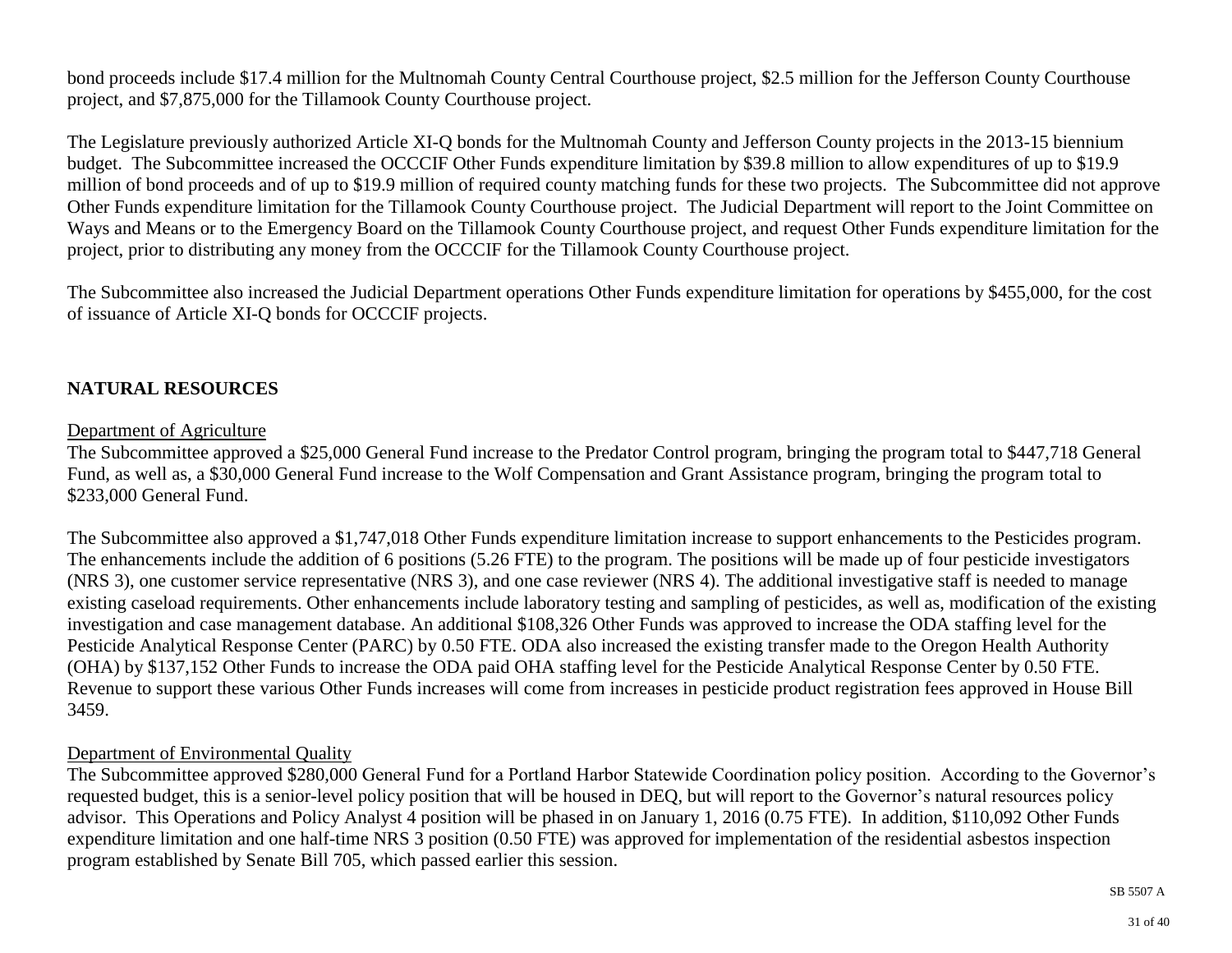## Department of Fish and Wildlife

The Subcommittee approved allowing the Oregon Department of Fish and Wildlife to retain \$5,000 General Fund savings from Department of Administrative Services' assessment reductions that will be used to pay for the study in Senate Bill 779. This study is to determine whether ORS 497.006 should be amended to allow additional members of the uniformed services to be considered resident persons for the purpose of purchasing licenses, tags, and permits issued by the State Fish and Wildlife Commission.

The Subcommittee approved a one-time General Fund appropriation of \$500,000 to improve and protect sage grouse habitat through actions, such as juniper removal, that improve the resilience of sagebrush habitat to wildfire.

The Subcommittee also approved a \$25,000 General Fund increase in state support for the Predator Control program, bringing the state support total to \$453,365 General Fund.

#### Department of Forestry

The Subcommittee approved a one-time appropriation of \$809,377 General Fund to the Fire Protection Division of the Oregon Department of Forestry (ODF) for sage grouse habitat protection and improvement. This amount is in addition to amounts contained in the agency's budget bill for the same purposes. The appropriation includes \$109,377 for a limited-duration, half-time (0.50 FTE) Natural Resource Specialist 1 position and associated services and supplies to provide administrative support and technical training to rangeland protection associations. The appropriation also includes \$700,000 for grants to support rangeland wildfire threat reductions. The grant funding is for eligible services, supplies, and equipment expenditures of rangeland fire protection associations and counties in addressing rangeland wildfire management and suppression on unprotected or under-protected lands. The funding is to be implemented consistent with wildfire-related provisions of Oregon's plan for addressing the conservation of the greater sage grouse and rural community vitality. Oregon will provide the funding to the Oregon Watershed Enhancement Board, which will oversee the grant program in conjunction with other ODF grant programs.

#### Department of Land Conservation and Development

The Subcommittee approved the reduction of the General Fund appropriation made to the Department of Land Conservation and Development for the Southern Oregon Regional Pilot Program (SORPP) in the agency's 2013-15 budget (SB 5530, 2013) in the amount of \$194,000 and the reestablishment of that amount as a one-time General Fund appropriation in the 2015-17 biennium. The funding is a portion of the amount established by policy option package 107 in the agency's 2013-15 budget for the purpose of carrying out Executive Order 12-07 that the agency will not expend during the 2013-2015 biennium and that the grant recipient counties have requested to be moved forward to the 2015-17 biennium to allow additional time for the grant-funded work to be completed.

The Subcommittee approved the appropriation of \$300,000 General Fund to establish a SageCon Coordinator, a limited duration Natural Resource Specialist 5 position, to lead staff participating in the SageCon Governance and Implementation Teams. The position will work closely with and take direction primarily from the Governor's Office to provide overall leadership and direction for state agencies working with public and private stakeholder interests in the energy, agricultural, and conservation sectors.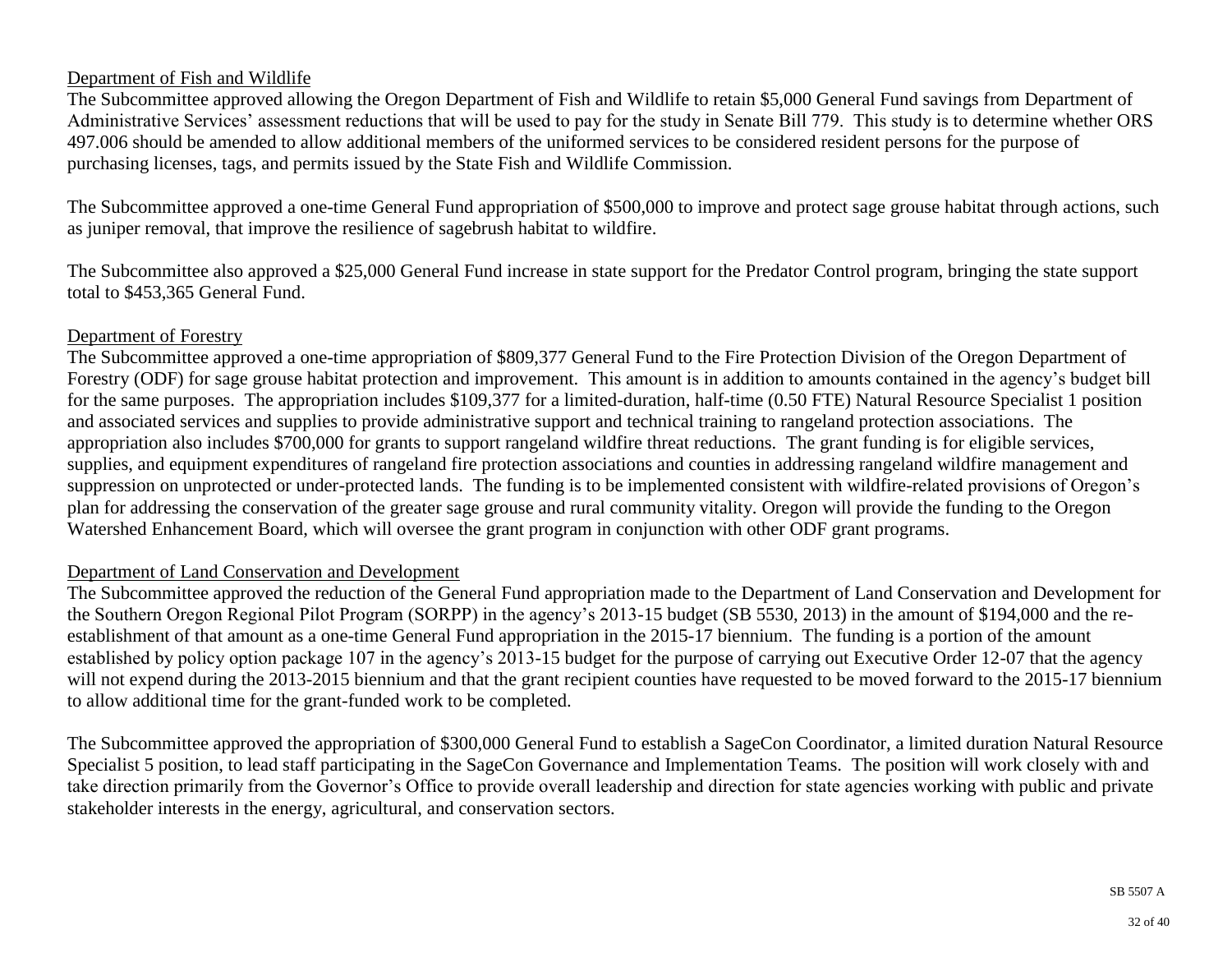#### Department of State Lands

Senate Bill 5507 increases the Federal Funds expenditure limitation in anticipation of an Environmental Protection Agency (EPA) wetlands grant in an amount up to \$133,000. The Department expects notification on the grant in October 2015. The Department of Administrative Services (DAS) is expected to unschedule the limitation until such time as State Lands notifies DAS and the Legislative Fiscal Office that the funds are awarded. There is an additional federal limitation increase for EPA grant carryforward in the amount of \$28,488.

#### Parks and Recreation Department

Several adjustments are made in the Parks and Recreation Department (OPRD) budget to reflect the June 2015 Parks and Natural Resources (Measure 76) Lottery Funds forecast, an increase of \$3 million over the March 2015 forecast. The distribution is \$300,000 for property acquisition, \$500,000 for facilities maintenance, \$58,314 for direct services, and \$362,326 to satisfy the constitutionally directed 12% to local governments. The remainder of the increase is applied to the ending balance. There is also an increase in Other Funds of \$98,740 in direct services to keep funding and ending balances in proportion with approximate percentages of lottery and other funds expenditures.

A \$970,000 fund shift from Federal Funds to Lottery Funds reimburses OPRD for using M76 Lottery Funds to secure acquisition of the Beltz Farm in 2014-15. A subsequent federal grant frees up the lottery dollars for carry-forward expenditure limitation in park development. The State Historic Preservation Office is provided an increase in Federal Funds expenditure limitation of \$70,425. The limitation will be used to pass through two federal Maritime Heritage grants that local entities have been awarded.

The 2015-17 OPRD budget included \$912,494 non-Measure 76 lottery funds to provide debt service on the Willamette Falls bonding in the 2013- 15 budget. The debt service is eliminated as it is not needed; the \$5 million bond request has been satisfied with cash instead.

Other Funds expenditure limitation is increased by \$11,716,805 for three lottery bond-funded purposes. There is no debt service in the 2015-17 biennium as the bonds will not be sold until the Spring of 2017. Debt service in 2017-19 is \$2.2 million non-Measure 76 Lottery Funds.

The Portland Parks and Recreation Department is to receive \$1,500,000 lottery bond proceeds passed through the Parks and Recreation Department for the Renew Forest Park project. The cost of issuance for this project is \$42,071 Other Funds.

The Main Street Revitalization Grant program is funded with \$2,500,000 lottery bond proceeds. OPRD will design, develop, administer, account for, and monitor the new grant program, beginning late in the 2015-17 biennium. Because new positions will be needed to manage the grants, OPRD will need to request funding for them during the 2016 legislative session. The cost of issuance for this bond sale is \$51,972 Other Funds.

Lottery bond proceeds in the amount of \$7,500,000 will be applied to the Willamette Falls Riverwalk project in Oregon City. The cost of issuance is \$122,761 Other Funds.

#### Water Resources Department

The Subcommittee approved the establishment of Other Funds expenditure limitation for the Water Resources Department for the expenditure of lottery bond proceeds as follows: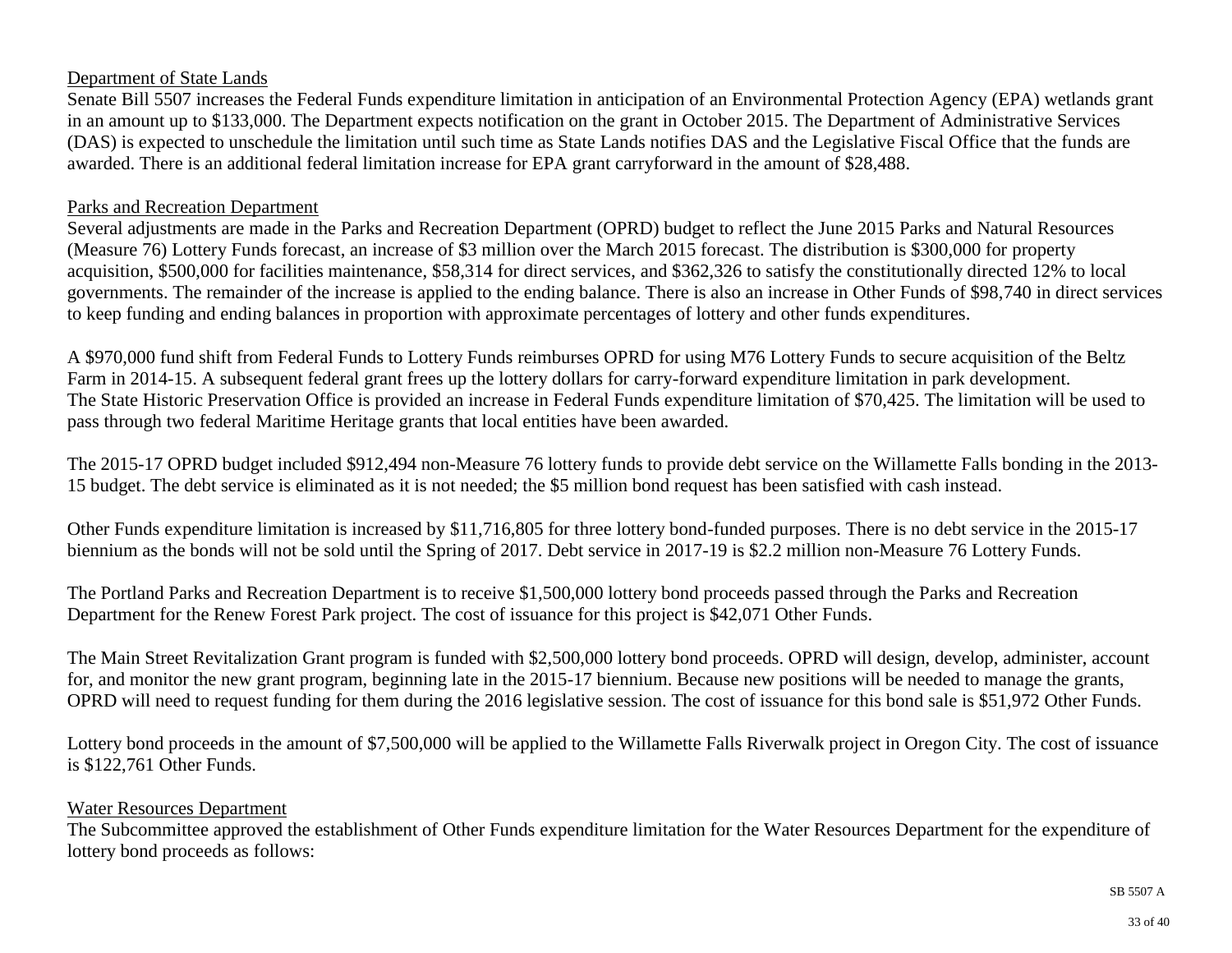- \$2,000,000 one-time Other Funds expenditure limitation for the purpose of making grants and paying the cost of direct services for the qualifying costs of planning studies performed to evaluate the feasibility of developing a water conservation, reuse, or storage project, as described in ORS 541.566, and \$47,477 one-time Other Funds expenditure limitation for the payment of bond issuance costs from Lottery bond proceeds from the Water Conservation, Reuse, and Storage Investment Fund established under ORS 541.576. The bonds are anticipated to be issued at the end of the 2015-17 biennium and, therefore, no debt service expenditures are anticipated in the 2015-17 biennium. The cost of debt service for the 2017-19 biennium is estimated to be \$418,891.
- \$750,000 one-time Other Funds expenditure limitation for the expenditure of Lottery bond proceeds for facilitation of the preparation of place-based integrated water resources strategies as described by Section 2(2) of Senate Bill 266 (2015) from the Water Supply Fund established by Chapter 906, Section 10(1), Oregon Laws 2009. The bonds are anticipated to be issued at the end of the 2015-17 biennium and, therefore, no debt service expenditures are anticipated in the 2015-17 biennium. The cost of debt service for the 2017-19 biennium is estimated to be \$156,831
- \$11,000,000 one-time Other Funds expenditure limitation for the purpose of making grants or entering into contracts to facilitate water supply projects in the Umatilla Basin and for the payment of professional services such as third-party contract administration and quality control contracts related to the projects from the Water Supply Fund established by Chapter 906, Section 10(1), Oregon Laws 2009. The bonds are anticipated to be issued at the end of the 2015-17 biennium and, therefore, no debt service expenditures are anticipated in the 2015-17 biennium. The cost of debt service for the 2017-19 biennium is estimated to be \$2.3 million.
- \$1,000,000 one-time Other Funds expenditure limitation for the purpose of making one or more grants to individuals or entities to repair, replace, or remediate water wells in the Mosier Creek area from the from the Water Supply Fund established by Chapter 906, Section 10(1), Oregon Laws 2009. The bonds are anticipated to be issued at the end of the 2015-17 biennium and, therefore, no debt service expenditures are anticipated in the 2015-17 biennium. The cost of debt service for the 2017-19 biennium is estimated to be \$190,071.
- \$280,433 one-time Other Funds expenditure limitation for the payment of bond issuance costs for the three items above from the Water Supply Fund established by Chapter 906, Section 10(1), Oregon Laws 2009. The cost of debt service for the 2017-19 biennium is estimated to be \$2.3 million.
- \$6,362,979 one-time Other Funds expenditure limitation for the purpose of carrying out sections 1 to 15 of Chapter 784, Oregon Laws 2013 and the payment of bond issuance costs from the Water Supply Development Fund established under ORS 541.656. Of the total, \$112,979 is for bond issuance costs.

The Subcommittee approved the establishment of \$30,000,000 one-time Other Funds expenditure limitation for the expenditure of general obligation bond proceeds from bonds issued under of Article XI-I (1) for the purposes provided in ORS 541.700 to 541.855 and for the payment of bond issuance costs from the Water Development Loan Fund.

The Subcommittee approved the establishment of Other Funds expenditure limitation in the amount of \$520,000 for bond issuance costs and \$1,201,865 for debt service payments associated with the issuance of bonds issued under of Article XI-I (1) for the purposes provided in ORS 541.700 to 541.855 from the Water Development Loan Administration and Bond Sinking Fund established under ORS 541.830.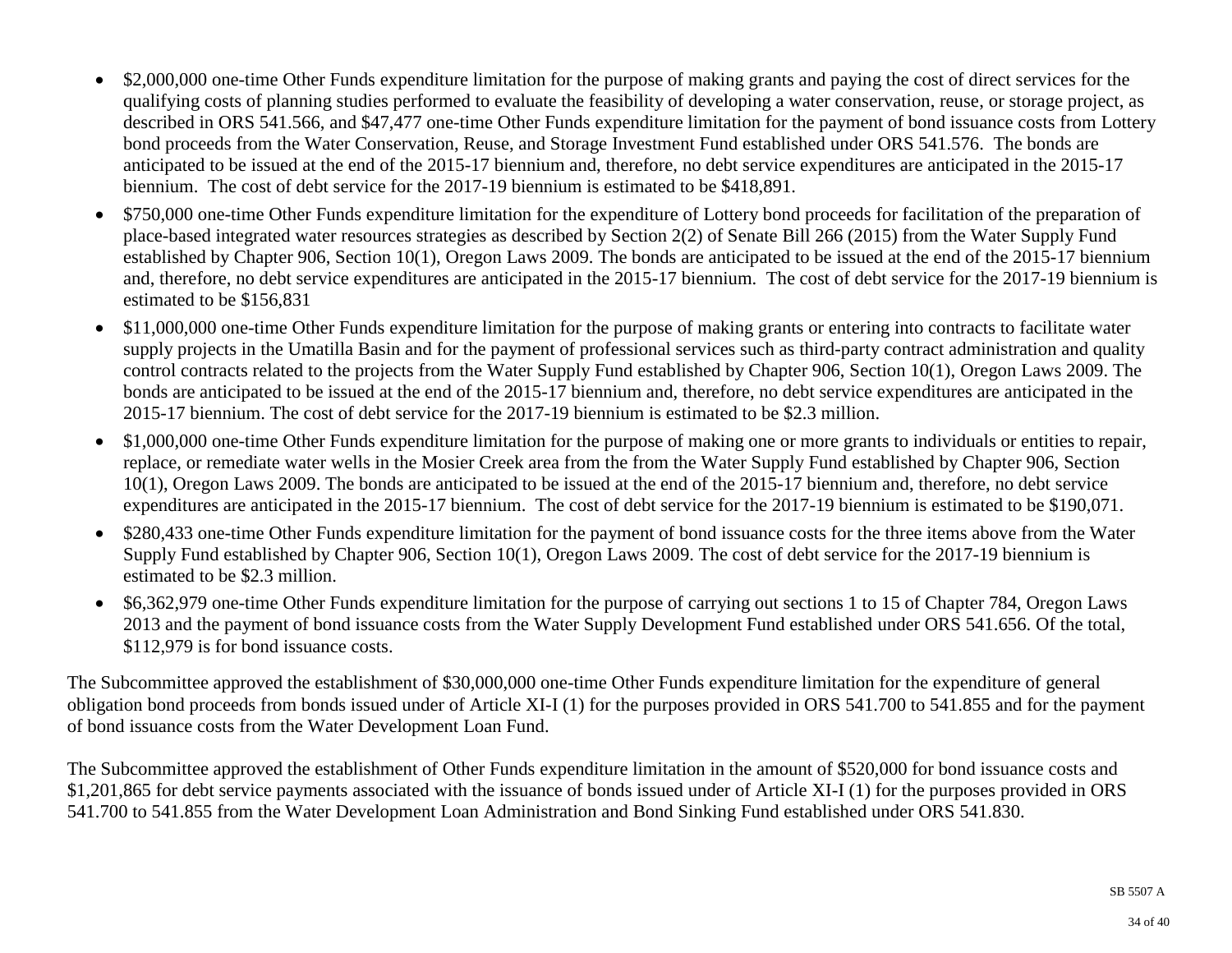## Oregon Watershed Enhancement Board

The Subcommittee approved a \$200,000 Federal Funds expenditure limitation increase to the Grants program from Pacific Coastal Salmon Recovery Fund (PCSRF) monies to increase the amount of PCSRF funding transferred to the Oregon Department of Fish and Wildlife (ODFW) to a total of \$9,511,859, which is the amount anticipated to be transferred by the Oregon Watershed Enhancement Board to ODFW in Senate Bill 5511, the budget bill for the Oregon Department of Fish and Wildlife. Miscommunication during development of the two agencies' request budgets prevented confirmation of matching amounts.

The Subcommittee also directed the Oregon Watershed Enhancement Board to increase the total amount of Lottery Funds from the Watershed Conservation Grant Fund made for weed grants by \$500,000, on a one-time basis. These additional Grant funds are to be used to improve sage grouse habitat through landowner actions to inventory, treat, and reduce plant invasive species threats to sage grouse habitat and rural economic values and restore native plant habitat. OWEB is directed to work with the Department of Agriculture, local weed boards, and other local delivery mechanisms in getting this additional \$500,000 on the ground improving sage grouse habitat in the shortest time possible.

## **PUBLIC SAFETY**

#### Department of Corrections

Article XI-Q bonding in the amount of \$14.2 million is included in House Bill 5005 and capital construction expenditure limitation is approved in House Bill 5006. The bonding covers continued work at the Department's backlog of deferred maintenance. Specifically the funding addresses 25 priority 1, statewide projects. The bonds will be issued in 2017, with debt service beginning in the 2017-19 biennium at \$3.7 million General Fund. This bill includes Other Funds expenditure limitation for cost of issuance in the amount of \$254,568.

Senate Bill 5507 includes a one-time \$400,000 General Fund appropriation to the Department of Administrative Services for a community-based organization, the YWCA of Greater Portland, to administer the Family Preservation Program (FPP) at Coffee Creek Correctional Facility. The program description is in the Department of Administrative Services section of this report.

While the YWCA of Greater Portland will implement the program, the DOC also has a role in the program's success. The following budget note is intended to clarify the DOC role in administering the FPP:

#### **Budget Note:**

The Department of Corrections is directed to work with the YWCA to serve the best interests of the children of incarcerated parents by facilitating enriched visitation, parenting education, and family support. Cooperation will include:

- DOC staff assisting in the referral of high-risk offenders to the program and conferring with the Department of Human Services about referral of possible high-risk children,
- Providing adequate program space for twice-monthly therapeutic, face-to-face parent and child visiting sessions for a minimum of three hours per session,
- Facilitating parent-teacher conferences and parent-caregiver communication and visitation, and
- Providing appropriate outcome data to the YWCA.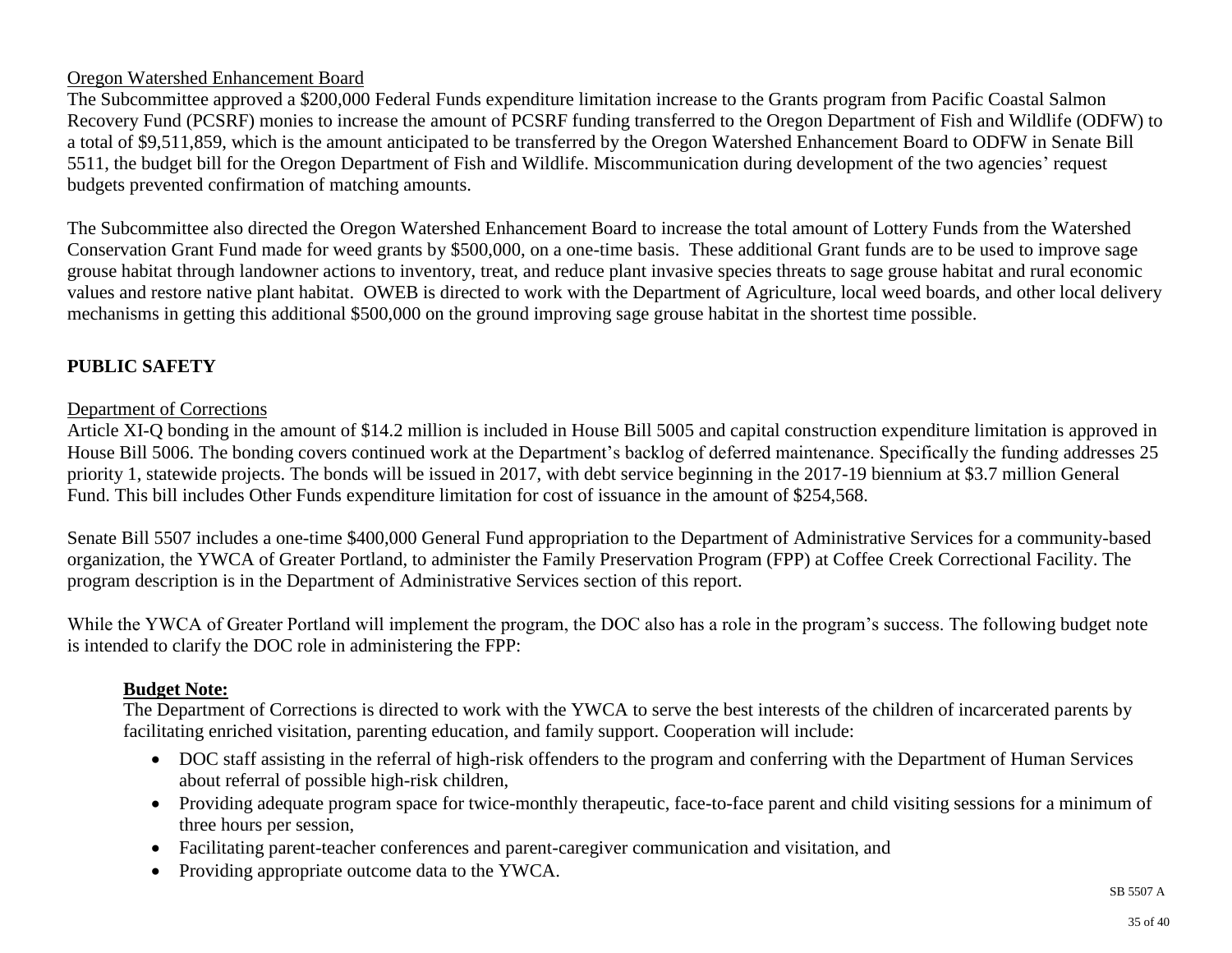## Criminal Justice Commission

The 2015-17 budget for the Criminal Justice Commission is increased by \$5,000,000 General Fund to enhance the \$35 million General Fund provided for Justice Reinvestment Initiative grants in the agency's budget bill, Senate Bill 5506. This appropriation brings the total available for the program in 2015-17 to \$40 million.

#### Department of Justice

The Department of Justice generates the majority of its Other Funds revenue from charges to state agencies for legal services. The 2013-15 biennium Attorney General rate was \$159 per hour and generated an estimated \$139.1 million. The 2015-17 Attorney General rate for the legislatively adopted budget is \$175 and is estimated to generate \$153.3 million. This is a \$14.2 million increase (10.2 percent). The change to the Legal Services rate in agency budgets is addressed as part of this measure.

The Subcommittee approved funding for the second "execution phase" (design, construction, testing, and implementation) of the agency's child support information technology replacement project (Child Support Enforcement Automated System, or CSEAS). While the project is still in the latter stages of the initial planning phase, the agency plans to move into the execution phase of the project during the 2015-17 biennium. Application system source code, database design documentation, system documentation, and other necessary artifacts from California, Michigan, and New Jersey will be acquired to facilitate the development of the new system. The project will also begin requirements validation and conduct Joint Application and Joint Technical Design sessions prior to the designing of the new system. The project will then work on the system design and construction of the new system, including data conversion and migration planning, and eventually application testing and implementation.

However, because the agency has not completed all required planning phase activities and documentation, and because it has not received Stage Gate #3 Office of the State Chief Information Officer endorsement of its foundational project management documentation (including a readiness and ability assessment), the execution phase of the project cannot actually begin until the agency first satisfactorily completes all remaining planning phase activities, including the completion of all the Joint Committee on Ways and Means – Information Technology Subcommittee recommendations for the CSEAS project (see below). Until these funding conditions are met, almost all "execution phase" funding will remain unscheduled (see below direction that funds be unscheduled).

The Subcommittee approved \$15,209,670 of Other Funds expenditure limitation for project costs, which is to be financed with Article XI-Q bonds approved in House Bill 5005. The Subcommittee also approved \$29,997,991 Federal Funds expenditure limitation and the establishment of 22 permanent full-time positions (21.13 FTE). This includes personal services of \$3.6 million and services and supplies of \$41.8 million. The amount for services and supplies includes \$35.3 million total funds of contractor payments for: project management, including organization change management services; implementation; independent quality assurance; and independent verification and validation.

Project revenues also include an estimated \$2.9 million in bond proceeds that were authorized and issued during the 2013-15 biennium but remained unexpended. Associated Other Funds expenditure limitation, which was not part of the agency's request, may be requested at a future date.

SB 5507 A The Department of Administrative Services is expected to unschedule \$10.7 million of Other Funds expenditure limitation and \$20.8 million Federal Funds expenditure limitation that may be scheduled based upon the joint approval of the Office of the State Chief Information Officer and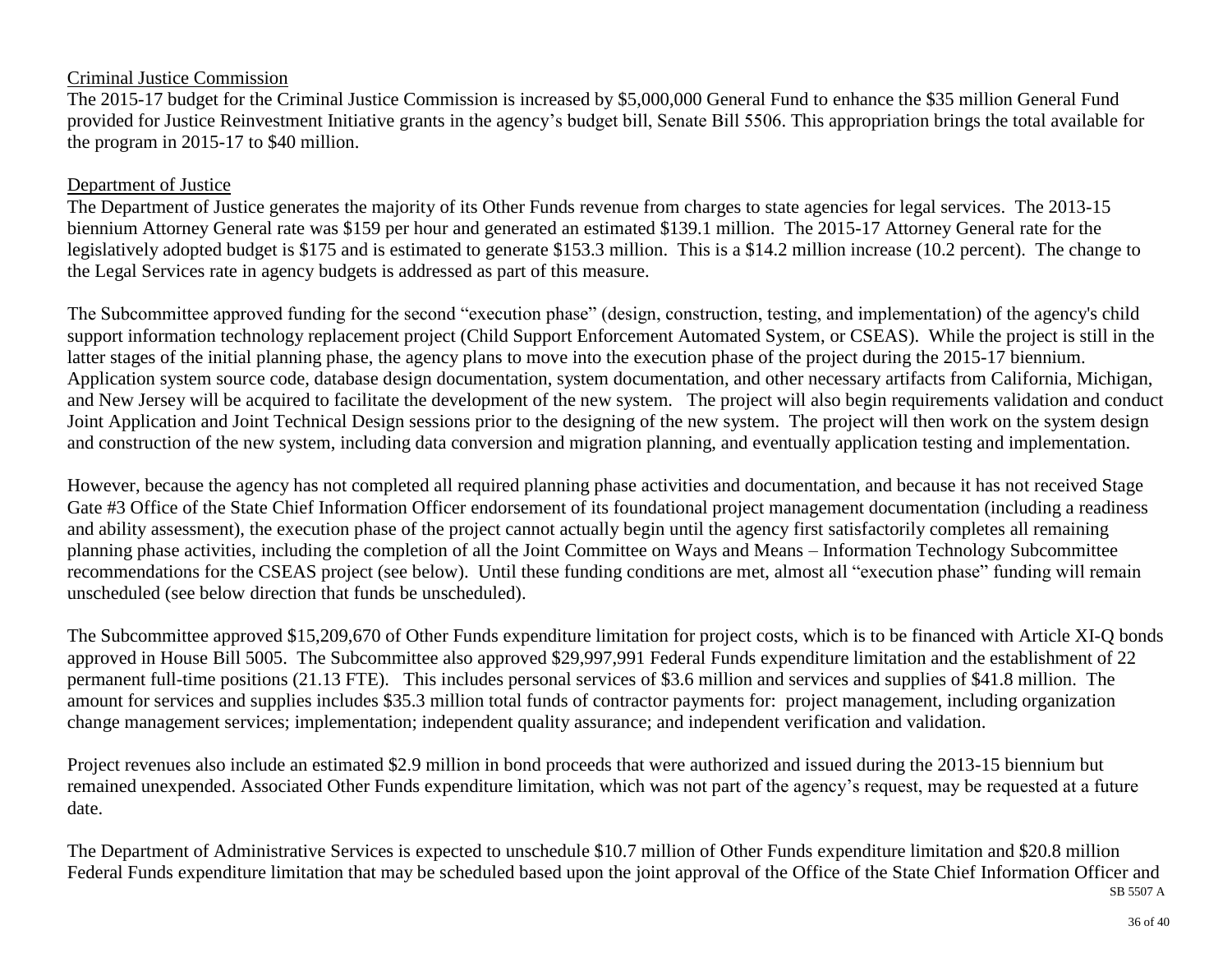the Legislative Fiscal Office. The agency is to submit a report on its compliance, as part of a request to schedule funds, with the Joint Committee on Ways and Means – Information Technology Subcommittee recommendations for the CSEAS project (see below) as well as submit a rebaselined budget for the project.

The Department of Administrative Services is requested to establish a new Summary Cross Reference in the Oregon Budget Information Tracking System for the Child Support Enforcement Automated System program in order to segregate all project costs from the Child Support Division and other Division's operating costs.

Unless otherwise approved by the Legislature or the Emergency Board, the positions budgeted for the project are established as permanent fulltime positions under the following conditions: (a) the positions will be abolished on or before the completion of the project; (b) the positions are to remain in the CSEAS program (i.e., CSEAS summary cross reference) and may not be transferred to any other program or used for any other purpose other than the development to the CSEAS project; and (c) the positions may not be included in any permanent finance plan action.

Other Funds expenditure limitation of \$205,330 is included for the cost of issuance of the bonds.

The Subcommittee appropriated \$2,407,587 in additional General Fund Debt Service to support repayment of Article XI-Q General Obligation bond proceeds approved in House Bill 5005.

The Subcommittee adopted the Joint Committee on Ways and Means – Information Technology Subcommittee recommendation for the CSEAS project:

- Work with the Office of the State Chief Information Officer (OSCIO) and LFO to finalize a corresponding incremental funding release plan that is based upon completing all remaining foundational documentation deficiencies and stage gate 2 and 3 requirements.
- Regularly report project status to the OSCIO and LFO throughout the project's lifecycle.
- Continue to follow the Joint State CIO/LFO Stage Gate Review Process.
- Utilize a qualified project manager with experience in planning and managing programs and projects of this type, scope, and magnitude.
- Work with the OSCIO to obtain independent quality management services. The contractor shall conduct an initial risk assessment and respond to DOJ feedback, perform quality control reviews on the key CSEAS Project deliverables including the business case, individual cost benefit/alternatives analysis documents, and foundational project management documents as appropriate, and perform ongoing, independent quality management services as directed by the OSCIO.
- Provide both OSCIO and LFO with copies of all OA vendor deliverables.
- Submit the updated detailed business case, all project management documents, initial risk assessment, and quality control reviews to the OSCIO and LFO for stage gate review.
- Work with OSCIO and LFO to conduct a formal readiness/ability assessment at stage gate 3 to validate readiness and ability to proceed to the execution phase of the project.
- Utilize the Office of the State CIO's Enterprise Project and Portfolio Management (PPM) System as it is deployed for all project review, approval, and project status and QA reporting activities throughout the life of the CSEAS Project. Legislative approval to proceed with the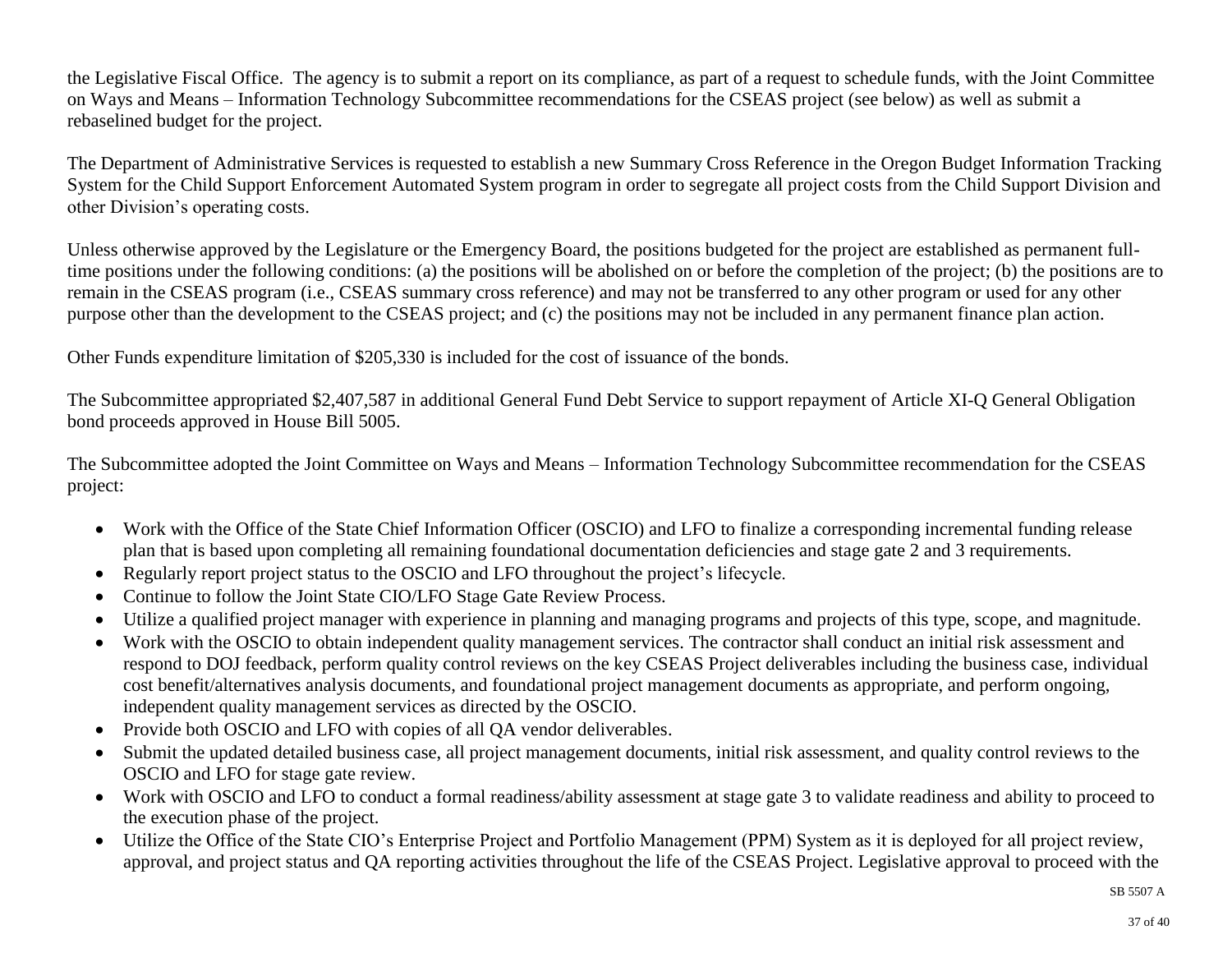CSEAS Project will be dependent upon OSCIO and LFO concurrence that DOJ is both ready and able to initiate project execution activities.

The Subcommittee established a \$2 million General Fund special purpose appropriation to the Emergency Board for the Defense of Criminal Convictions as a contingency for potential caseload increases.

The Subcommittee also appropriated \$240,550 General Fund to support the Oregon Crime Victims Law Center. This will bring total funding for the program to \$367,800 for the biennium, including \$77,250 General Fund of existing General Fund and \$50,000 Other Funds from the renewal of a state grant.

#### Oregon Military Department

Senate Bill 5507 includes \$89,563 General Fund and \$358,253 Federal Funds expenditure limitation for three permanent full-time federal operations and maintenance (FOMA) positions (3.00 FTE). These are 3 of 8 positions eliminated from the Portland Air National Guard (PANG) base in 2009 budget cuts, which brought the FOMA workforce to 18, of 26 National Guard authorized positions. In 2013 the Legislature restored the 8 positions as Limited Duration (LD). This funding restores 3 of the LD positions as permanent. The National Guard pays 80% of the cost, General Fund covers the rest. The restored positions will maintain liquid jet fuel receiving, storage, and distribution for all 21 F-15's at PANG; maintain pesticide and herbicide certifications to keep grassy areas in compliance with Port of Portland mandated wildlife standards, which are meant to deter birds from the airfield; and maintain HVAC systems for climate control of critical communications equipment, as well as base fire alarm systems.

Also included is \$250,000 one-time General Fund for the Oregon Military Museum for creation of exhibits and other capital expenditures directly related to the establishment and maintenance of the museum.

Two projects are approved for Article XI-Q bonding (House Bill 5005) and capital construction expenditure limitation (House Bill 5006). The first project is a new Joint Forces Headquarters facility to be located in Salem. Two-thirds of the total bonds will be sold in 2016 and the remainder in 2017. Debt Service in 2015-17 is approved in this bill at \$434,833 General Fund. Second is expansion of the Oregon Youth Challenge Armory in Bend. Those bonds will be issued in 2017, with debt service beginning in the 2017-19 biennium. Cost of issuance is \$153,000 for the two projects; expenditure limitation is included in this bill. Debt service for the two projects in 2017-19 is \$2.3 million General Fund.

#### Department of State Police

The Subcommittee increased the Other Funds expenditure limitation in the Fish and Wildlife Enforcement Division by \$993,640 for capital equipment replacements costs. Expenditure limitation is increased by \$78,830 Other Funds in the Administrative, Agency Support, Criminal Justice Information systems, and Office of the State Fire Marshal Other Funds limitation to pay for costs associated with reclassifying fourteen positions in the Firearms Background Check program to better address complexity and volume of firearm background checks.

Measure 76 Lottery Funds for Fish and Wildlife Enforcement are increased by \$278,788 for fish and wildlife enforcement. Fish and Wildlife troopers are reduced by (0.50) FTE due to the phase-in of one position approved for patrolling the Columbia River late in the 2015-17 biennium.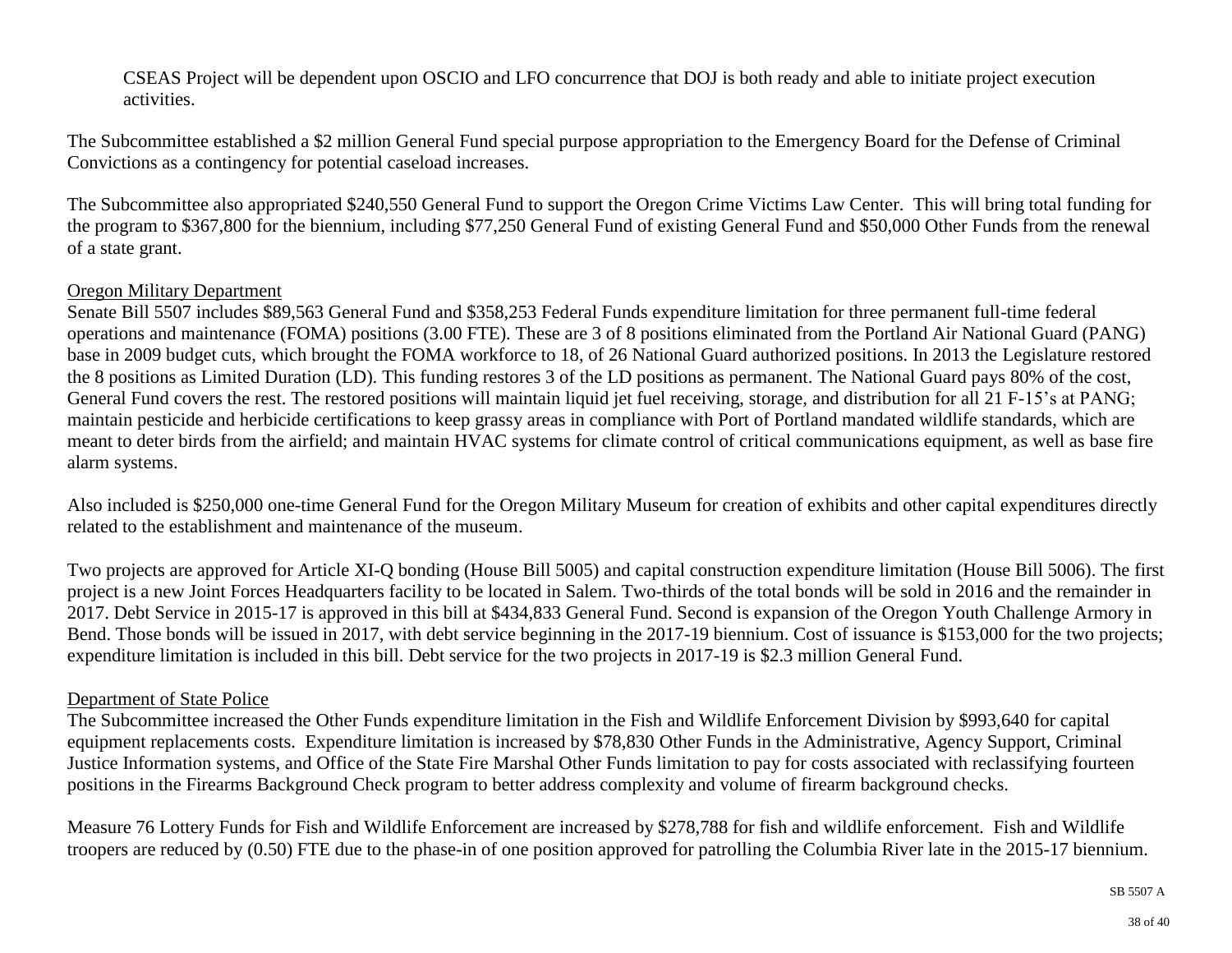The Subcommittee approved nine position reclassifications in the Forensic Services division and one position reclassification in the Administrative Services division. These position reclassifications will better address workload issues associated with evidence handling and chain of custody in the laboratories, will properly align workload and responsibilities in the Administrative Services division, and do not require additional expenditure limitation to accomplish.

Federal Funds expenditure limitation is increased by \$1,163 in the administrative services, agency support, criminal justice information services, and the office of the State Fire Marshal to balance expenditures to federal grant revenues.

#### Oregon Youth Authority

Article XI-Q bond issuance totaling \$49 million for the 10-Year Strategic Facilities Plan is approved in House Bill 5005. House Bill 5006 authorizes Other Funds capital construction expenditure limitation in the same amount. \$33 million of the bonds will be sold in 2016 and the rest in 2017. General Fund Debt Service in 2015-17 is \$3,115,428, approved in this bill. Other Funds expenditure limitation in the amount of \$1,055,565 for cost of issuance expense is also included in this bill. Debt Service in 2017-19 will be \$8.6 million.

A \$1 placeholder for Federal Funds Debt Service Nonlimited is added; it was not included in the agency's budget report. The dollar acts as a base in the event the state needed to issue taxable bonds. If such bonds were issued, the federal Build America Bonds program could offset part of the additional associated interest costs.

## **TRANSPORTATION**

#### Department of Aviation

The Subcommittee approved the move of 0.20 FTE from the Operations program to the Search and Rescue program in the Department of Aviation. This shift aligns staff and resources in the Search and Rescue program. Other Funds expenditure limitation is reduced by \$22,537 in the Operations Division and is increased in the Search and Rescue Division in the same amount.

#### Department of Transportation

The Subcommittee approved the increase of \$130,000 General Fund for the Oregon Department of Transportation's Seniors and People with Disabilities Transportation Program; the funding is part of a commitment to spending on senior programs that originated in the 2013 special session. This program distributes funds to counties, transit districts, and tribes that provide transportation services for older adults and people with disabilities.

The Subcommittee approved an increase in Other Funds expenditure limitation in ODOT's Transportation Program Development section of \$45,000,000 in lottery bond proceeds for ConnectOregon VI. In addition, the limitation is increased by \$653,540 for cost of issuance expenses. There is no debt service in the 2015-17 biennium as the bonds will not be sold until the Spring of 2017. Debt service in 2015-17 is \$8,317,100 Lottery Funds.